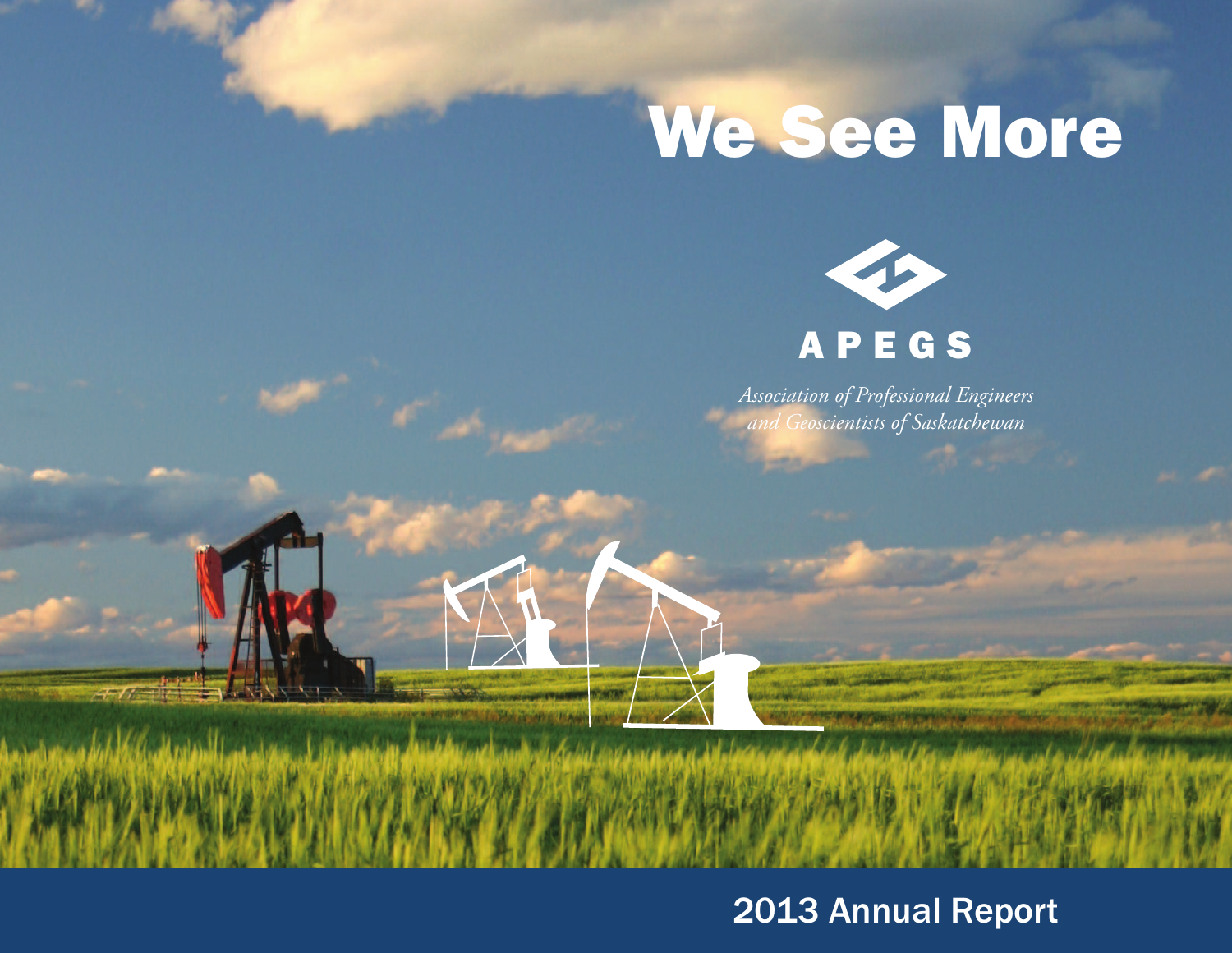### Table of Contents

| Connection and Involvement Committee 15                           |
|-------------------------------------------------------------------|
|                                                                   |
| Communications and Public Relations Committee 17                  |
|                                                                   |
|                                                                   |
|                                                                   |
|                                                                   |
|                                                                   |
| Environment and Sustainability Committee  22                      |
|                                                                   |
|                                                                   |
|                                                                   |
|                                                                   |
| College of Engineering, University of Saskatchewan  28            |
| Department of Geological Sciences, University of Saskatchewan. 30 |

| Department of Geography and Planning, University of Saskatchewan 31 |
|---------------------------------------------------------------------|
| University of Regina Faculty of Engineering & Applied Science 32    |
| Department of Geology, University of Regina 34                      |
| Department of Geography and Environmental Studies, U of R 36        |
|                                                                     |
|                                                                     |
|                                                                     |
| Association of Consulting Engineering Companies (ACEC-SK) 41        |
|                                                                     |
|                                                                     |

| Consolidated Statement of Revenue and Expenditures 47 |  |
|-------------------------------------------------------|--|
|                                                       |  |

| APEGS 2012-2013 Priority Goal Accomplishments  53 |  |
|---------------------------------------------------|--|
|                                                   |  |
|                                                   |  |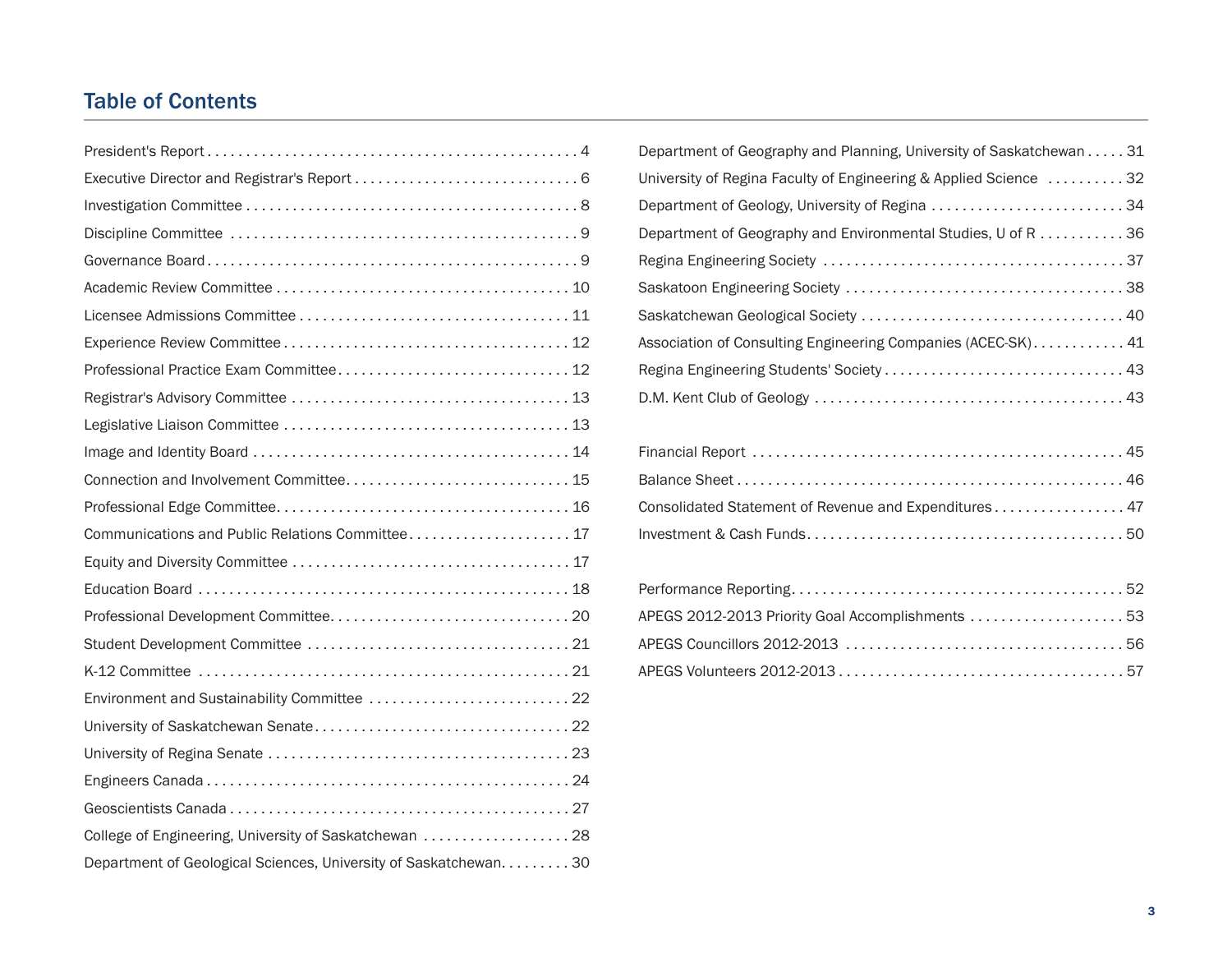### President's Report

Wow has the time flown. One of the comments that I received from numerous Past Presidents when my term as President began was that the year would be over before I knew it. They were right. It has been a very busy year but also a great experience. The opportunity to participate in meetings across the country on your behalf and to meet many dedicated people to the professions has created lasting memories and friendships.

A quick summary of the cross Canada meetings that I was able to attend this year included; Geoscientists Canada meetings in Winnipeg in May, and Toronto in November; Engineers Canada meetings in Yellowknife in June, Ottawa in October, and Gatineau in February; Pacific Northwest Economic Region (PNWER) meetings in Anchorage in July and Banff in November; and Provincial Association Annual meetings at Halifax in September, Whistler in October, Moncton in February and Edmonton in April. Due to my conflicts with travel to other meetings Andrew Loken was able to represent us well at Winnipeg in October and Niagara Falls in April. Thank you Andrew.

To start the year off we again invited the chairs of the various APEGS committees to attend the council orientation session held in Moose Jaw in June. This session provided an opportunity for the newly elected councillors to gain an understanding of their responsibilities as elected members of council. It also gave the volunteer chairs of our committees an opportunity to see how the work of their committees affects the workings of the Association.

Also in June, some members of Executive Committee and senior staff attended an Engineering Summit hosted by the Faculties of Engineering at both the University of Saskatchewan and University of Regina. The purpose of the summit was to review engineering educational needs in the province moving forward and potential solutions to the anticipated engineering education shortfall.

Throughout the year, five APEGS council meetings were held in addition to eight APEGS executive committee meetings. Members of Executive Committee and senior staff attended a number of liaison meetings throughout the year including meetings with ACEC-SK, the University of Saskatchewan, the University of Regina, the Saskatchewan Association of Architects, and the Minister of Highways and his representatives who are responsible for *The Engineering and Geoscience Professions Act*.

The Connection & Involvement Committee once again organized our annual

volunteer appreciation day in Moose Jaw in the fall, and the Professional Development Committee organized another very successful PD session.

Our Association membership has continued to grow in 2013. This growth has provided some challenges for our staff and volunteers who continue to support our efforts to provide effective regulation of the professions of Engineering and Geoscience.

In response to some of these challenges, APEGS Council at its June meeting voted to sign a lease for new office space at the Harbour Landing Business Park in southwest Regina. This new office will replace the current space which we have outgrown and will provide opportunities for the long term success and growth of our Association. With the development of the new space, it will now be possible to fill some staff positions required to meet our growth needs. The office will include new and expanded meeting rooms sufficient for conducting committee business complete with current digital technology for video conferencing. Access to the new office is conveniently off of Lewvan Drive and Parliament Avenue with plenty of parking for staff and volunteers. Come to the Annual Meeting in May to get a preview of the new office space. Occupancy in planned for mid-May.

I would like to highlight a couple of national issues that have been a significant part of the APEGS national agenda over the past year. The first one is a renewal or refocusing of Geoscientists Canada. Due to some dissatisfaction with Geoscientists Canada operation by one of its members, Greg Vogelsang, President of Geoscientists Canada and an APEGS member, has solicited input from the members across Canada regarding theirs views on the purpose and role of Geoscientists Canada. Executive Committee along with Council and staff presented detailed comments to Greg regarding our views of the role and function that Geoscientists Canada should play in the future. It is hoped that with the comments from its members, who are the regulatory associations for Geoscience across Canada, Geoscientists Canada operations can be streamlined to support its members in their regulatory function. One of the other primary values of Geoscientists Canada is the opportunity to discuss issues of common concern across the country and to determine best practices in the regulation of the profession.

The other major national issue over the past year has been the issue of incidental practice. I have elaborated on this issue in a Presidents message within the *EDGE* during the past year. It is APEGS view that incidental practice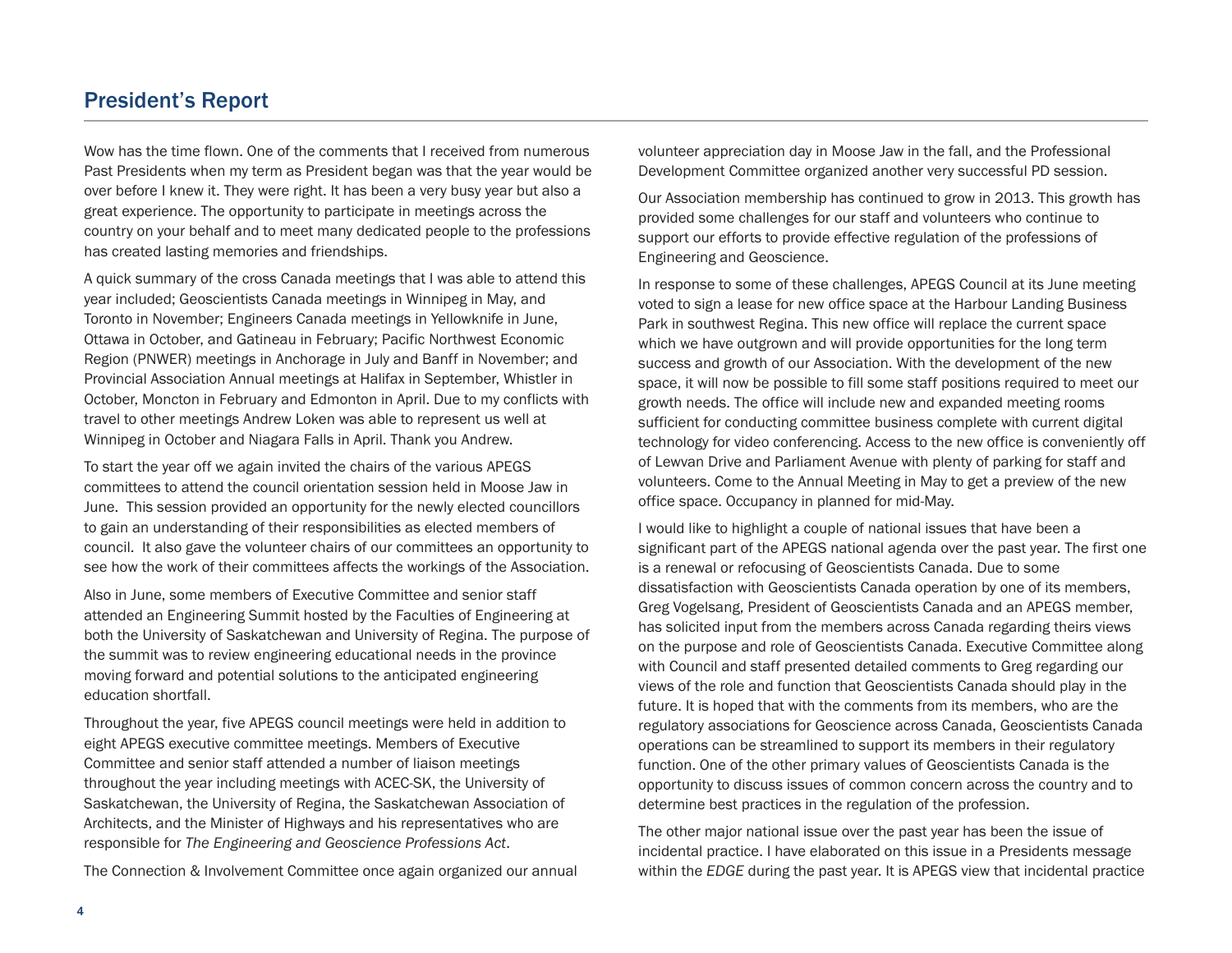or unlicensed practice is not permitted within *The Engineering and Geoscience Professions Act* in Saskatchewan and therefore cannot be supported by the regulatory body charged with upholding the Act. We believe that this should be the case across the country and that the other provincial associations should not permit this just for expediency. APEGS belief is that the biggest driver for incidental practice is a reluctance of members to pay membership fees in multiple jurisdictions since registration across Canada is now quick and easy with the Agreement on Internal Trade. The only jurisdictions currently permitting incidental practice are APEGBC and APGO on a trial basis and only for geoscientists. We strongly believe that this is a step backward in regulation of the professions and not in the public interest.

APEGS is very fortunate to have such a dedicated Council to serve its members. Thank you to all of Council for your support and all of your work during the past year. Council for the 2013 – 2014 year included:

Dwayne Gelowitz, President, P.Eng., FEC Leon Botham, Past – President, P.Eng., FEC, FGC (Hon.) Andrew Loken, President – Elect, P.Eng., FEC Margaret Anne Hodges, Vice – President , P.Eng., FEC Dave Kent, P,Eng., FEC Andrew Lockwood, P.Eng., FEC Ian Sloman, P.Eng. John Unrau, P. Geo. Robert Cochran, P.Eng. Tara Zrymiak, P.Eng. Stormy Holmes, P.Eng., FEC Penelope Popp, P.Eng. Rob Stables, P.Eng. Ben Boots, P.Eng., FEC Terry Fonstad, P.Eng. Michael Famulak, P.Geo. (Part year) Mark Wittrup, P.Eng., P.Geo. (Part year) John Pearson, P.Geo. Dwaine Entner, Public Appointee Gerry Hertz, Public Appointee Sandra Foster, P.Geo., FEC (Hon.) Geoscientists Canada Director Rick Kullman, P.Eng., FEC Engineers Canada Director

A special thank you to my colleagues on Executive Committee: Leon Botham, Andrew Loken, and Margaret Anne Hodges for your support, and all of your hard work. You have made the past year enjoyable and memorable. I would like to wish Andrew and Margaret Anne great success in their upcoming years as President. Leon, good luck in your next voluntary pursuit.

To our amazing APEGS staff, you continue to represent us in the professions very well and provide excellent service to our members, our applicants and the public. Thank you also to the hundreds of volunteers who make our Association function. You are the backbone and strength of APEGS.

Finally, thank you to my wife Donna, my son Bryn and daughters Alyssa and Brianna for your support and understanding. Without your support and assistance I would not have been able to pursue this great opportunity.

It truly has been an honour and a privilege to be APEGS President over the past year. I hope that I was able to live up to the examples of my great predecessors. I look forward to my upcoming role as Past President and whatever the future of my career may hold.

Respectfully submitted,

Dwayne Gelowitz, P.Eng., FEC President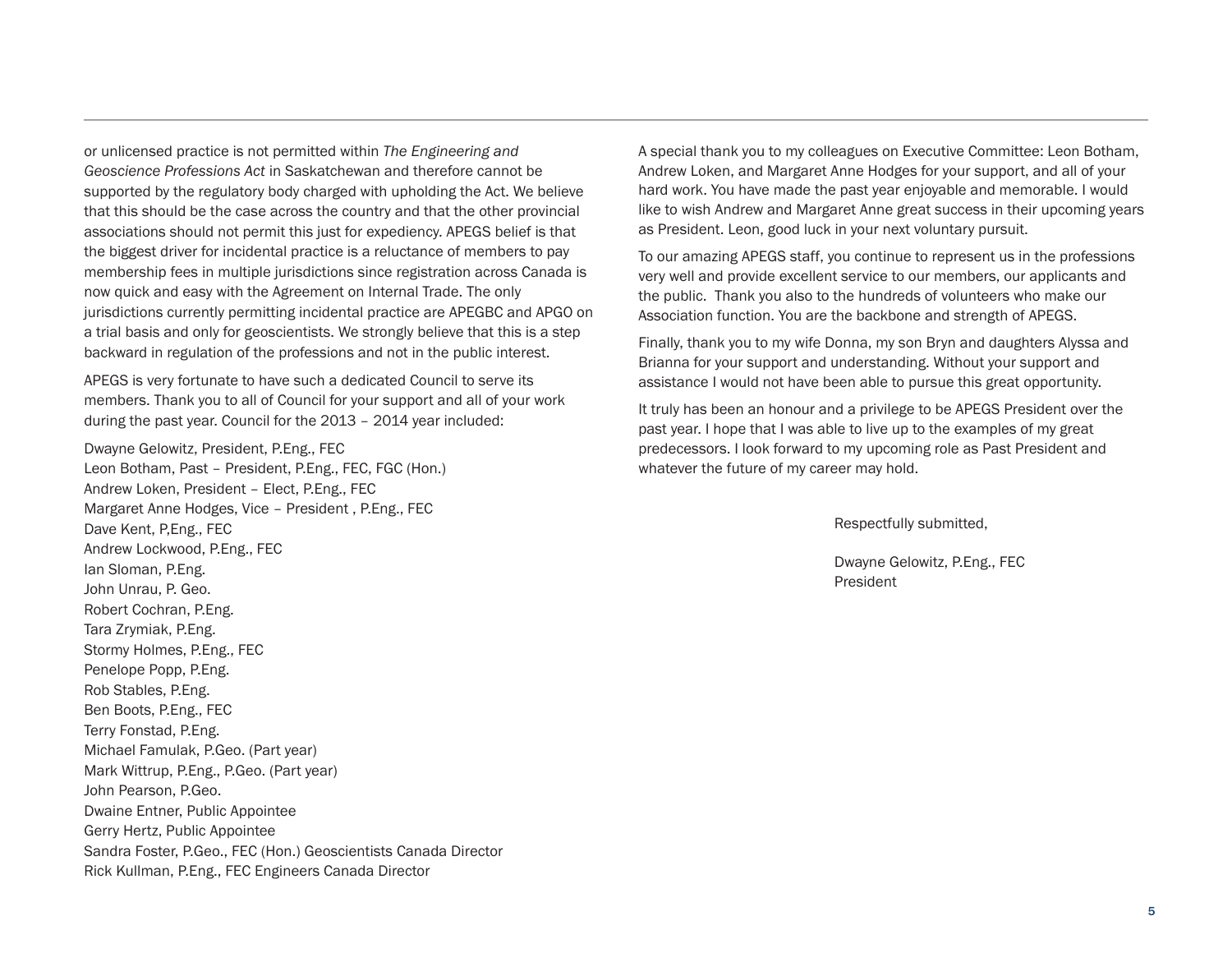### Executive Director and Registrar

The number of APEGS members and licensees grew by 7.4 per cent during 2013. This is a slight drop in growth over 2012, but is still a positive sign for the Saskatchewan economy. Our members and licensees have a large influence on economic growth.

#### Registration

The Membership Statistics table at the end of this report lists the net outcome of all registration activities. It does not capture the number of inquiries, the number of applications or the number of files in process. The two Association committees with the heaviest workload are the Academic Review Committee and the Experience Review Committee. The number of members-in-training who are reporting work experience increased again in 2012 and the number of international engineering graduate applicants continued to grow.

#### New Website and e-Business Services

Our new website was completed in 2013 and went live in December. This allows our website to be viewed in different formats using different devices. We've added additional on-line services allowing members to now pay dues, update their contact information, report CPE activity, register and pay for events, make various applications and pay the application fee. Further ebusiness capability will be added to the website in 2014.

#### Office Accommodations

With the growth in our membership comes the need to grow the staff. In 2013 we reached capacity in our current office and began searching for a new office location large enough to fit our needs. By mid 2013 we secured a new office location at #300 – Building 1000, 4581 Parliament Avenue, Harbour Landing Business Park in Regina. This location is in the new Harbour Landing area immediately south of the Regina Airport. This location has easy access and has ample parking for members, volunteers and staff. Construction is currently underway on the tenant fit-up and our move will likely occur in mid-May 2014.

#### Reporting Continuing Professional Excellence (CPE) Activity

Currently it is not mandatory for APEGS members to report their CPE activities to APEGS, but members are encouraged to report. We have taken steps to facilitate reporting on-line and will continue to improve our on-line reporting capability. Your Council is monitoring national developments on mandatory reporting of professional development activities. I would encourage all members to promptly report their CPE activities if they are not already doing so.

#### **Outreach**

Throughout 2013 our volunteers and staff represented our professions at a wide variety of national, government, public, university, geoscience and engineering functions. These functions provided an excellent opportunity to further the Association's mandate of protecting the public. APEGS continued with the practice of holding an annual MLA Reception, holding its 14th annual reception during the 2013 fall legislative session. This provided an excellent opportunity for politicians to meet engineering and geoscience professionals and to discuss issues relevant to Saskatchewan and our professions.

#### Incidental Practice

Last year I reported that several Constituent Associations (CAs) were in discussions aimed at establishing an incidental practice scheme for Geoscientists. These discussions explored practice without the need to be licensed in the host jurisdiction. In October 2013, the Association of Professional Geoscientists of Ontario (APGO) and the Association of Professional Engineers and Geoscientists of British Columbia (APEGBC) announced they had negotiated a two-year pilot project to allow geoscience professionals registered in one of the signatory provinces to perform short term work in the other without the need to hold a licence in that province. The pilot program begins on January 1, 2014. The confusion over the need to be licensed in each jurisdiction in which you practice will be problematic for APEGS and will lead to an increase in enforcement activity in Saskatchewan. Your Council carefully considered the proposal and found no evidence that it enhances safeguarding the public or protecting the environment, or that it is in the public interest, and as a result, does not support any scheme that facilitates or condones practicing without holding a licence.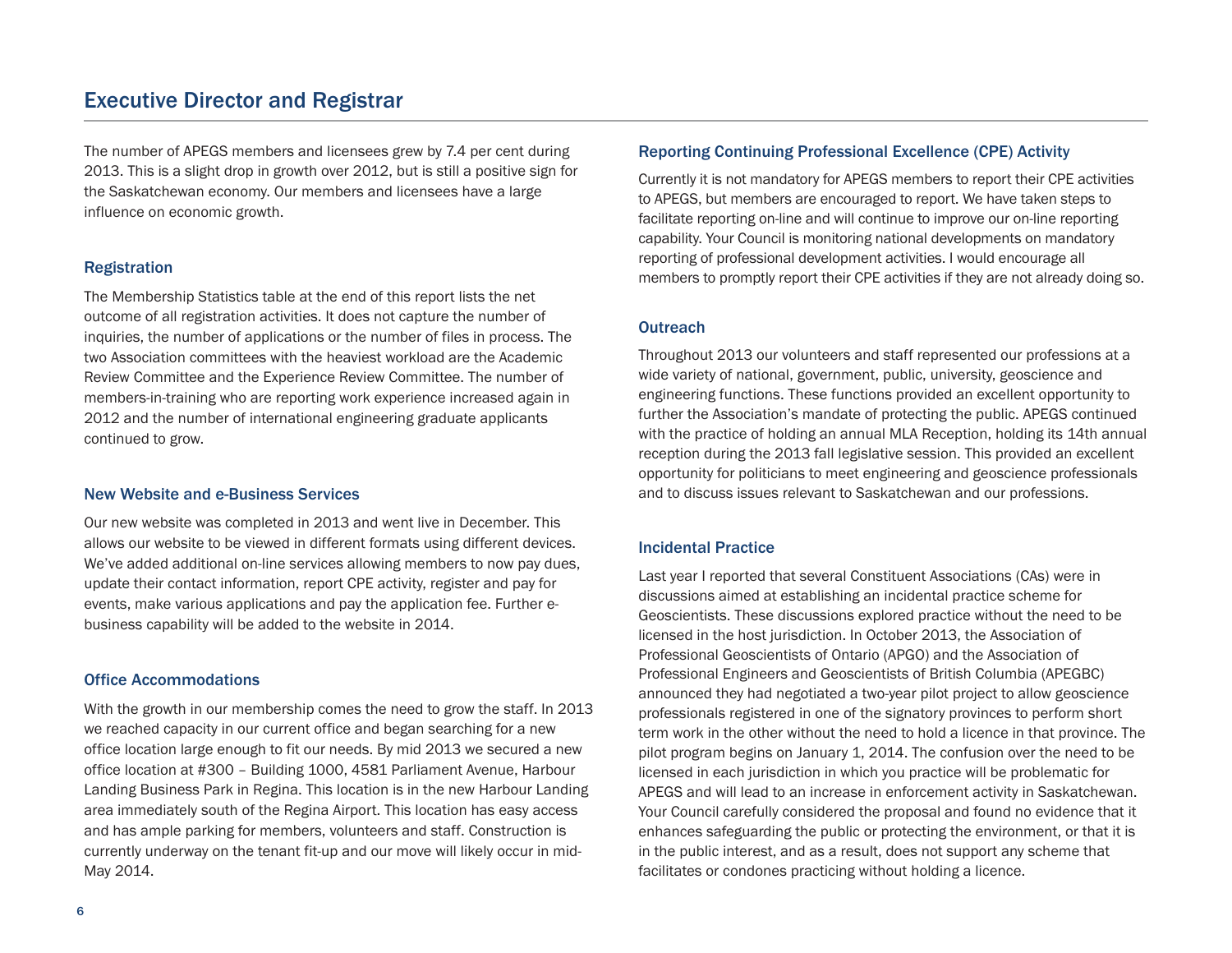#### Canadian Framework for Licensure

Under the auspicious of Engineers Canada, the Constituent Associations (CAs) are developing the Canadian Framework for Licensure (CFL). This initiative will develop foundational documents which can be used by the CAs as a guide to consistent regulatory policies and practices. Developed through a comprehensive analysis and national consultation process, these documents outline the elements of a framework for regulation of our professions. The CFL is not intended to be a "model Act;" and is intended to allow CAs the flexibility to implement individual Act and regulatory changes on their own timetable.

I thank all members who volunteered their time during 2013 in support of our professions. I especially thank President Dwayne Gelowitz, P.Eng., FEC, Executive Committee, Council and my staff for their strong support throughout the year.

#### Brackets indicate (decrease)

The Saskatchewan economic boom has been mirrored in the growth of our membership: 2005 (+5.7%) 2006 (+6.5%), 2007 (+7.5%), 2008 (+9.7%) 2009 (+10.6%), 2010 (+5.9%), 2011 (+9.7%), 2012 (+12.9%) and 2013 (+7.4%).

Respectfully submitted,

Dennis K. Paddock, P.Eng., FEC, FCSSE, FCAE, FGC (Hon.) Executive Director and Registrar

#### Membership Statistics

| <b>MEMBERSHIP CATEGORY</b>                                      | 2012  | 2013  | <b>CHANGE</b>  | % CHANGE   |
|-----------------------------------------------------------------|-------|-------|----------------|------------|
| <b>Professional Engineers</b>                                   | 6566  | 7168  | 602            | 9.2%       |
| <b>Professional Geoscientists</b>                               | 585   | 580   | (5)            | $(0.9\%)$  |
| Engineers-in-Training                                           | 1565  | 1607  | 42             | 2.7%       |
| Geoscientists-in-Training                                       | 152   | 154   | $\overline{2}$ | 1.3%       |
| Geoscience Licensees                                            | 5     | 6     | $\mathbf{1}$   | 20.0%      |
| <b>Engineering Licensees</b>                                    | 26    | 32    | 6              | 23.1%      |
| <b>Temporary Licensees</b>                                      | 80    | 78    | (2)            | (2.5%)     |
| Licence Requirement Waived<br>P.Eng./P.Geo./Members-in-Training | 813   | 906   | 93             | 11.4%      |
| Life Members (P.Eng. & P.Geo.)                                  | 650   | 685   | 35             | 5.4%       |
| <b>Total Members/Licensees</b>                                  | 10442 | 11216 | 774            | 7.4%       |
| Resignations                                                    | 297   | 281   | (16)           | $(5.4\%)$  |
| Permission to Consult                                           | 664   | 506   | (158)          | $(23.8\%)$ |
| Certificates of Authorization                                   | 992   | 1083  | 91             | 9.2%       |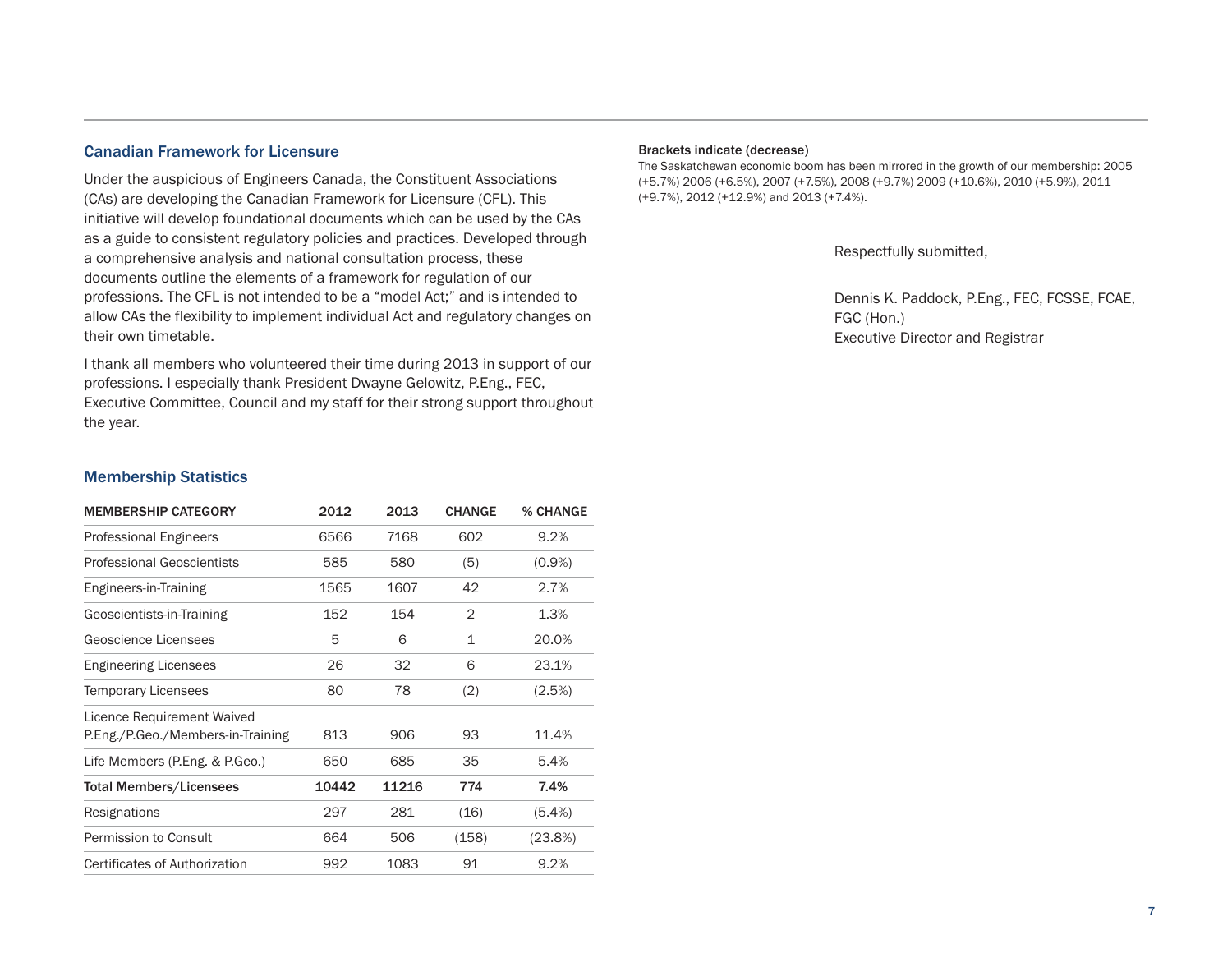### Investigation Committee

Under *The Engineering and Geoscience Professions Act* and its bylaws, APEGS has the responsibility and authority to investigate complaints alleging professional misconduct and/or professional incompetence of its members, licensees or holders of a Certificate of Authorization. APEGS maintains separate investigation and discipline committees that operate independently of each other and independent of the APEGS Council.

The Investigation Committee can initiate an investigation only when requested by the Council or when it receives a written complaint alleging that a member's conduct constitutes professional misconduct or professional incompetence. The multi-disciplinary Investigation Committee leads the investigation process which involves gathering, examining and weighing evidence, commonly over the course of multiple meetings. In cases where a subject matter is encountered that requires external support, the APEGS staff will commission an expert to review evidence and provide an opinion.

Upon completion of its investigation, the committee documents its findings and recommendations in a written report. This written report may conclude that the matter be forwarded to the Discipline Committee for a hearing or it may recommend that no further action be taken. In the case that the Investigation Committee recommends that no further action be taken, complainants may request that Council review the recommendation. Upon such a recommendation, Council may support the committee's decision. Alternately Council may refer the matter back to the Investigation Committee to investigate the matter further.

The Investigation Committee met five times throughout 2013. Two cases were carried forward from 2012 and two new complaints were brought to the committee in 2013. During 2013, the committee closed one case with the recommendation that no further action be taken, and also moved one case forward to the Discipline Committee. As of January 1, 2014, two case files remain under investigation.

The Investigation Committee must consist of at least nine APEGS members appointed to the committee by Council to serve for a three-year term, which may be extended for a second three-year term. In 2013, the committee experienced turnover in member volunteers, losing six volunteers and then bringing on five. The Investigation Committee must also have one public appointee. After almost a decade of service, our public appointee's term ended in 2013 and a new public appointee was appointed by Council. Thank you to past and current committee members for their valuable contributions to the committee.

The Investigation Committee continues to receive invaluable legal counsel from Lyle Jones, P.Eng., LL.B. I commend the APEGS staff for their outstanding efforts in supporting the work of the Investigation Committee. I would also like to thank our past Chair for his leadership until mid-2013.

Respectfully submitted,

James Gates, P.Eng. Chair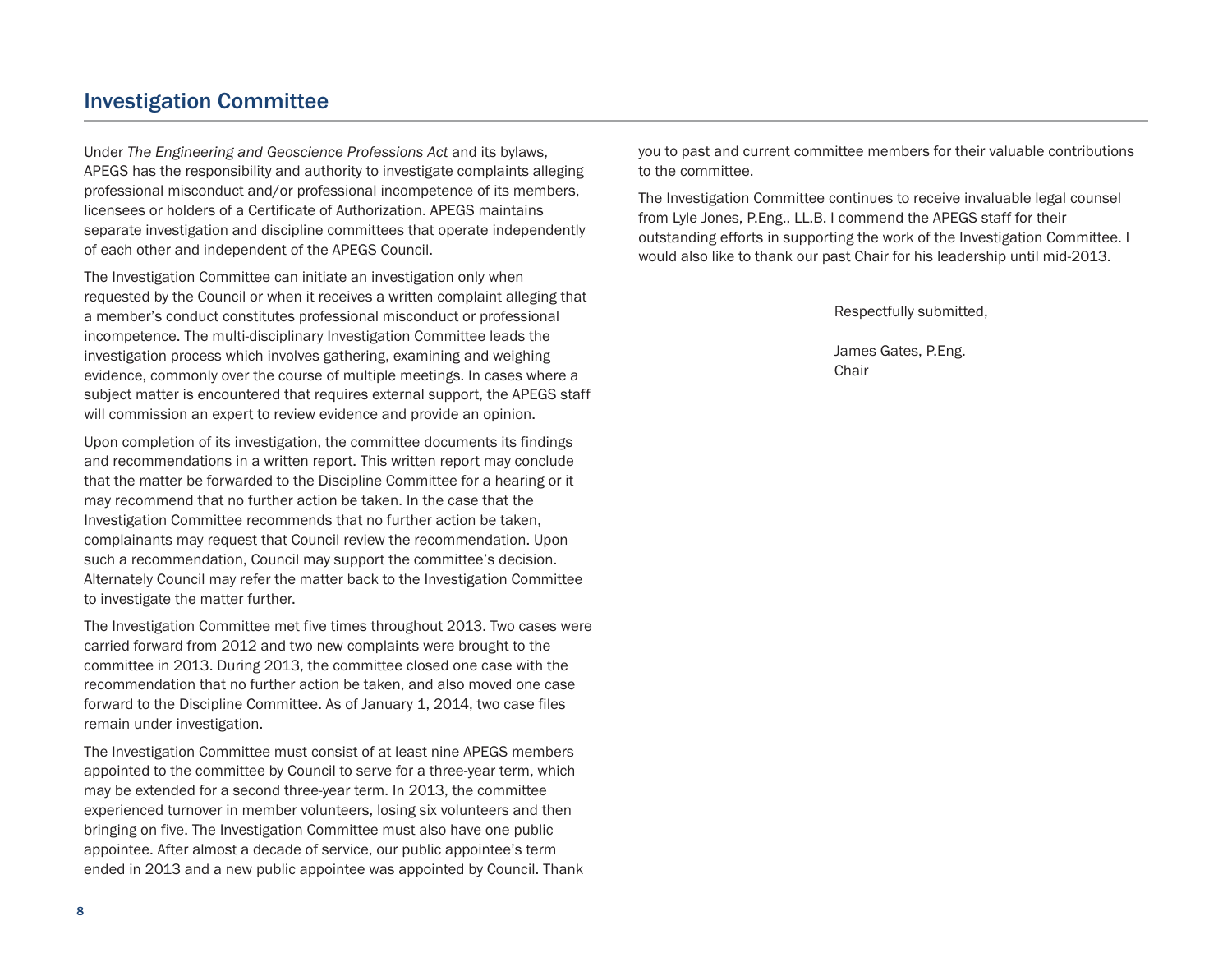### Discipline Committee

Under provisions of *The Engineering and Geoscience Professions Act* and Regulatory Bylaws, the Discipline Committee has the responsibility to act on formal complaints referred by the Investigation Committee. A Discipline Hearing Panel, constituted from the Discipline Committee, hears complaints regarding the conduct of individuals and/or corporations registered with, and under the authority of, the Association to determine whether or not such conduct constitutes professional misconduct or professional incompetence. Where the Discipline Hearing Panel finds that conduct constitutes professional misconduct or professional incompetence, appropriate disciplinary orders are issued. Decisions of the Discipline Hearing Panel are open to appeal only through the courts.

The Act requires that the Discipline Committee receive Closing Reports from the Investigation Committee upon closure of an investigation that does not result in a formal complaint being made to the Discipline Committee. In 2013, the Chair of the Discipline Committee received two closing reports. The reports were reviewed in confidence by the Chair, and returned to APEGS. In 2013 no formal complaints were made to the Discipline Committee, and no hearings were held. The committee met on two occasions in 2013.

In 2013 Ian Flegel, P.Eng. was appointed the new chairperson for the committee. I would like to thank our committee support, Patti Kindred, P.Eng., FEC for her work in helping with the business of the committee and the transition between Chairs.

Respectfully submitted,

Ian Flegel, P. Eng. Chair

### Governance Board

The work of the Governance Board is vital to the fulfillment of APEGS' mandate and statutory objects to protect the public by ensuring high standards of engineering/geoscience practice and education and by setting high standards for admission into the professions.

The Governance Board administers and regulates the practice of engineering *and geoscience in accordance with The Engineering and Geoscience Professions Act* and Bylaws. Among its duties, the Board interprets and administers APEGS' policies on registration and corporate practice, and related matters concerning responsible self-governance. It also makes recommendations to the APEGS Council regarding changes to existing policy and the development of new policies in those areas.

The board promotes an understanding of the practice of engineering and geoscience and its scope among employers, government and the public. It also provides a clear, consistent and equitable process for identifying and registering engineers and geoscientists qualified to work in Saskatchewan.

The board functions through a number of committees made up of volunteers from APEGS' membership. The Academic Review, Experience Review, Licensee Admissions, Professional Practice Exam, Registrar's Advisory and Legislative Liaison Committees report to the Governance Board. The Board is chaired by the APEGS President and is comprised of the Committee Chairs and Liaison Councilors from these five committees. The APEGS representative to the Saskatchewan Construction Panel also sits on the Board.

Over the past few years, APEGS has seen significant growth in the number of applicants for membership and registration. The committees of the Governance Board, in particular the Academic Review Committee and the Experience Review Committee, have experienced significant growth in their workloads as a result of this growth in applications which have reached record numbers in 2013. To ensure that applications are dealt with by our Association in a timely manner, the committees have recruited new volunteers, and they have streamlined their processes to facilitate the increased workload. I want to express my sincere appreciation to this dedicated group of volunteers, who play a pivotal role in the function of APEGS.

Each of the reports which follow, present the details of the objectives, activities and accomplishments of the various committees that form the Governance Board. Thank you to the many volunteers who have generously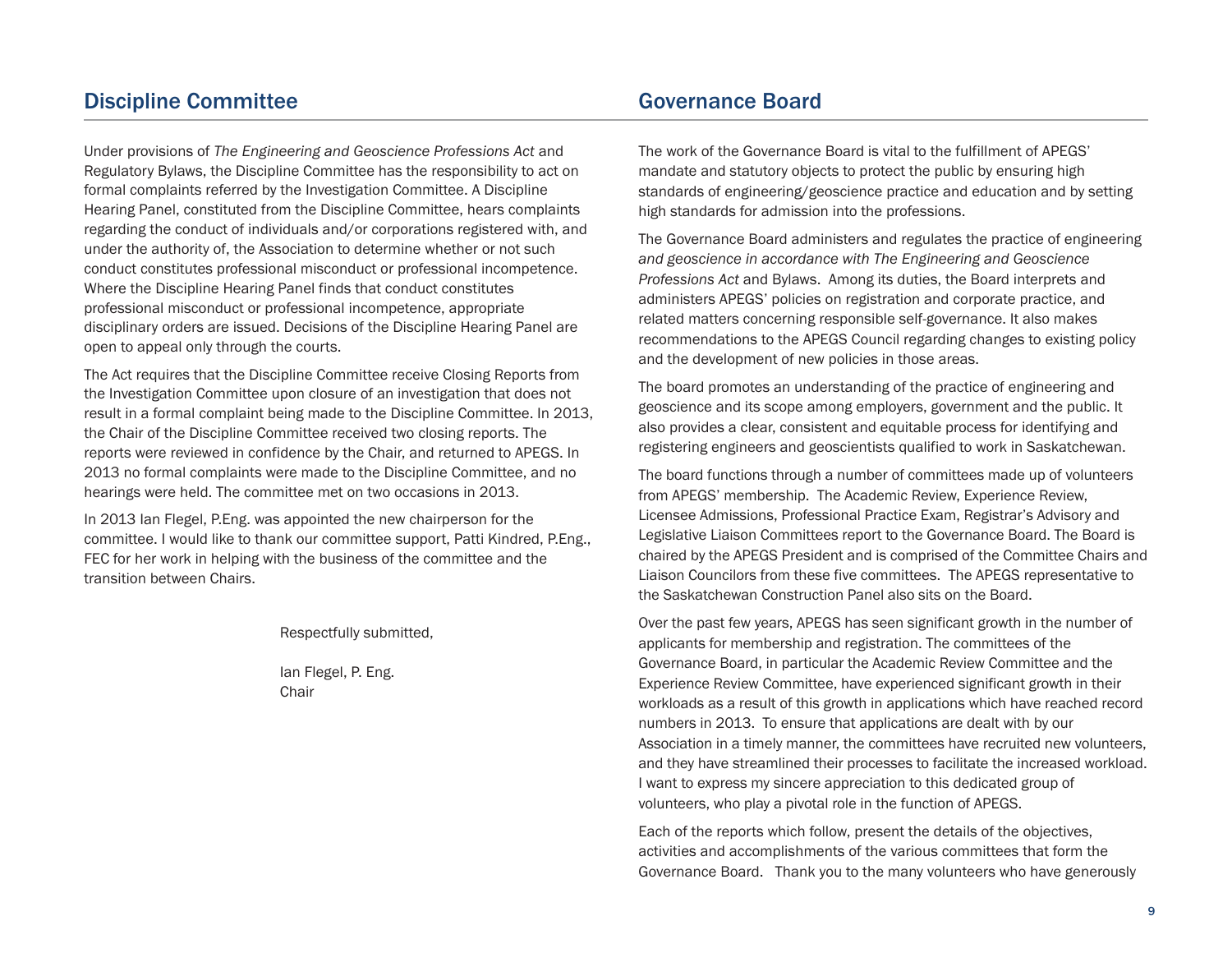given their time, talent and insights to the committees of the Governance Board. And thank you to the many employers who support their employees as they give back to our professions.

On behalf of the Board, I also want to acknowledge and thank Tina Maki, P.Eng., APEGS Director of Registration, for her coordination of the Governance Board activities and agenda this year. I would also like to thank Dennis Paddock, P.Eng., FEC, Executive Director & Registrar, Kate MacLachlan, P.Geo., APEGS Director of Academic Review, Patti Kindred, P.Eng., APEGS Director of Education and Compliance, and the rest of the APEGS staff for their help with Governance Board activities.

Respectfully submitted,

Dwayne Gelowitz, P.Eng., FEC Chair, Governance Board

### Academic Review Committee

Individuals who have graduated from an accredited Canadian university and are registered in another Association/Ordre in Canada or who otherwise fall under the Registrar's Acceptance List are quickly registered as a P.Eng./P.Geo. or as a member-in-training when they apply to be registered in Saskatchewan. However, there are many people who apply to APEGS for registration from abroad, who have degrees that are not known in Canada. It is the role of the Academic Review Committee (ARC) to review these applications and to determine if they have the academic qualifications to be eligible for registration in Saskatchewan.

The assessment of applications referred to the ARC, particularly the engineering applications, can be time-consuming and complicated. However, the assessment is needed to determine if an applicant has a degree equivalent in breadth and depth to a Canadian degree and, if not, to identify any deficiencies in his or her program of study. Through the review process, the ARC advises applicants of any deficiencies and pathways forward to fulfill those deficiencies. Even if the applicant does not have any deficiencies, or has fulfilled assessed deficiencies, they will usually be assigned three confirmatory exams. The confirmatory exams are intended to determine if the courses they took are at a level comparable to courses in Canada. The confirmatory exams may be waived if the applicant has five or more years of acceptable work experience as determined by the Experience Review Committee (ERC) or if they hold an M.Sc. or Ph.D. from an acceptable university, as determined by the ARC.

During 2013 the ARC reviewed 143 applications for engineering, compared to 131 in 2012. From these reviews, the ARC recommended 35 to the Registrar for registration. There were 76 applicants who were assigned confirmatory exams, and of those, 44 were given the option to submit work experience reports to ERC to have the exams waived. There were 20 applications that involved the assignment or upholding of deficiency exams. Ultimately of all applications brought before the ARC, only two were denied. Additional applications were brought back to ARC for approval of courses, provision of exam/course results or request for review of previous ARC decisions.

In 2013, the ARC considered 12 geoscience applications compared to 12 in 2012. Of these applications, six were recommended for registration as geoscientists-in-training, four had deficiencies assigned and two were assigned confirmatory exams and given the option to submit work experience to ERC to have the exams waived.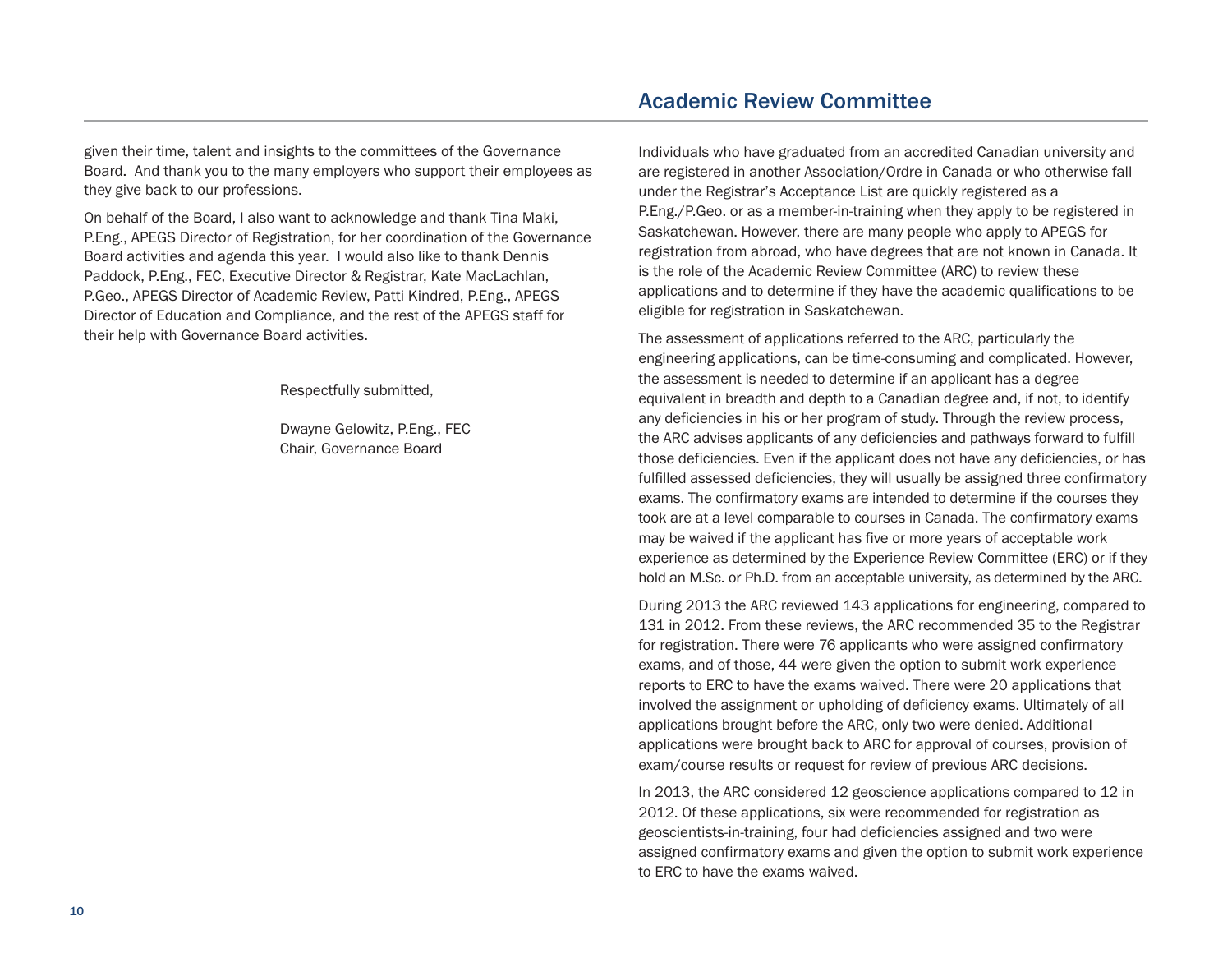Since 2009 the workload for ARC continues to significantly increase. To assist with this workload, ARC spent significant time and effort to help train potential candidates to do a detailed self-assessment that aids the committee for a more detailed review of the applicant's academic background. With the self-assessment, the use of a consent agenda, and the tremendous help of ARC reviewers, the committee has been able to process more applicants during a meeting. The committee continues to look at practices to try and identify ideas that might help to improve the efficiency of the academic review process.

ARC strives to ensure that there is representation on the committee from a variety of disciplines, both from industry and Saskatchewan universities. It has proven to be very helpful to have committee members who are fluent in languages other than English, since they have been able to read and interpret non-English documents. We have several members serving on the committee who have graduated from universities in other countries, and they bring a unique perspective to the committee and a first-hand knowledge of the education system in their home countries. Additionally, they have gone through the process of registering in Saskatchewan or other Canadian jurisdictions, so they understand the application procedures.

ARC has had an extremely busy year and would like to express our gratitude and appreciation for the staff at APEGS and the dedication of our volunteers who contribute a significant amount of time and brainpower to the committee and to APEGS.

Respectfully submitted,

Kevin McCullum, P.Eng. Chair

### Licensee Admissions Committee

2013 saw continued interest in the Restricted Licence program. An APEGS Restricted Licence allows qualified individuals without a formal education in engineering or geoscience to practise professional engineering or geoscience.

The holders of an APEGS Restricted Licence are referred to as Engineering Licensees or Geoscience Licensees. These individuals are provided with a defined scope of work that is individually tailored to their specific training, work experience and expertise. The exact requirements for obtaining a Restricted Licence vary and are based on a combination of formal education and work experience.

The Licensee Admissions Committee is responsible for reviewing applications for Restricted Licences and for defining the ultimate scope of work for successful applicants.

The committee met three times in 2013. The agenda items of those meetings included consideration of 12 new Licensee applications and the completion of several applications carried over from 2012. In total, eight applications were recommended to the Registrar for approval and registration as a Licensee.

The Restricted Licence option has historically suffered from poor recognition in industry. However, APEGS has recently focused on marketing this program. Happily, Restricted Licences are gaining wider recognition and are generating new interest among scientists, technologists and other potential candidates.

If you or someone you know have any questions about applying as an Engineering Licensee or Geoscience Licensee, please contact Patti Kindred at the APEGS office: local Regina (306)525-9547, toll free 1-800-500-9547 or by email at pkindred@apegs.ca.

In closing, we would like to thank our director, Patti Kindred, P.Eng., FEC, for her continued support, hard work and endless patience with the Chair. We will continue to promote knowledge of this great program in 2014 and we anticipate continued growth in our membership in the coming years.

Respectfully submitted,

Daryl Andrew, P.Eng. Chair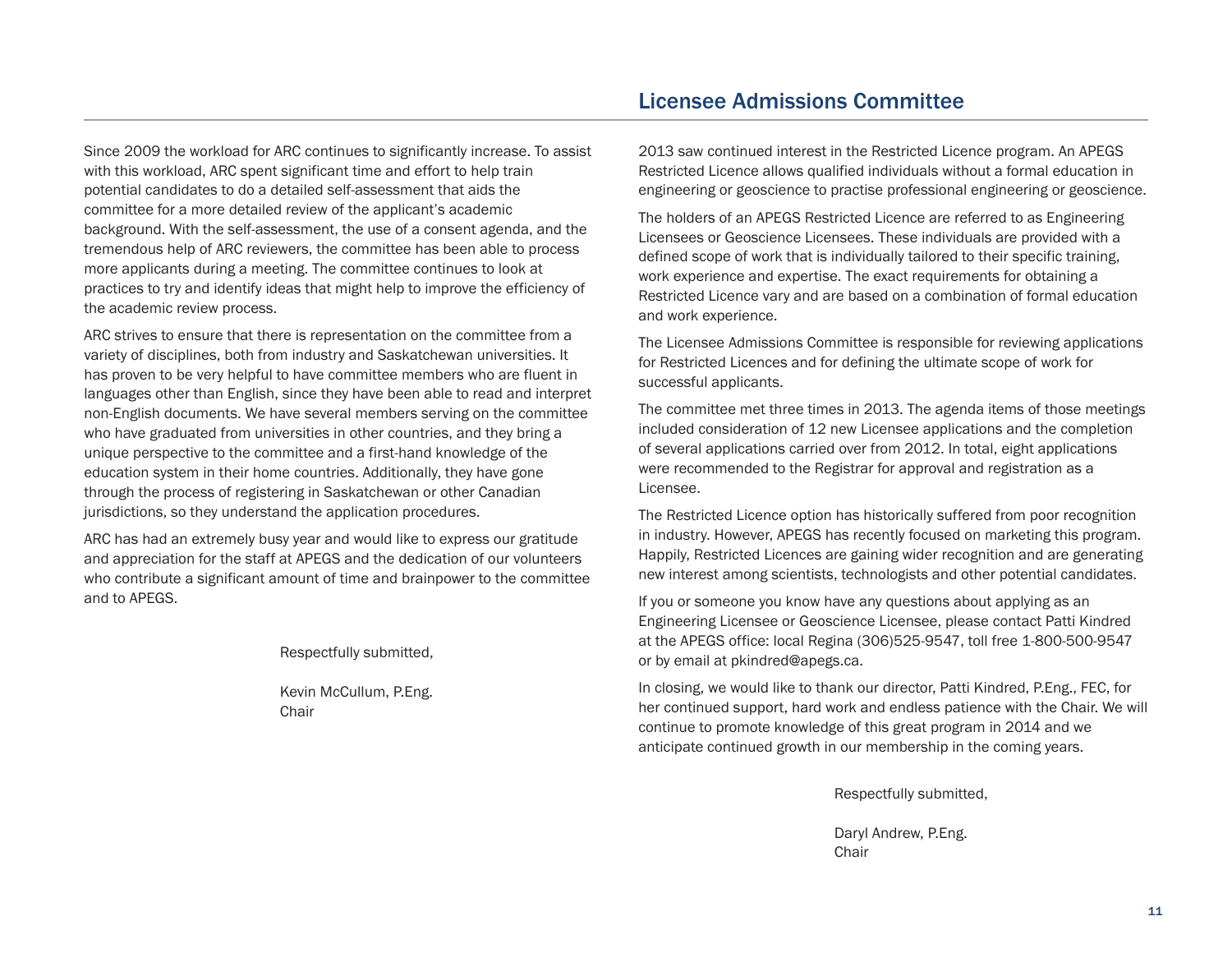### Experience Review Committee

Under the jurisdiction of the Governance Board, the Experience Review Committee administers the policy and procedures established by Council for the review of work experience reports of members-in-training and other individuals applying for professional membership with the association. The committee makes recommendations to the Registrar following completion of those reviews.

The Experience Review Committee reviewed 1,298 work experience reports in 2013, a new record number of reviews. This was an increase of 13 per cent over the number of reports from 2012. Included in that total were a record high 128 reports reviewed for international engineering graduates referred from the Academic Review Committee.

In response to the increasing number of reports, the committee expanded from 27 to 34 members by the end of 2013. The committee would like to thank the retiring members whose terms ended in 2013 for their hard work and dedication. Without volunteers such as these, it would be impossible for the Experience Review Committee to fulfill its mandate. As it looks forward to another busy year, the committee is pleased to welcome 10 new members who joined the committee in 2013.

The committee would like to thank Tina Maki, P.Eng., FEC, FGC (Hon.) and all other APEGS staff for the support they have provided to the committee in 2013.

Respectfully submitted,

Dan Bonnet, P.Eng. Chair

### Professional Practice Examination

The mandate of the committee is to coordinate and direct the Law and Ethics Seminars and to oversee the setting and administration of the Professional Practice Exam.

The Law and Ethics Seminar is held in Saskatoon in the spring and in Regina in the fall each year. Each seminar runs for two days and is focused on preparing new members for the roles and responsibilities of Professional Engineers and Professional Geoscientists in society. The seminar also helps prepare the participants for the Professional Practice Exam. The major areas covered by the seminar include:

- An introduction to the Association
- Key laws and regulations for geoscientists and engineers
- An introduction to the Act and Bylaws
- Investigation and discipline processes of the Association
- Professional conduct, ethics and responsibilities
- Continuing Professional Excellence

The spring seminar was held in Saskatoon on April 26/27, 2013 with 180 registrations and the fall seminar was held on September 13/14, 2013 in Regina with 138 registrations. The Professional Practice Exam is offered twice a year and written a number of weeks after each seminar. A total of 188 people wrote the spring exam on June 1, 2013 with three failures and 142 people wrote the fall exam on October 26, 2013 with zero failures – a result that has not been experienced in recent history.

A realigning of the seminar was conducted in 2013 that will be rolled out in 2014. This involved dividing up the comprehensive legal-related content in reflection of feedback received from seminar participants. In addition, some of the information content of the seminar is being reviewed relative to a webbased application which would allow the seminar to have more direct engagement.

Respectfully submitted,

Doug Kelln, P. Eng. Chair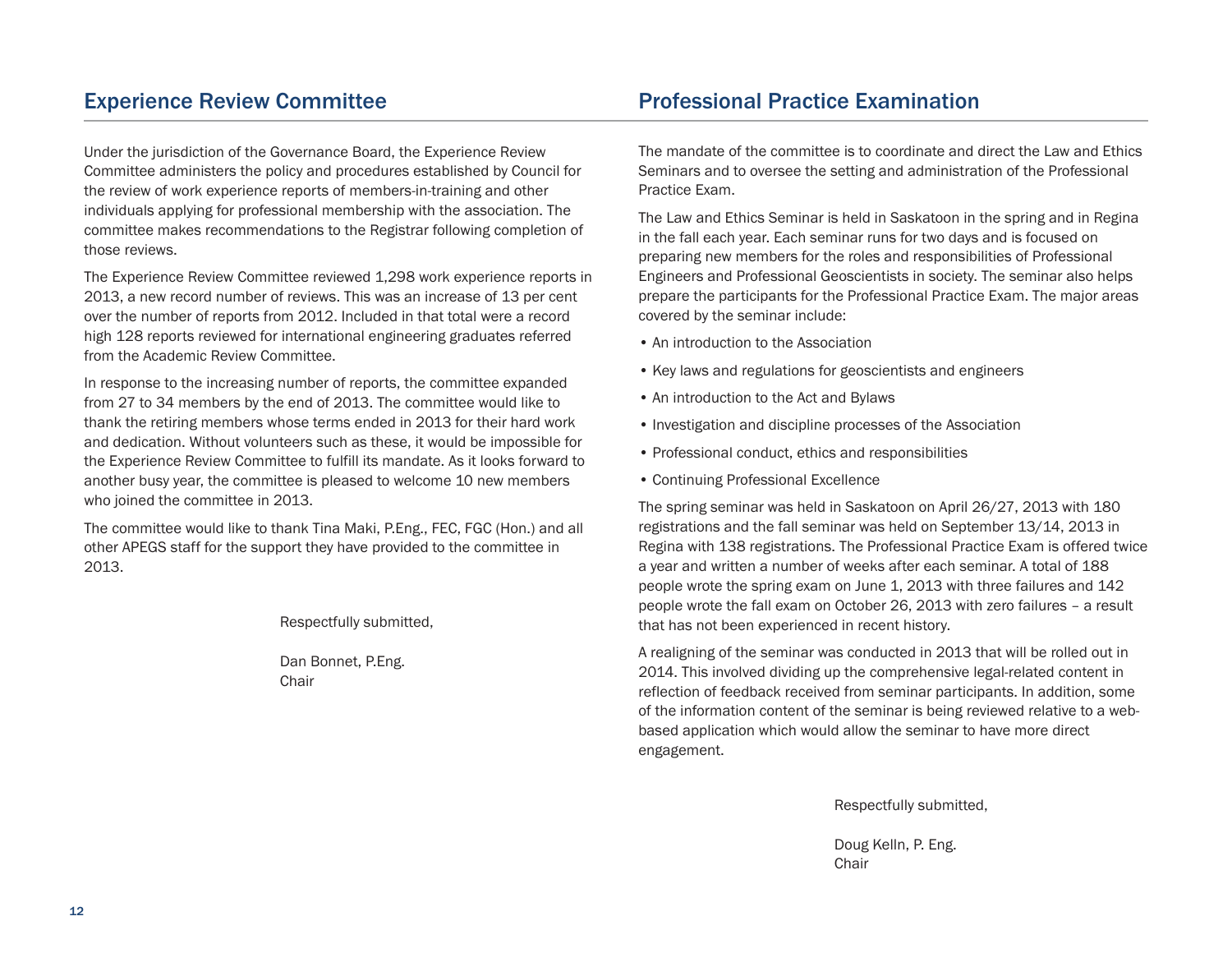### Registrar's Advisory Committee

The Registrar's Advisory Committee reports to the Governance Board. The committee is comprised of five members: Chair of the Academic Review Committee, Chair of the Experience Review Committee, Chair of the Licensee Admissions Committee, Chair of the Professional Practice Exam Committee and a Liaison Councillor appointed by Council. The Registrar will call on the Registrar's Advisory Committee to provide a recommendation on how to proceed with an application for membership or licensure should any question of character arise. The committee uses the Good Character Guideline established by Council as its guide when making decisions.

The committee met twice in 2013. Both meetings involved one applicant where discussion and resolution were achieved and a recommendation made to the Registrar. Outcomes of cases are published in The Professional Edge without names for the information of members, applicants and the public. The Terms of Reference for the committee were also revised and updated during 2013.

The committee would like to thank Tina Maki, P.Eng., Kate MacLachlan, P.Geo., Bob McDonald, P.Eng. and all other APEGS staff for the support they have provided to the committee 2013.

Respectfully submitted,

Registrar's Advisory Committee

### Legislative Liaison Committee

The Legislative Liaison Committee monitors demand-side legislation and proposed regulations to assess potential effects on the Association and its members, related to the practice of engineering and geosciences in Saskatchewan.

Ten new Bills were introduced at the spring sitting of the Legislative Assembly which commenced on March 4, 2013 and concluded on May 16, 2013. Thirty-four new Bills were introduced at the third session of the 27th Legislature which commenced on October 23, 2013 and concluded on December 5, 2013. A total of 44 Bills were monitored during the year. The 44 Bills that were monitored have no direct effect on the Association and its members related to the practice of engineering and geosciences in Saskatchewan.

Respectfully submitted,

Myron Herasymuik, P.Eng., FEC Chair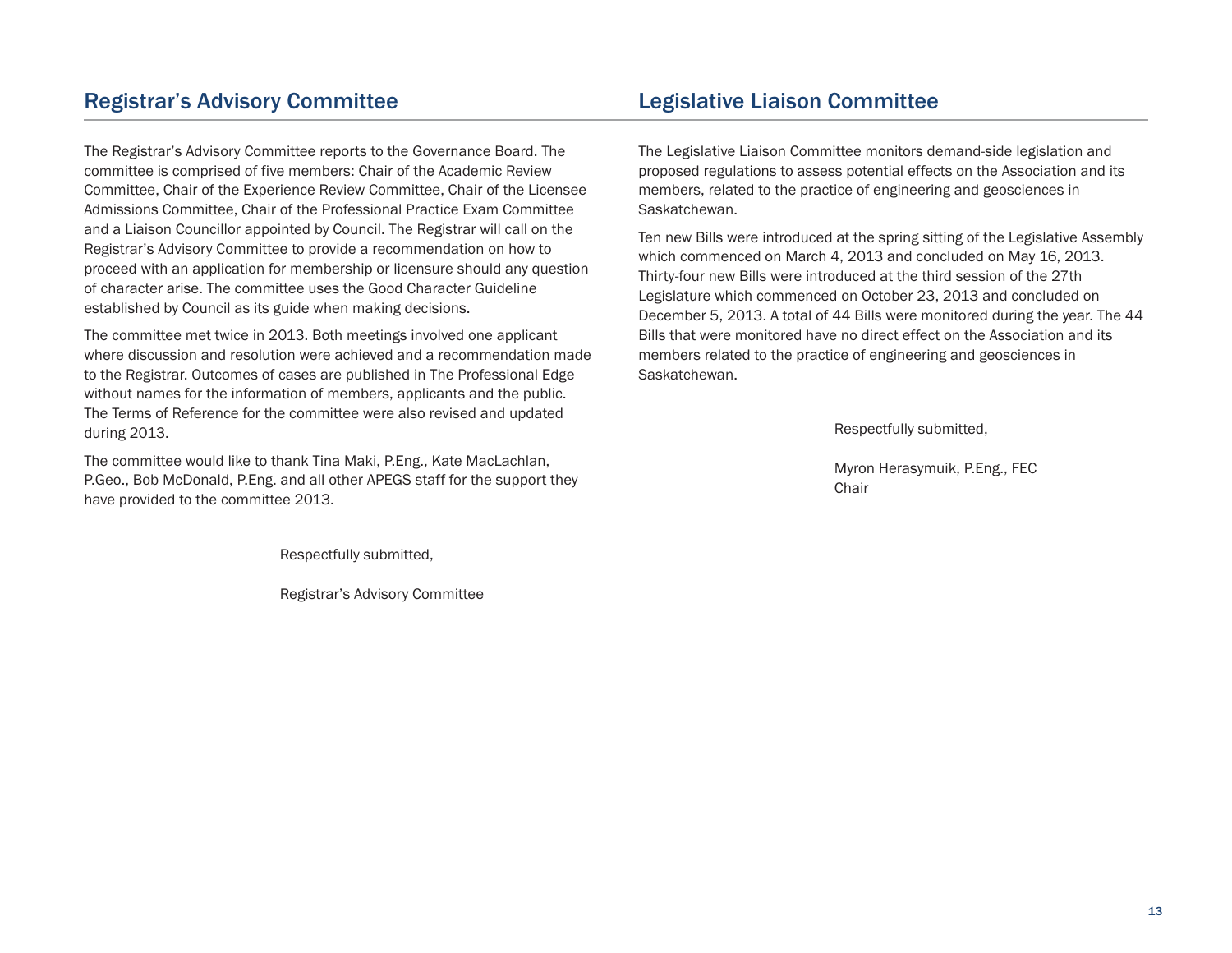### Image and Identity Board

The Image and Identity Board is responsible for the public image and communications of APEGS as well as membership engagement and recognition. The board promotes the value of engineering and geoscience within the professions and to the public. These objectives are met by:

Informing APEGS members and the public about the Association and its activities

- Promoting and encouraging member participation in Association activities
- Raising the public profile of the professions
- Developing, coordinating and implementing programs and activities that benefit members
- Promoting equity based participation in the professions
- Providing recognition for deserving members and projects
- Providing a channel for technical input and communication on public policy issues of concern to the professions
- Developing policy related to Board responsibilities

The Image and Identity Board is chaired by the APEGS President-Elect and is comprised of the Chairs and Liaison Councillors from the five standing committees that report to the board. Details of the committee objectives and activities are well documented in the committee reports that follow. The following highlights deserve mention:

- Acknowledgement of the worthy recipients of seven APEGS awards which were presented at the Annual Meeting and congratulations to those members bestowed with the Fellow of Engineers Canada (FEC) and Fellow of Geoscientists Canada (FGC). 2013 was the first year that the FGC titles were presented
- Support and participation in Saskatchewan Innovation Week that saw presentations and workshops taking place in Saskatoon and Regina
- The preparation by current and former board members and members of the Equity and Diversity Committee to host the 2014 Canadian Coalition of Women in Science, Engineering, Trades and Technology (CCWESTT) conference
- The completion of the first year of a three-year media awareness campaign

for engineering and geoscience with the theme "We See More," including television advertising with the first spots airing during Engineering and Geoscience Week in 2013

• The ongoing revamp of the APEGS website with the site going live in December 2013

Like all of APEGS boards and committees, the member volunteers, staff and consultants working with the Image and Identity Board and committees have a great attitude towards carrying out the activities of the Association. It has been my pleasure to work with this fine group of people who undertake the important task of communicating the value of our professions to the public at large as well as to our own members.

The board acknowledges the APEGS staff for their assistance in keeping the Image and Identity Board on track this year.

Respectfully submitted,

Andrew Loken, P.Eng., FEC **Chair**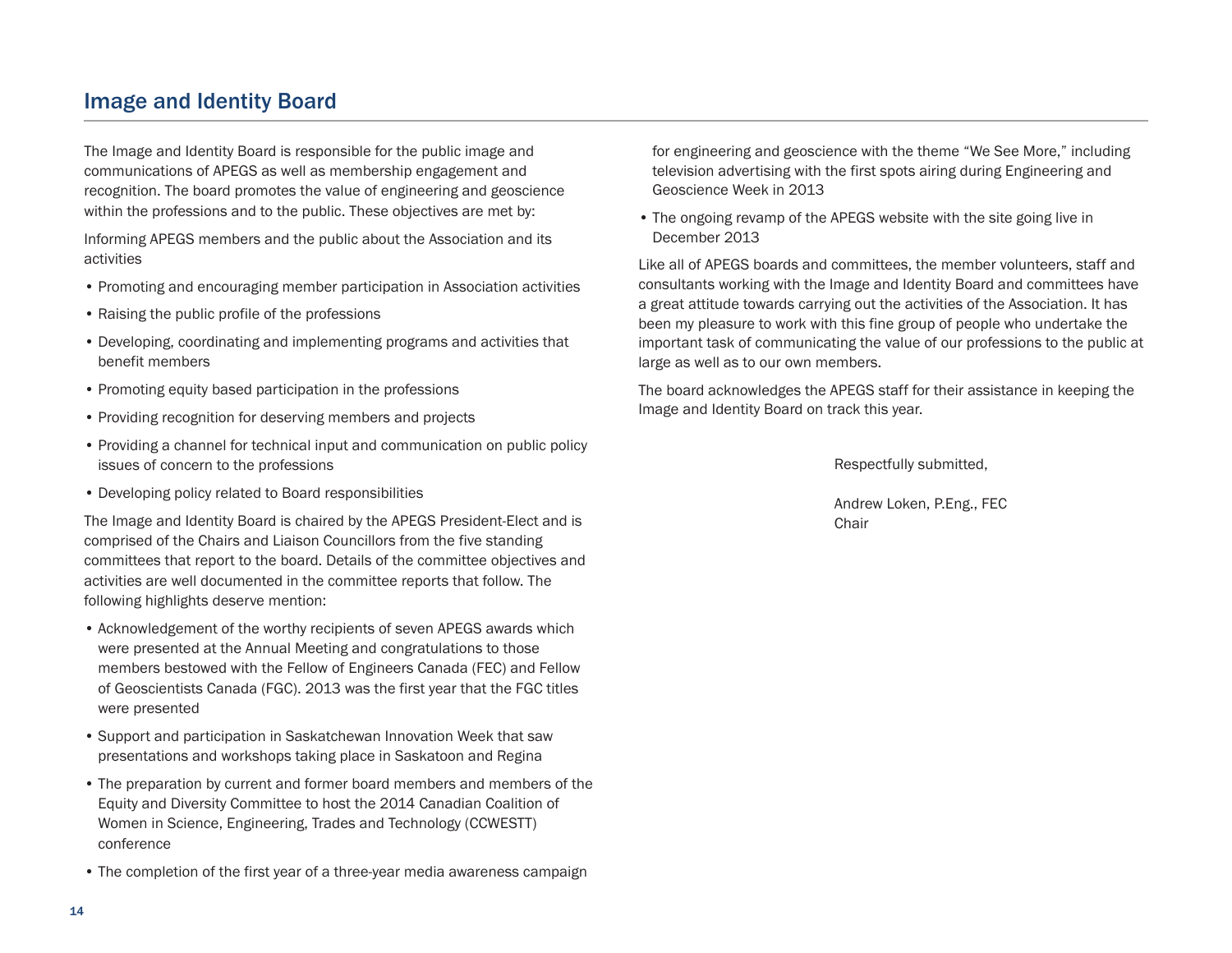The Connections and Involvement (C&I) Committee's role is to provide added services to the members. Its main activities are organizing the Annual Meeting (AM), managing relationships and facilitating activities with constituent societies, developing and maintaining membership benefits and affinity programs and coordinating volunteering. Our objective is to keep all the members of APEGS informed, engaged and involved in both APEGS and the constituent societies.

The 2013 AM was held in Regina on May 2, 3 and 4. The theme of the threeday event was Lives and Careers – A Balanced Approach. Members had opportunities for networking, personal/professional development through presentations and an introduction to the newly elected Council.

A C&I subcommittee, with assistance from APEGS staff and volunteers, completed the comprehensive "Annual Meeting Planning Guide." It is in the hands of the 2014 AM Planning Committee who will provide feedback on the guide at year-end. This document was developed to assist the AM Planning Committee with the planning and execution of this important yearly event.

The 2014 AM Planning Committee was formed shortly after the 2013 AM and throughout the year work continues for the 2014 AM to be held in Saskatoon on May 1, 2 and 3. This year's theme is Growth and Diversity – We See More. There are a full range of activities and events scheduled throughout the three-day event and it is hoped that attendance will be high for all activities including the main event, the Annual Meeting.

The C&I developed and sent out member surveys, the Annual Salary Survey and the new Annual Meeting Survey. Both surveys provide valuable information to the members and the committees. The Annual Salary Survey provides members with salary baselines under several categories and is updated yearly. The information is compiled and the results are posted in The Professional Edge and on the website. The Annual Meeting Survey was launched last year to obtain feedback from the members to assess the value of the event and to discover ways to encourage attendance at future Annual Meetings. The results were published in the September/October issue of T*he Professional Edge.*

The C&I continues to explore ways to encourage participation of APEGS members with their constituent societies. Every Saskatchewan-based active member of APEGS is automatically assigned to a constituent society by

profession and location. The new website has an online service for members to permit release of their email address to their assigned constituent society so that they can be kept informed and involved in local activities.

A new grant formula for constituent societies came into effect in 2013. With this being the first year of its application, we cannot assess how this change affected the constituent societies' ability to provide services to their members. The grant applications were slow coming in due largely to the changes in reporting.

The C&I has updated the information on members' benefits that were gathered and presented to the members last year and is developing a brochure outlining those benefits. The brochure will be available to members on the website and hard copy for distribution at events.

The C&I held the annual Volunteer Orientation Day in Moose Jaw on October 5. The day included a presentation on volunteer duties and responsibilities, a presentation on communication skills for volunteers by RGI Learning, networking during lunch and a social event. The next Volunteer Orientation Day will be held at the Moose Jaw Mineral Spa on September 6, 2014. This event provides valuable and needed volunteer orientation, is an opportunity for all committees to schedule face-to-face meetings, and encourages networking between committees and their members. This event is fully funded by the C&I. High attendance is our goal.

Respectfully submitted,

Renée Chevalier, P. Eng. Chair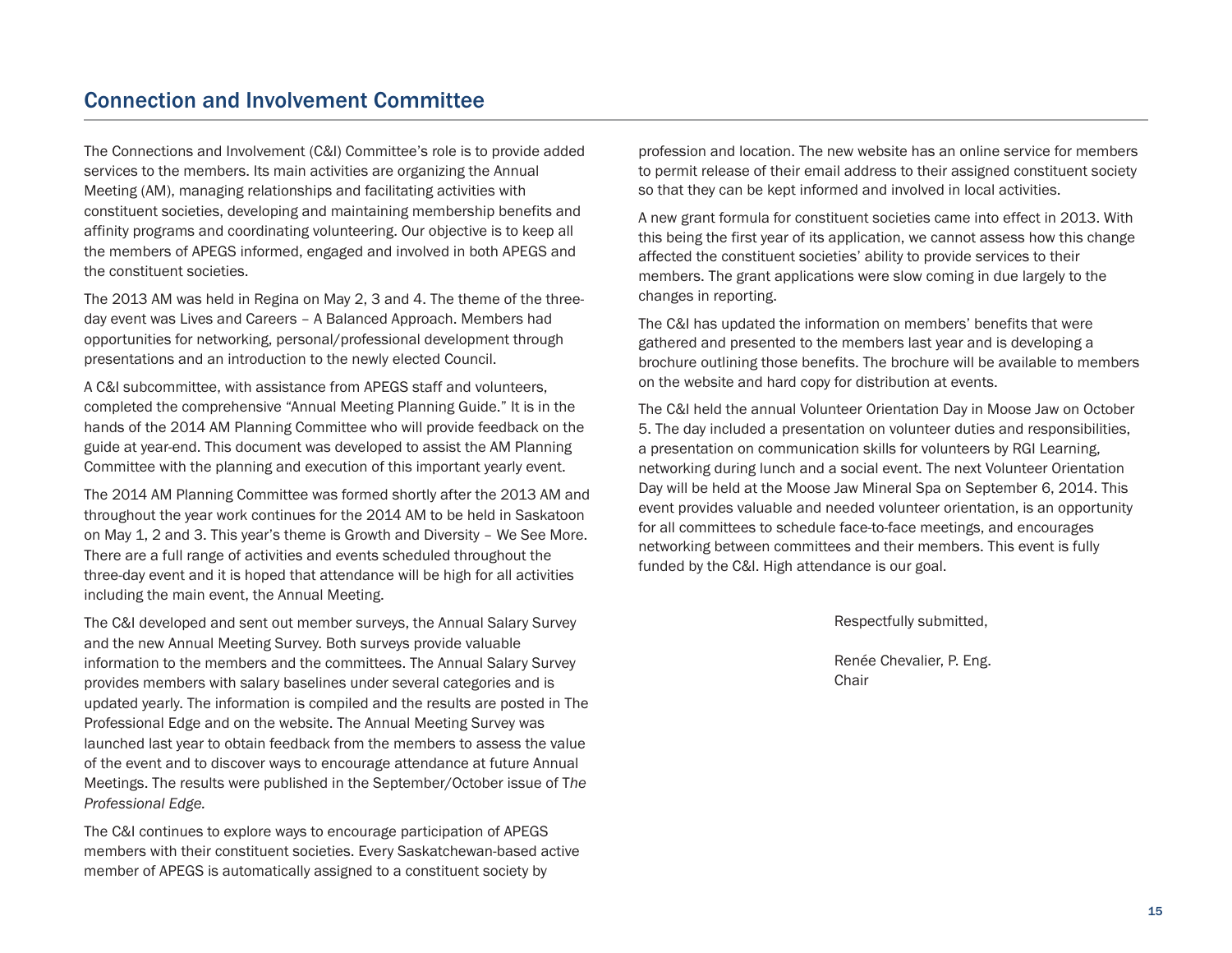### Professional Edge Committee

The Professional Edge Committee mandate is to publish current and relevant articles regarding subject areas of interest to the Saskatchewan community of professional engineers and geoscientists. To meet this mandate the Professional Edge Committee publishes *The Professional Edge* once every two months. In addition to publishing *The Professional Edge*, the committee mandate includes setting business and publishing policy.

*The Professional Edge* covers a wide array of topics and articles. Each edition focuses on a central theme that relays at least one unique aspect of engineering or geoscience in Saskatchewan. It is the committee's intent to provide a balanced perspective regarding the articles contained in the publication and to engage as many different areas of interest as possible among the large and diverse membership. It is also the committee's intent that each issue contains relevant material for all readers. To this end, the committee invites members' input and ideas for articles to be included in the publication.

*The Professional Edge* remains a printed magazine. The value of a physical publication continues to outweigh that of the electronic versions that often get buried deep in electronic communication. The committee recognizes that a physical copy of *The Professional Edge*, made available to key non-member decision makers in industry and government, continues to provide a strategic advantage to APEGS in executing its mandate to protect the public. Print media are shown to be better at the delivery of localized news, adhere to historical storage (yes, that stack of The Professional Edge magazines on your shelf), and provide a "shelf-life" value characteristic promoting engineering and geoscience in Saskatchewan far beyond the publication date. Electronic media are better suited for fast-breaking news and permit longer and hyperlinked articles with more efficient archiving and search and retrieval capabilities. The committee continues to monitor and explore publication opportunities due to technological advances in the publishing industry. The trend to move to timelier and environmentally friendlier publications will be a strong influence on the future of *The Professional Edge*. A combination of multiple publication techniques will continue to be used for *The Professional Edge*.

The publication of *The Professional Edge* is aided greatly by the work of the members of the Professional Edge Committee and the editorial skills of Lyle Hewitt, Martin Charlton Communications. The committee wishes to express

its gratitude to the past Chair of the Professional Edge Committee for his outstanding leadership and guidance during his term as Chair and to the APEGS staff for ongoing support of the committee.

Respectfully submitted,

Robert Schultz, P.Eng. Chair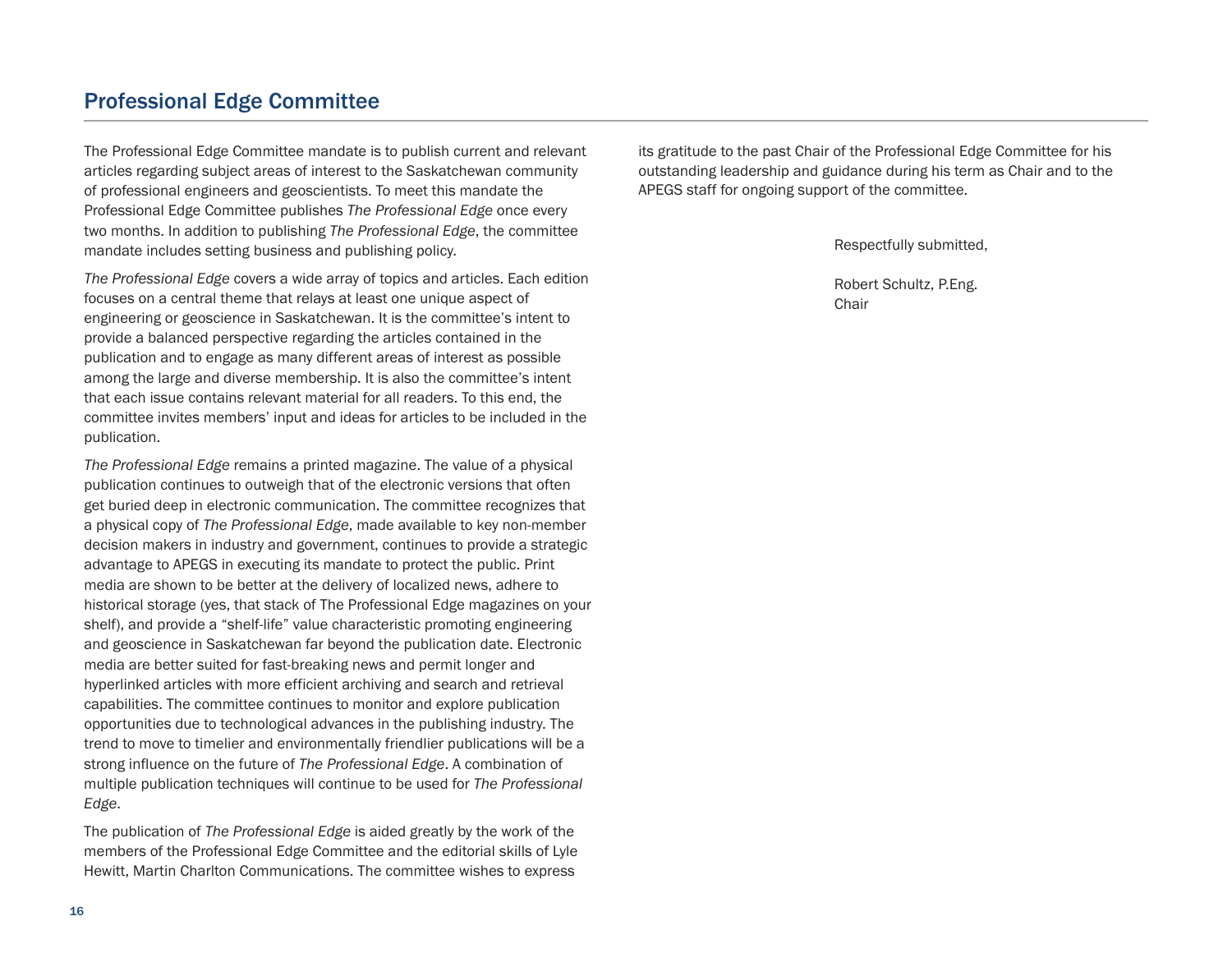### Communications and Public Relations Committee

The Communication and Public Relations Committee (CPR) reports directly to the Image and Identity Board and works in partnership with other committees within APEGS to raise the awareness and profile of both our profession and our association within the following audiences: general public, business, governments and politicians, APEGS members and other professional organizations.

The committee traditionally works on a two-year cycle developing a multimedia campaign which primarily utilizes billboards, radio, web media, and print media as a means of reaching our target audiences. Print media will be utilized as reinforcement throughout the year.

A major initiative in 2013 was the introduction of the "We See More" campaign which incorporated the two sub-messages of "prosperity" and "safety." This multimedia campaign focused on Engineering and Geoscience Week and featured 30-second television ads together with strategically place billboards. This three-year program continues during the 2014 Engineering and Geoscience Week.

Another initiative included the revamping of the APEGS website, with both the front and back ends targeted for updating. The back end work improved the productivity of the APEGS staff and the volunteer committees, while making it easier for engineers and geoscientists to interact with the Association. The front end design work improved the layout and flow of the website to better serve the members, future members and the public in general. The website went online in December 2013.

The committee has been well served in 2013 by all volunteer members who have generously contributed their time and talents. I extend a special thank you to our former committee members for their contributions. I would also like to thank Martin Charlton Communications for their enthusiasm and new ideas for our committee, and the APEGS staffwho have helped immensely with the transition between new Chairs, new consultants, and new websites.

Respectfully submitted,

Robert J. Berry, P.Eng. FEC Chair

### Equity and Diversity Committee

The Equity and Diversity (E&D) Committee provides leadership for the Association on equity and diversity matters, and fosters an understanding among all APEGS members of the role of equity and diversity in the engineering and geoscience professions and the importance of maintaining a respectful workplace. The Equity and Diversity Committee encompasses five equity groups:

- Women in engineering
- Aboriginal persons
- Visible minorities
- International graduates
- Persons with disabilities

This year has been a year of transition for the committee. We continue to focus on becoming involved in providing guidance to other APEGS committees, where appropriate, and to find other groups/events that have similar purposes, and provide support and develop partnerships. We have found, however, that with committee volunteer turnover we have several areas that currently do not have dedicated volunteers. The most significant vacancy is that of Chair. While the committee has been able to function under the direction of the Vice-Chair, the committee is looking for someone who feels strongly about representing one or all of representative equity groups and is willing to take on that role.

The Women in Engineering Subcommittee has been greatly reduced due to membership turnover but we continue to support the planning for the 2014 Canadian Coalition of Women in Engineering, Science, Trades and Technology (CCWESTT) conference which is being held May 21-24 in Regina. Dr. Dena McMartin, P.Eng. is still the Chair of the planning committee and represents APEGS on the CCWESTT national committee.

The Aboriginal Subcommittee has actually grown over the past year. The subcommittee has met for several brainstorming sessions and is currently trying to establish connections within Aboriginal communities. The current focus is on meeting with the new Dean of Engineering at the University of Saskatchewan to lay the groundwork for a mentorship program for students with Aboriginal ancestry.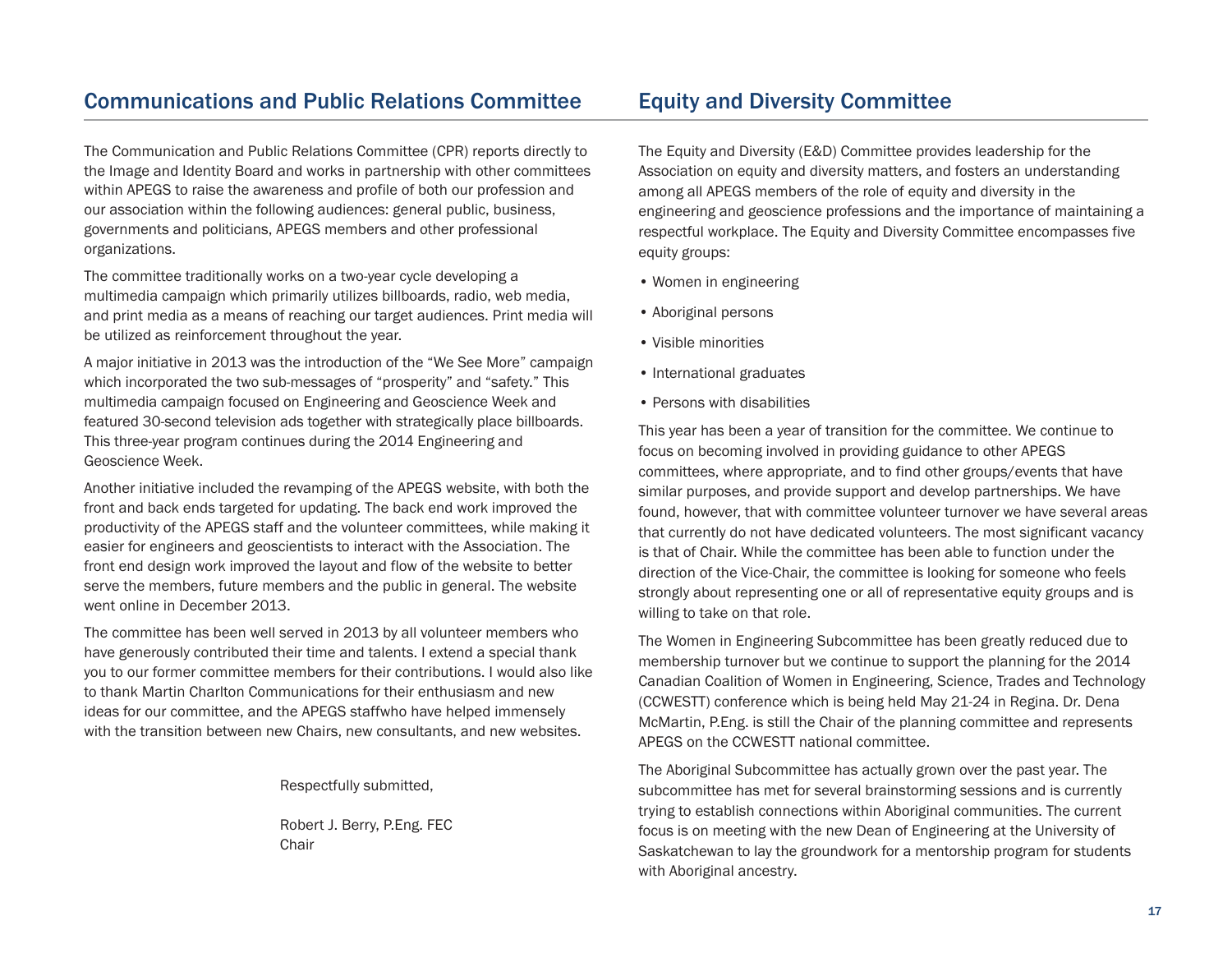The Visible Minority Subcommittee currently does not have any members. We are looking for anyone interested in serving on this subcommittee.

The International Graduate Subcommittee has been monitoring the developments in policy pertaining to registration and certification of international graduates. This subcommittee is currently a subcommittee of one, so we are also looking for people who are interested in serving on this subcommittee.

The Persons with Disabilities Subcommittee currently does not have any members. We are currently looking for anyone interested in serving on this subcommittee.

The committee supported and participated in many other events throughout 2013. Support is through donations, attending, planning, hosting and volunteering for events.

A special thanks to all current and former committee members for their contributions in 2013.

The committee would also like to recognize APEGS staff for their help with some of the initiatives this year.

Respectfully submitted,

Cathy Starkell, P.Eng. Vice - Chair

### Education Board

The Education Board fosters the development of potential, future and practising Professional Engineers and Geoscientists. We accomplish this by promoting science, mathematics and environmental sustainability education to students, teachers and administrators in the elementary and secondary school systems, and to the general public. The board also encourages member competence through professional development activities and promotes the profession to engineering and geoscience students and faculty at Saskatchewan's universities.

The Education Board was well served in 2013 by many capable and enthusiastic volunteers who make up the board and its four constituent committees.

Following are annual reports of the four standing committees and reports of the University of Saskatchewan Senate and University of Regina Senate to the Education Board:

- Professional Development Committee
- Kindergarten to Grade 12 Committee (K-12)
- Student Development Committee (SDC)
- Environment and Sustainability Committee (E & S)
- University of Saskatchewan Senate
- University of Regina Senate.

The PDC has the responsibility for ensuring our members maintain their professional excellence. In part this is accomplished through providing professional development opportunities for members. RGI's writing course "Get to the Point" was sold out in January, as was the Ministry of the Environment seminar "Working with the Environmental Code." In conjunction with these events, the Environment and Sustainability Committee and SENS provided a workshop "Urban Transportation and Design: Getting Where We Need to Go." The committee also spent time developing their three-year plan to deliver a greater variety of professional development events at locations more convenient to members across the province.

The K-12 Committee works to develop outreach resources supporting the math and science curriculum for Saskatchewan educators and students and resources that allow primary and secondary students to understand,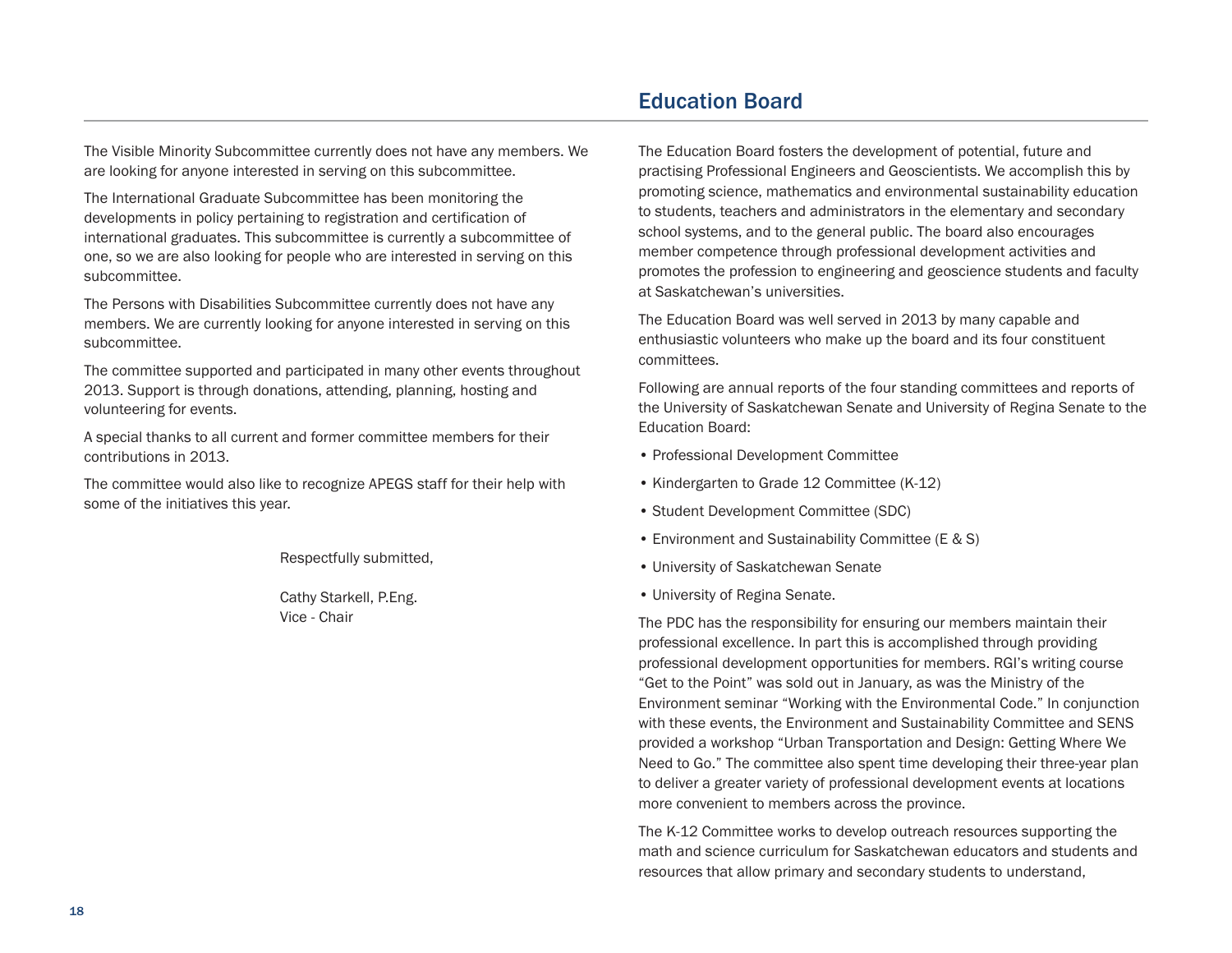appreciate and consider careers in professional geoscience and engineering. This year the committee has continued building on the two very successful projects from last year: the Career videos created by students from Walter Murray Collegiate in Saskatoon with participation by our members, and Dam Effects, created to complement the grade 8 curriculum on water resources.

The Student Development Committee works to foster an understanding of our self-regulated professions among university students. The committee accomplishes this primarily through grants to the four student societies in engineering and geoscience at the universities of Saskatchewan and Regina for their departmental events, particularly those that allow students to interact with professionals and for students' participation in various engineering and geosciences meetings and competitions. This year the committee put into practice the newly developed funding model applying the new criteria to student requests. Over \$15,000 has been given in grants and \$40,000 in sponsorship to University of Regina and Saskatchewan students.

The Environment & Sustainability Committee helps guide and bring awareness to APEGS and committees on environmental issues in everything that we do. The committee is very excited to be contributing to the "Model Guide for Engineers Canada Constituent Associations Principles of Climate Change Adaption for Professional Engineers."

Some of the most recent initiatives of the Education Board include:

A copy of the picture book Rosie Revere, Engineer (target K to grade 4) was sent to every primary school in the province during National Engineering and Geoscience Week (approximately 900 copies were distributed). The author, Andrea Beaty, will be a keynote speaker at the APEGS 2014 Annual Meeting.

APEGS supports both the University of Regina and University of Saskatchewan Engineering libraries. This past year funding was increased. The terms of reference are being revised to improve access to library material through new media options for the benefit of APEGS members. This year's Professional Development/Annual Meeting will include a session on how to use the libraries' services. Likewise, greater APEGS branding is being established.

The University Scholarship/Bursary programs at the Universities of Regina and Saskatchewan launched October 1, 2013. This includes the grants for APEGS members looking to pursue postgraduate studies.

APEGS will be sponsoring the Teachers' Experience Day during the Canadian Coalition of Women in Engineering, Science, Trades and Technology Conference (May 22-24). Ten teachers from around the province will attend not only the conference but an industrial field trip so they can experience the full breadth of how geoscience- and engineering-related careers support the Saskatchewan economy.

The Education Board has started to reinvigorate the Innovators in The School program managed through the Saskatchewan Science Centre. This will result in new terms of reference to enhance the program.

I would like to thank Patti Kindred, P.Eng., FEC, Director of Education and Compliance, and all members of the Education Board for their dedication and assistance throughout the year.

Respectfully submitted,

Margaret Anne Hodges, P.Eng., FEC Chair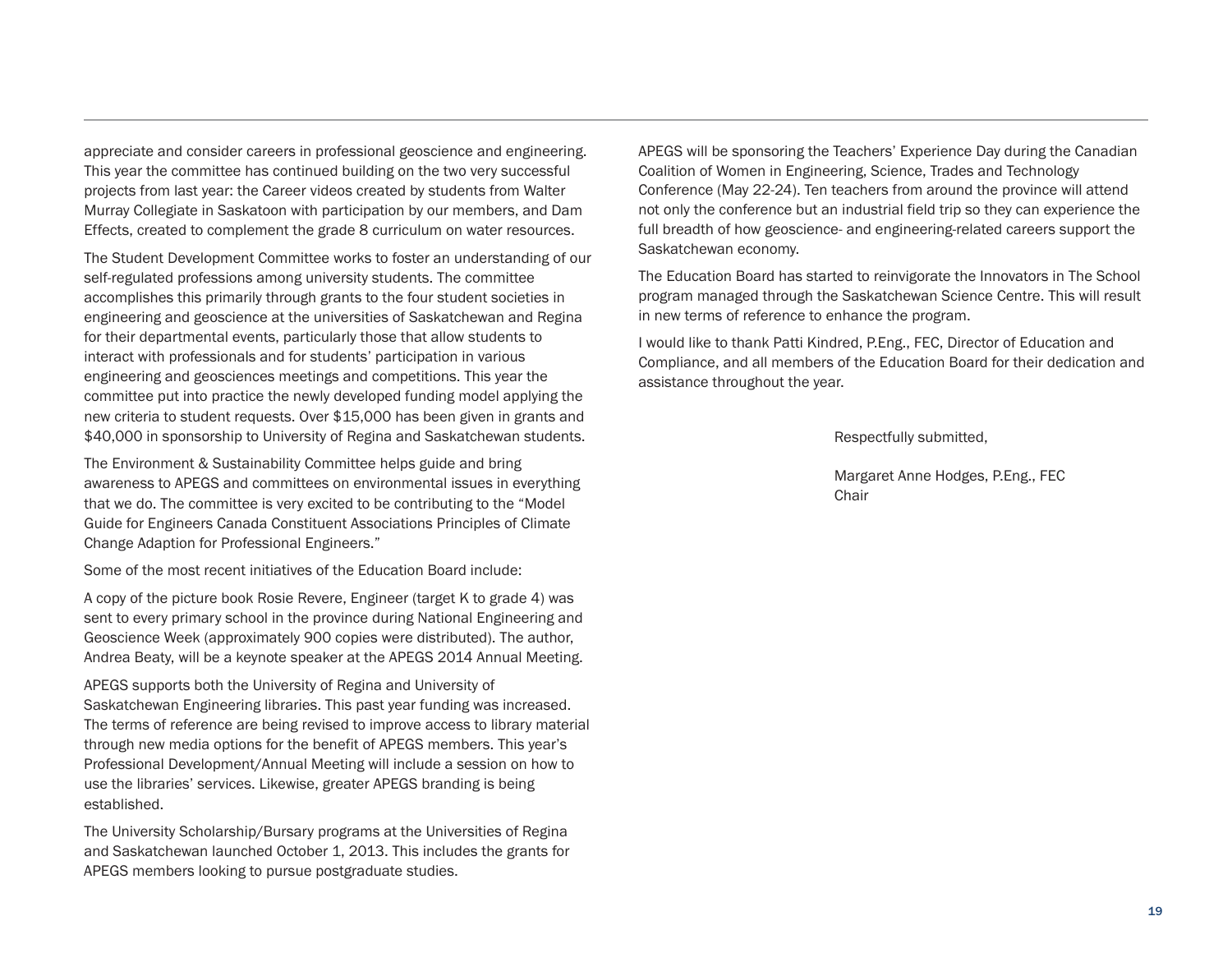### Professional Development Committee

The Professional Development Committee (PDC) promotes and encourages the professional growth and continuing education of all members of APEGS. One of the ways we do this is by offering members various opportunities for obtaining professional development (PD), helping members maintain competence and stay current in their chosen field, which is a requirement under the APEGS Code of Ethics. A membership survey conducted in the summer of 2013 has provided feedback and suggestions to the PDC on delivering these activities.

PDC was once again active in 2013, organizing professional development opportunities for members by assisting with the planning and delivery of the fall/winter PD session and the PD Day at the APEGS 2014 Annual Meeting. The PDC's fall Professional Development Days were delayed until January 2014 to coordinate our general PD Days format with an Urban Transportation Conference. The Urban Transportation Conference was organized by volunteers from the APEGS Environment and Sustainability Committee, the City of Saskatoon and the University of Saskatchewan. For the APEGS tracks, the Ministry of Environment organized a seminar on managing the environment, while RGI presented a two-day seminar on practical writing for technical professionals. The APEGS PD Days and the Urban Transportation Conference were held on January 23 and 24, 2014 at the Parktown Hotel in Saskatoon. Response to the PD Days sessions was positive and both offerings sold out. The Urban Transportation Conference also had good support and was also attended by students from the local school systems.

The PDC has introduced a three-year plan to further enhance professional development opportunities. The highlights of the three-year plan include implementation of suggestions coming out of the membership survey, hiring of an event planner (Eye Inspire) to assist in the organization and delivery of PD opportunities, addition of new members to the committee, development of a formal agreement and terms of reference for the annual library grants provided to the University of Saskatchewan and University of Regina by APEGS through the PDC, increasing the frequency of annual PD opportunities and working towards mandatory reporting of CPE by APEGS members.

In closing, we would like to thank our fellow APEGS committees and our constituent organizations. We would especially like to recognize the contributions of the APEGS Environment and Sustainability Committee, APEGS Connection and Involvement Committee, Engineers Canada and the Saskatoon Engineering Society. As well, the City of Saskatoon and University of Saskatchewan also deserve recognition in the organization of the Urban Transportation Conference.

Respectfully submitted

Terry Werbovetski, P.Eng. Chair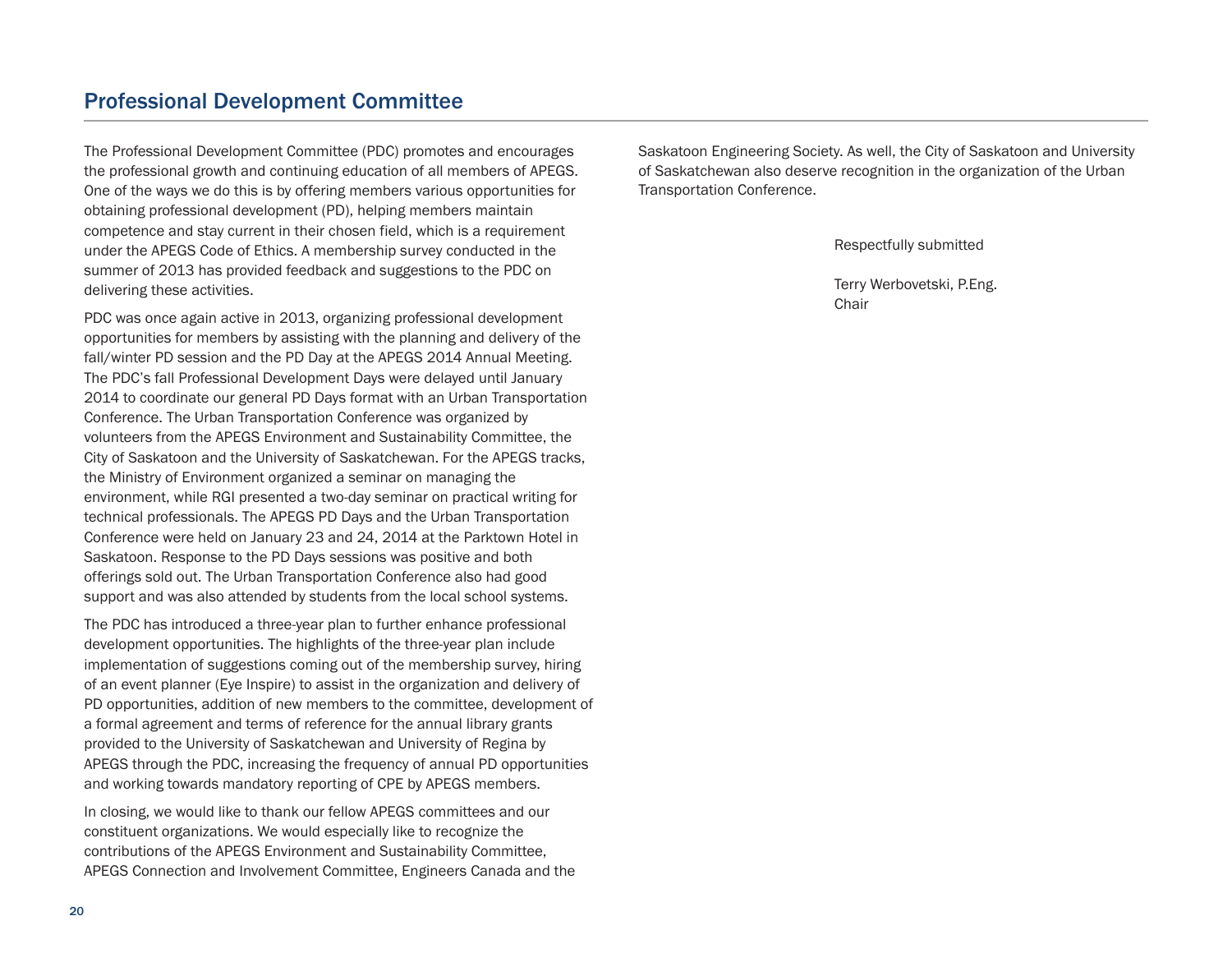### Student Development Committee

The Student Development Committee is the liaison between APEGS and university faculty and students. This is achieved through student awards and scholarships, attendance at career fairs and sponsorship of student events.

In 2013 the SDC accomplished several of its goals and participated in affiliated projects:

- To build on the success of the Funding Criteria Subcommittee, we were able to refine our sponsorship scoring matrix even further. Combined with a consistent increase in available funds, our final decision meeting length has gone from three hours to 30 minutes.
- The SDC was also part of a subcommittee to create new scholarships for university students. In total, \$50,000 was split between grad, undergrad and entrance awards for both the University of Regina and the University of Saskatchewan. The scholarships were awarded for the first time this year.
- The committee again includes in its membership a faculty representative in both Engineering and Geoscience from each university. This greatly aids communication with the faculties/colleges and students. The Chair position has also been renewed for another two years.
- Work experience reporting orientation was given to Engineering and Geology students to heighten awareness of APEGS requirements.

#### Our short- and long-term goals include:

- Adding additional committee members who are not connected to the universities
- Improving communication with students regarding the professions and APEGS

I would like to thank our membership for their diligent attendance and participation, in particular the Vice-Chair, secretary, and APEGS staff for their time and commitment.

Respectfully submitted,

Stephanie Campbell, Engineer-In-Training Chair

### K-12 Committee

The K-12 Committee had another successful year in 2013, promoting STEM (science, technology, engineering, and math) education to students and educators across Saskatchewan, spanning kindergarten to grade 12.

The committee continued its support and involvement in the career video project with Walter Murray media studies students in Saskatoon. Completed videos are available for viewing on the APEGS website, and more videos will be produced in 2014. A recognition event was held at the school in March, and the students also presented their work to APEGS members at the Annual Meeting in May.

Development and piloting of a teacher resource for the grade 8 Water Unit is wrapping up, and the committee expects the resource to be available province-wide this spring. We continue to discuss ideas with the Ministry of Education for the development of similar resources in the future.

The committee offers outreach and sponsorship to various student groups, organizations and educators in our province. We appreciate the support of APEGS member volunteers who give their time through direct involvement in various outreach opportunities. Some organizations that benefit from our efforts include EYES Science Camps (U of R), Sci-Fi Science Camps (U of S), SIEC Cardboard Boat Races (Saskatoon), various robotics clubs throughout the province, and Saskatchewan Science Fairs, among others.

Respectfully submitted,

Stacey Sirois, P.Eng. Chair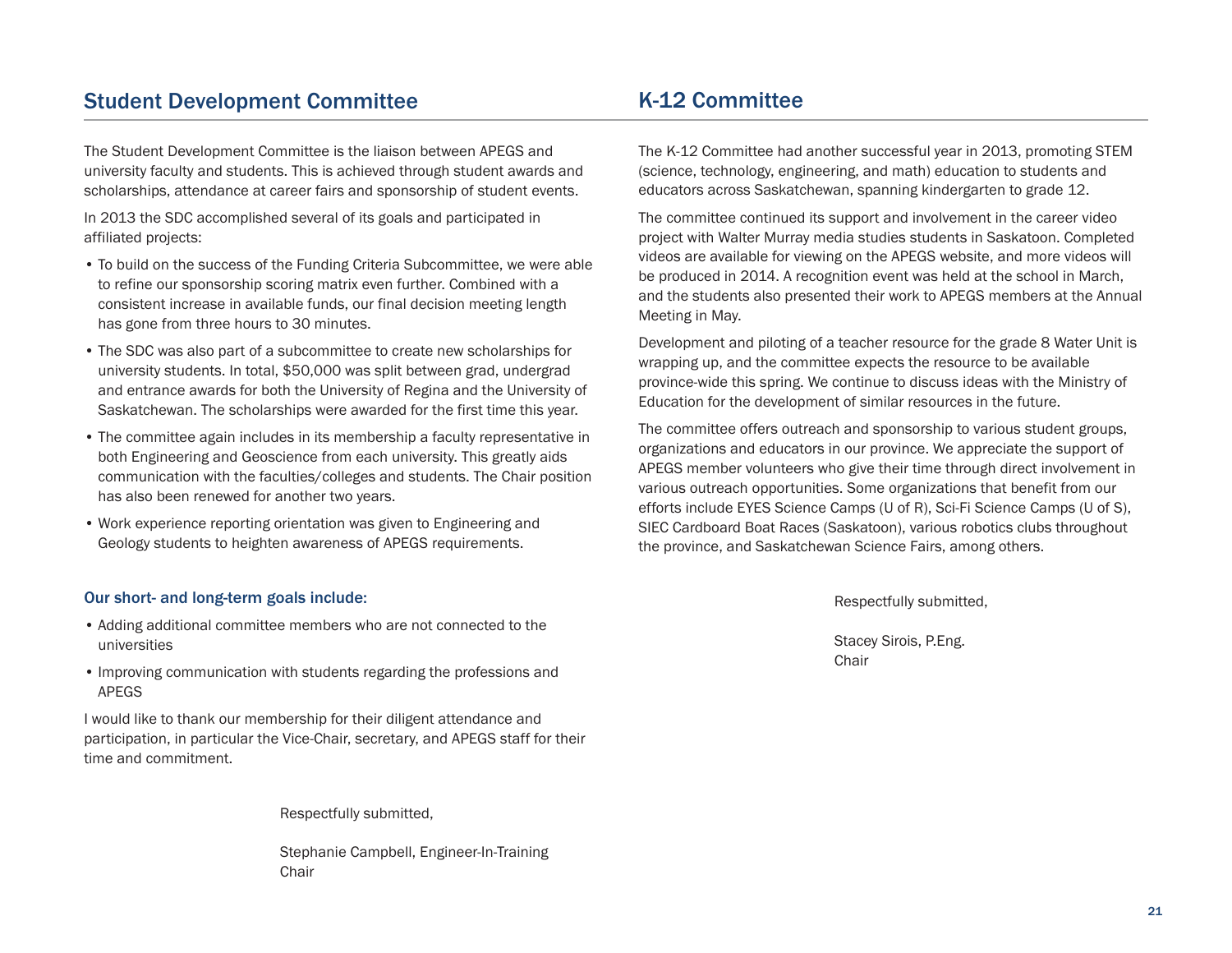### Environment and Sustainability Committee

### University of Saskatchewan Senate

The role of the Environment and Sustainability Committee is to:

- Monitor environmental trends and issues which may impact on APEGS and its members and recommend responses and actions
- Promote environmental considerations in APEGS activities and member actions
- Function as a liaison for APEGS with Engineers Canada environmental initiatives, environmental groups within the APEGS professions and other professions
- Support activities of the Education Board by developing and sponsoring environmental-based professional development activities.

In 2013, the Environment and Sustainability Committee continued to monitor and communicate environmental trends but also decided to get more involved in educational opportunities that would improve environmental awareness for our members and the public.

The E & S Committee partnered with the Professional Development Committee and the School of Environment and Sustainability to develop a one-day seminar that focused on sustainable transportation planning. The title was "Urban Transportation and Design: Getting Where we Need to Go." The seminar had a unique layout to encourage discussion among professionals (target audience was planners, engineers and users of the transportation system) with information being recorded and brought back to decision makers. This event took place in January 2014.

The E & S Committee continues to participate in Engineers Canada teleconferences of Environment and Sustainability officials and was excited to review the Draft "Model Guide - Principles of Climate Change Adaptation for Professional Engineers." This document will provide a basis for much of the upcoming work and education opportunities offered by the committee.

Thank you to those who served the committee in 2013 – your insight into issues and participation has made a difference. A special thank you to our outgoing Chair and Liaison Councillor and our APEGS staff liaison, Patti Kindred, P.Eng., FEC.

Respectfully submitted,

Sheri Praski, P.Eng., FEC, Chair

Chancellor Vera Pezer has stepped down as of June 30, 2013. Blaine Favel was appointed the university's 14th chancellor for a three-year term, effective July 1, 2013.

The search for a replacement for the Dean of Engineering is complete. Dean Georges Kiporos joined the faculty as of September 1, 2013. Dean Kipouros holds a Diploma of Engineering from the School of Chemical Engineering, National Technical University of Athens, Greece and his M.ASc. and Ph.D. from the University of Toronto. Dr. Ernie Barber, P.Eng. did a fine job as the interim dean.

There were two University of Saskatchewan Senate meetings held during the past year. There was a slight boundary change to northern districts 10 and 11 to give better representation. The Open Studies program was removed after much review and consultation.

Total enrolment for 2013 was 21,044 with 17,200 undergraduates and 3,116 graduates. Seventy-seven per cent of the direct entry were from Saskatchewan, 7.4 per cent international and 12.1 per cent out of province. There was a 77 per cent retention of first to second year students.

The university has commenced the Third Integrated Plan. Promise and Potential is being implemented, focusing on the financial issues of the university while meeting its objective. Projections show that by 2016 there could be as much as a \$44.5 million annual deficit. As part of this, a program entitled TransformUS was started to prioritize programs and initiatives with feedback and consultation. Details can be found at www.usask.ca.

The College of Engineering has a Strategic Plan 2012-2016 found on its website. Planning has commenced, by the college within the university planning process for the expansion of the College of Engineering to meet the challenges of educating and preparing engineering students for the future. Engineering enrolment has increased from 2,001 to 2,146. Donations to the college remained strong in 2013. The College of Engineering held the first Safety Day on January 8, 2014 to make the students aware of safety. Details can be found at www.engr.usask.ca.

Respectfully submitted,

Rick Forbes, P. Eng., FEC APEGS Representative to the University of Saskatchewan Senate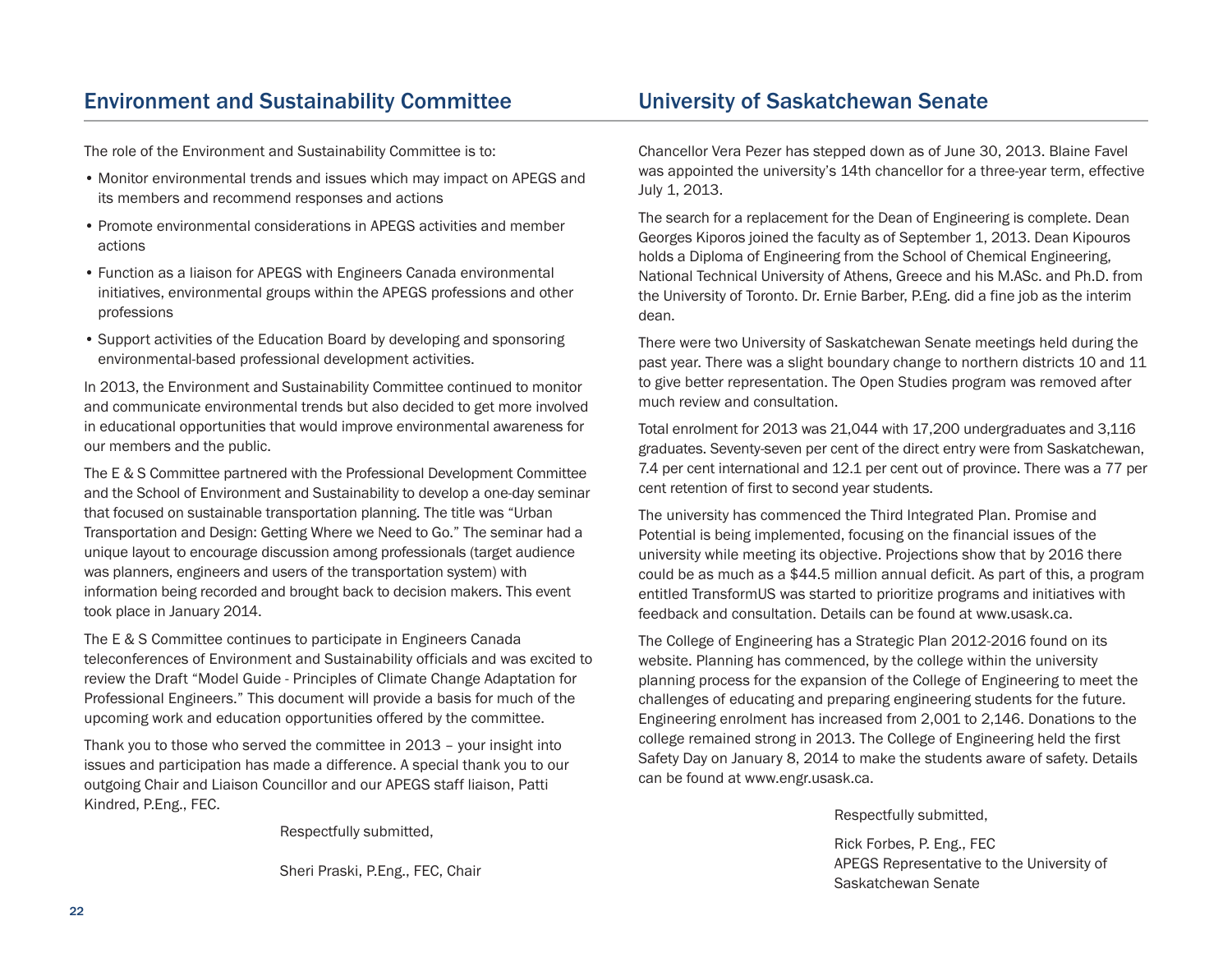#### **Enrolment**

The enrolment at the university has grown to 13,586 students. Of this total, about 1,765 are international students. Just over 11 per cent of the students are self-declared Aboriginal. Some fourth year engineering classes are now near 100 students and the Engineering Law class is at 157 students. The Faculty of Engineering first year enrolment is at 252 so some classes may have to be offered more than once a year. Large classes create a huge pressure on teaching and marking loads. Engineering undergraduate enrolment has increased to 1,069 undergraduate students, an increase of 21 per cent from last year. Postgraduate enrolments are much the same as last year. Enrolments in the programs are Electronic Systems Engineering - 117, Petroleum Systems Engineering - 320, Environmental Systems Engineering - 158, Industrial Systems Engineering - 169, Software Systems Engineering - 70 (and plus 66 undeclared) students. Last year there were about 120 engineering graduates and this is expected to increase significantly in 2014.

#### Faculty Changes

Dr. Luigi Benedicenti, P.Eng. has resigned as the Associate Vice President Academic and will be returning to his position in Software Systems Engineering. Dr. Dena McMartin, P.Eng. has been appointed as the new Associate Vice President Academic and Research.

The university has elected Dr. Jim Tompkins as the new Chancellor, replacing Dr. William Ready who has served the maximum of two terms. Dr. Tompkins has served the university in many roles from professor to president.

#### Residence Project

There is a new \$77.7 million residence under construction on campus and it will have 605 beds along with 90 new daycare spaces. It will also have 150 underground parking stalls to replace some of the surface spots that were on the building site. The university is doing fundraising for the renewal of the College Avenue Campus where business and other classes are offered to many people (about 1,000 last year) who work downtown.

In 2013 it was reported in the media that some research money in the Faculty of Engineering had not been spent properly. When this was investigated and

the former CEO of the company who donated the fund was contacted, he said that the money had been used in a way that fell within the mandate of the donation. The Provincial Auditor was also asked to look into that matter and other issues. The university also had the VP Research from Dalhousie and the Director of Research for the University of British Columbia review the research practices and make recommendations for changes. Their reports have been received and it would appear that nothing serious was found but they have made suggestions for improvements in reporting and policies. Dr. Timmons has stated that the university is handling public money so that all records and policies must be clear and open. Policies must be clearly stated and they must be followed.

There was also a report in the media that the university had not followed proper tendering and procurement processes in building the Research Innovation Centre. The university had followed the same procedures as on all other major works on campus for many years and the procedures were well accepted by those involved in the work. That report was wrong. In fact the university won the 2005 Construction Owners of America Award for Project Leadership, for "demonstrating Leadership, Professionalism, and Management Excellence in Project Delivery" in recognition of the residence and CKHS projects which used the same procedures.

#### Budget

The university and all faculties are preparing their budgets for 2014-2015.The U of R had a small increase in the government grant this year, 1.9 per cent, but considering inflation that will mean the equivalent of a decrease of 3 per cent. This will be hard to manage when something like 80-85 per cent of the budget goes in wages. While the university has a balanced budget and is in good financial shape, 2014 will present many challenges for the university administration. With the increased demand in engineering, business and nursing, for example (the new Faculty of Nursing already has 987 students and is expected to be near 1,200 next year and it only started about two years ago), there is a tremendous pressure on classroom space. Many courses in engineering and other faculties are now having trouble finding suitable size rooms. There have been no new classrooms built on campus for some time and it is clear that the university must get new classroom space.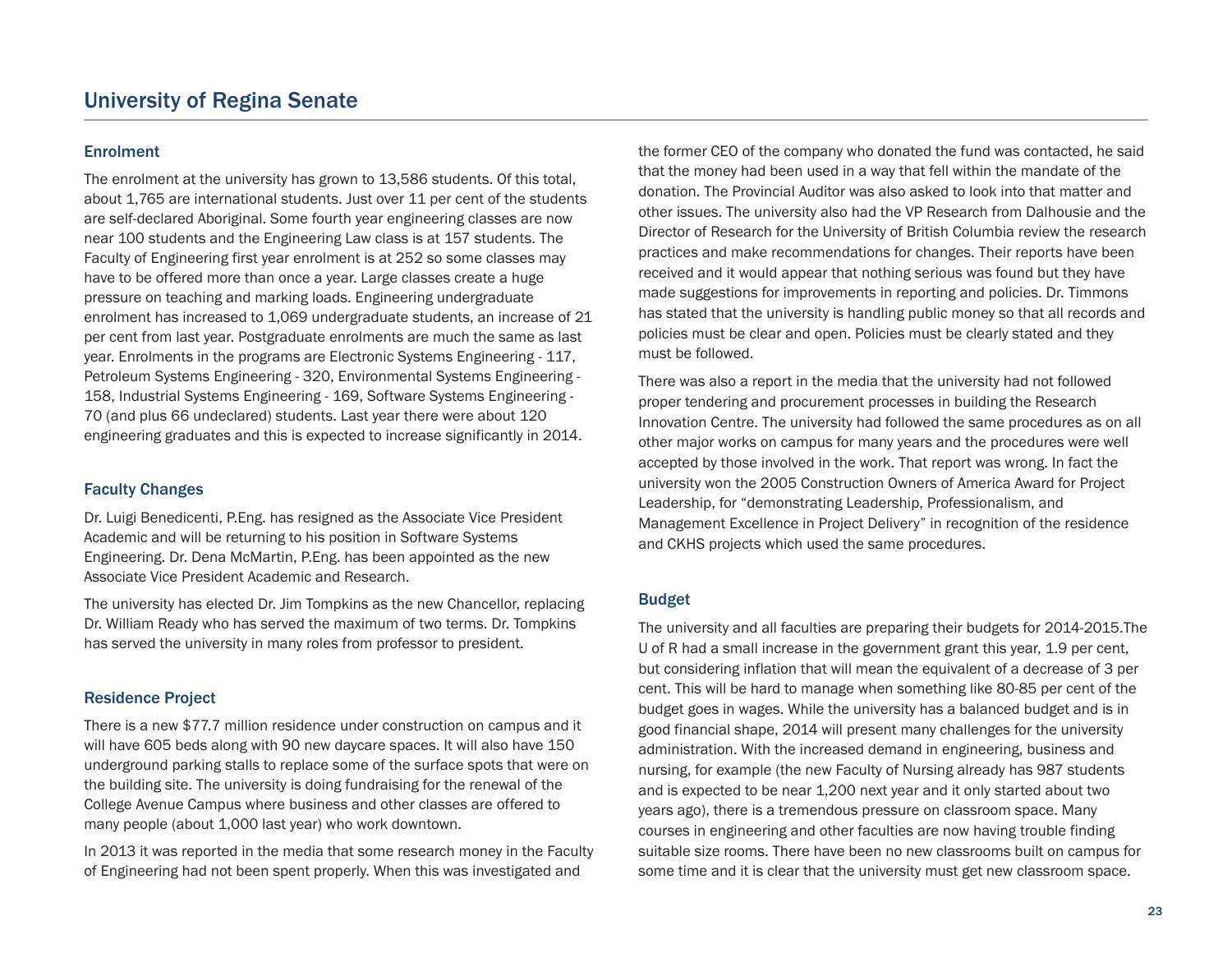It is unfortunate that some programs with low enrolments may have to be dropped or suspended, yet the university must continue to offer a variety of programs in all areas. Dr. Riddell, former principal of Regina Campus, University of Saskatchewan once said that universities must and will change.

The university must continue to grow as a comprehensive university if it is to serve the needs of people of this province. It cannot return to being strictly a liberal arts university, as some people want. The university is lucky to have a strong leader in Dr. Timmons and it will become a stronger institution in the future.

Respectfully submitted,

Art Opseth, P.Eng., FEC, FGC(Hon.) APEGS Representative to the University of Regina Senate

### Engineers Canada

Engineers Canada is the national organization of the 12 provincial and territorial associations that regulate the practice of engineering in Canada and license the country's more than 260,000 professional engineers. The 12 regulatory bodies, referred to as Constituent Associations, are the owners of Engineers Canada. Engineers Canada exists in support the Constituent Associations, to advance the profession and its self-regulation in the public interest. This is accomplished in a number of ways:

- Supporting the Constituent Associations in regards to consistency of regulatory standards and practices to protect and serve the public interest
- Delivering national programs that ensure the highest standards of engineering education, professional qualifications and professional practice
- Accrediting Canadian undergraduate engineering programs
- Coordinating the development of national policies, positions and guidelines
- Increasing public confidence in the profession
- Promoting greater understanding of the nature, role and contribution of professional engineers and engineering to society
- Promoting the engineering profession as an attractive career choice
- Protecting engineering terms, titles, images and words that are integral to the engineering brand
- Undertaking federal government relations and national media relations on behalf of, and in consultation with, its constituent associations
- Coordinating research activities to monitor university enrollment and labour market trends
- Undertaking international affairs

The Canadian Engineering Accreditation Board (CEAB), a standing committee of the Engineers Canada Board, is the only body that accredits Canadian undergraduate engineering programs that meet the profession's high education standards. There are 271 accredited engineering programs at 43 higher education institutions across Canada. Graduates of those programs are deemed by the profession to have the required academic qualifications to be licensed as professional engineers in Canada. The CEAB offers advice to universities developing new engineering programs to help those programs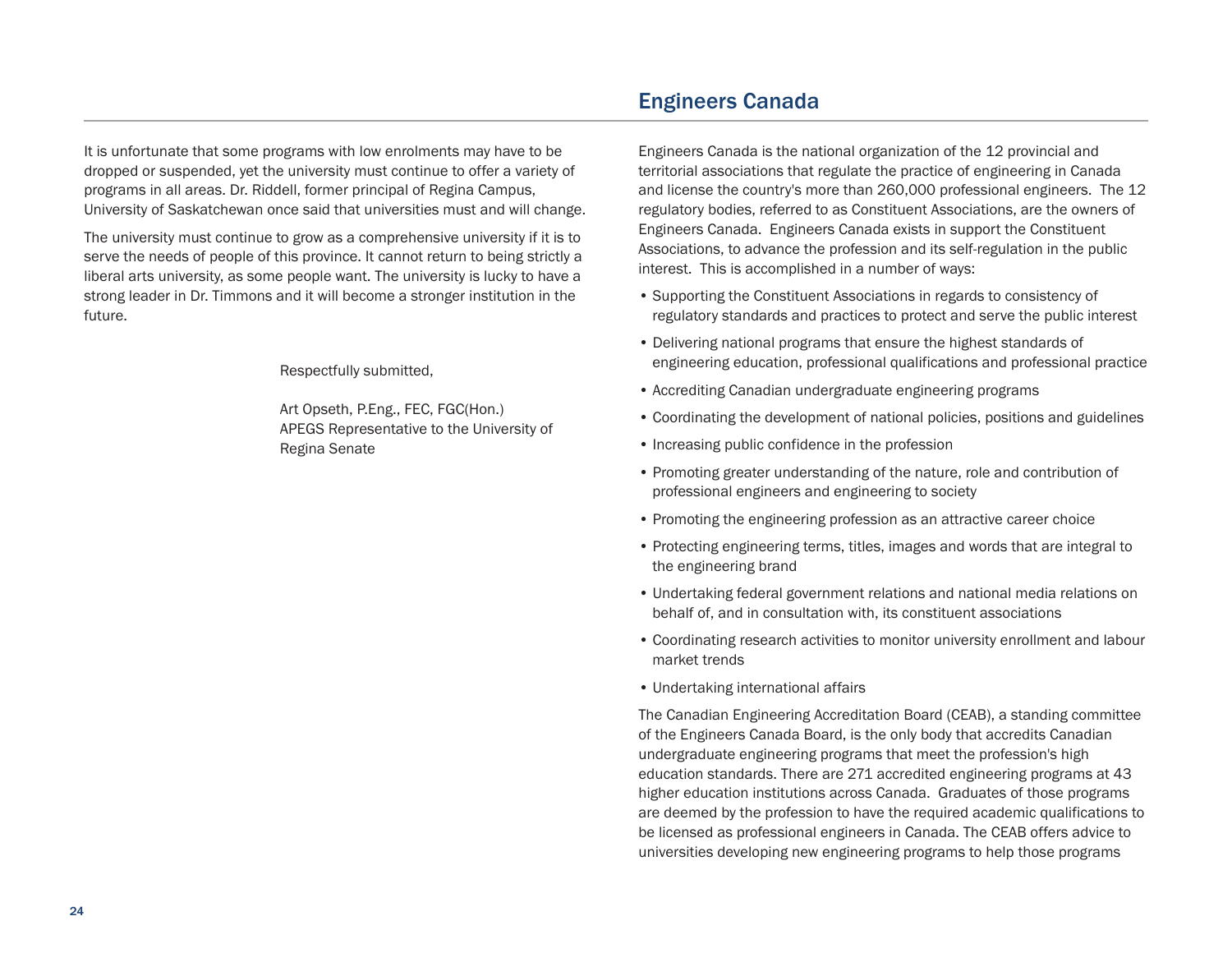meet accreditation criteria. The CEAB also assesses the equivalency of the accreditation systems used in other nations relative to the Canadian system, and monitors the accreditation systems employed by the engineering bodies which have entered into mutual recognition agreements with Engineers Canada.

Canada's engineering profession expects its licence holders to be competent and to have an understanding of the effects of engineering on society. Accredited undergraduate programs must meet strict criteria to ensure they contain adequate mathematics, science and engineering curriculum content. They must also develop graduates with excellent communication skills; an understanding of the environmental, cultural, economic, and social impacts of engineering on society; the concepts of sustainable development; and the capacity for lifelong learning.

CEAB criteria are undergoing a transition from input measures (curriculum content criteria) to outcomes assessment (graduate attribute criteria). During the transition and development period, programs that received accreditation visits have been given feedback on their progress regarding the development of graduate attributes and their readiness to comply with the graduate attributes criteria in 2015. Starting in June 2015 the CEAB will begin making accreditation decisions based on compliance with the graduate attribute criteria.

The Canadian Engineering Qualifications Board (CEQB), another vital committee of the Engineers Canada Board, develops national guidelines on the qualifications, standards of practice, ethics and professional conduct expected of professional engineers. The CEQB is also responsible for the Engineers Canada Examination Syllabus and the Engineers Canada International Institutions and Degrees Database. The associations use the Syllabus and database as guides to develop appropriate suites of technical engineering examinations for international engineering graduates seeking licensure in Canada in order to ensure those individuals meet the standards for admission into the Canadian engineering profession.

The following guidelines developed by the CEQB in the past year:

- Guideline on Mentoring Programs
- Guideline on Good Character
- Guideline on Admission to the Practice of Professional Engineering in Canada
- Guideline on Engineer-in-Training Program
- Guideline on the Professional Practice Exam

Committees and working groups of the CEQB are continuing work on the following documents:

- Guideline on Returning to Active Practice
- Supervision of Engineers-in-Training
- Nanotechnology Engineering Syllabus and reference list
- Professional Practice in Software Engineering
- Institution Criteria and program advancement criteria for the International Institutions and Degrees Database
- Revisions to the National Guideline on Environment and Sustainability
- Implementation of the Canadian Framework for Licensure elements:
- •Licensing Requirements and Competencies for Limited License
- •Continuing Professional Development

Over the last year the Chief Executive Officers Group continued to make significant progress in developing the Canadian Framework for Licensure (CFL). APEGS Executive Director and Registrar Dennis Paddock, FEC, P.Eng. is the very capable Chair of the Chief Executive Officers Group and Advisor to the Board and Executive Committee of Engineers Canada. The CFL is a dynamic model that focuses on the essential elements of the regulated engineering profession in Canada and develops key considerations and supporting implementation details for each one. These foundational documents will help engineering regulators across Canada improve their legislative framework and governing documents to enhanced equity, consistency, fairness and timeliness of services. These changes will result in enhanced national and international mobility through uniform qualifications recognition, admissions, and discipline and enforcement procedures. Engineers Canada hopes to engage engineering organizations around the world in the development of these documents, in order for them to become a compendium of best practices and be adopted in Canada and internationally.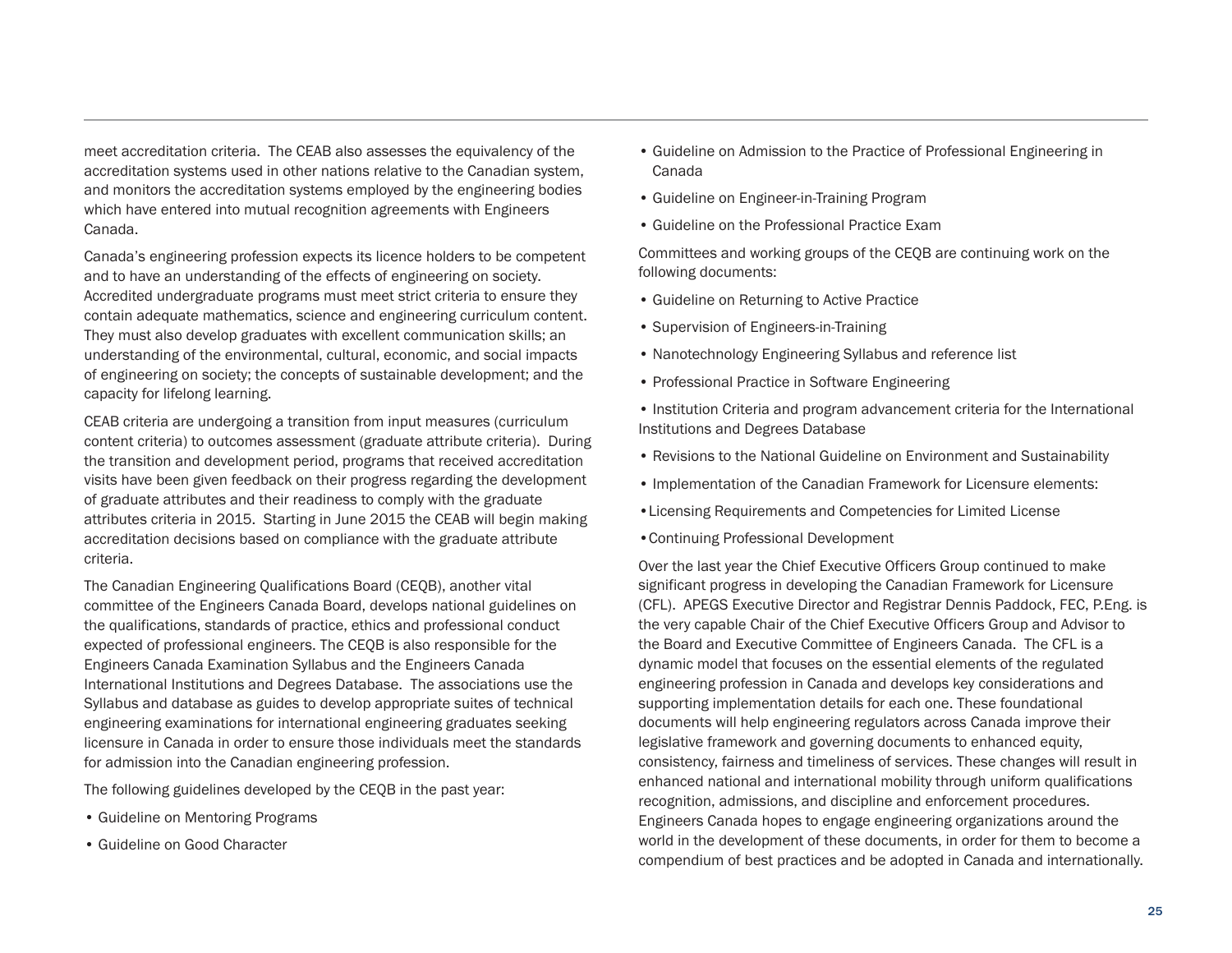Work on the Canadian Framework for Licensure is progressing well, with many endorsed elements now being further developed by creating "implementation documents". These are suggestions on how to turn the high level key considerations into programs and processes that the constituent associations can use in their daily operations. There are five research documents out for consultation with the constituent associations, and three elements out for concurrence. Seven elements have been endorsed by the Engineers Canada Board. Further information regarding the CFL is available on the Engineers Canada website.

Engineers Canada's new Career Focus program is now featuring a web-based tool created by Pathfinder Career System to help students determine if an engineering career is the right fit for them. The online software compares student responses to the personality and behavioural traits of thousands of top performers in more than 500 jobs. Translated into 26 competencies based on 85 separate behavioural traits, the data is used to generate the Predictor of Performance report that suggests suitable career paths for the students. In addition to matching students with potential careers, the Predictor of Performance report provides a detailed report of strengths and suggests areas for improvement.

Career Focus is the first of a series of career-oriented services being developed by Engineers Canada. The Career Focus tool is available to highschool and university students at a fee of \$250. It is part of a broader plan for Engineers Canada to offer lifelong career planning and assessment tools for Canadian professional engineers.

The International Engineering Graduate Roadmap project is aimed at creating a comprehensive one-stop information resource within the Engineers Canada website. This microsite will help international engineering graduates navigate through the engineering licensing process in Canada. The roadmap website was launched on January 31, 2013.

Federal government relations remain high on the list of Engineers Canada priorities. Engineers Canada works with the federal government and policy makers in many different ways, including testifying in front of Parliamentary Committees; partaking in roundtables; hosting meetings and events; informing the government through reports; and holding face-to-face meetings with members of Parliament. Members of the Engineers Canada Bridging Government and Engineers Committee (including APEGS Director of

Membership and Legal Services Bob McDonald, FEC, P.Eng., LL.B.) were in Ottawa on November 5 for several very successful meetings with members of Parliament. Volunteers and Board members from across the country, as well as Engineers Canada staff members, met with over 30 members of Parliament, including the Honourable Kellie Leitch, Minister of Labour and Minister of Status of Women, and the Honourable Lisa Raitt, Minister of Transport. Discussions included a number of top issues including the need for investments to make infrastructure resilient, the need for engineers in our economy, and the success of the engineering profession in working with internationally educated engineers. The day was an excellent opportunity to share engineering expertise with the government and highlight the Public Infrastructure Engineering Vulnerability Committee Protocol, the Labour Market Report and our Undergraduate Enrolment Report. Contact Day led to a number of subsequent follow up meetings with members of Parliament.

"Engineers Canada" has been the business name of the Canadian Council of Professional Engineers since 2007. In October 2013 the Board gave its approval to changing the legal name of the organization from the Canadian Council of Professional Engineers to Engineers Canada. This came about in conjunction with the corporation's registration under the new Canadian Notfor-Profit Act. All filings have been accepted and official notification has been received. We are now Engineers Canada.

In June 2013, the Board of Engineers Canada took a major step in adopting the Policy Governance model. Policy Governance is a practical approach for the Board to ensure organizational performance reflects the best interests of the constituent associations. Policy Governance empowers the Board to fulfill its obligation of accountability for the organization and enables it to focus on the larger issues and overall direction the organization will go in. This model of governance also allows for better connection between the goals of the constituent associations and the execution of work on the part of Engineers Canada. A set of broad policies, called Ends, provides direction to the chief executive officer and Engineers Canada staff to work out the details of how that work will be achieved. These policies are Engineers Canada's reason for being. All the work that Engineers Canada does must align with its Ends.

A session called "Big Picture Thinking" is now included in all Board meeting agendas. Big Picture Thinking provides an opportunity for the Board to engage its owners, consider emerging issues and trends, and seek answers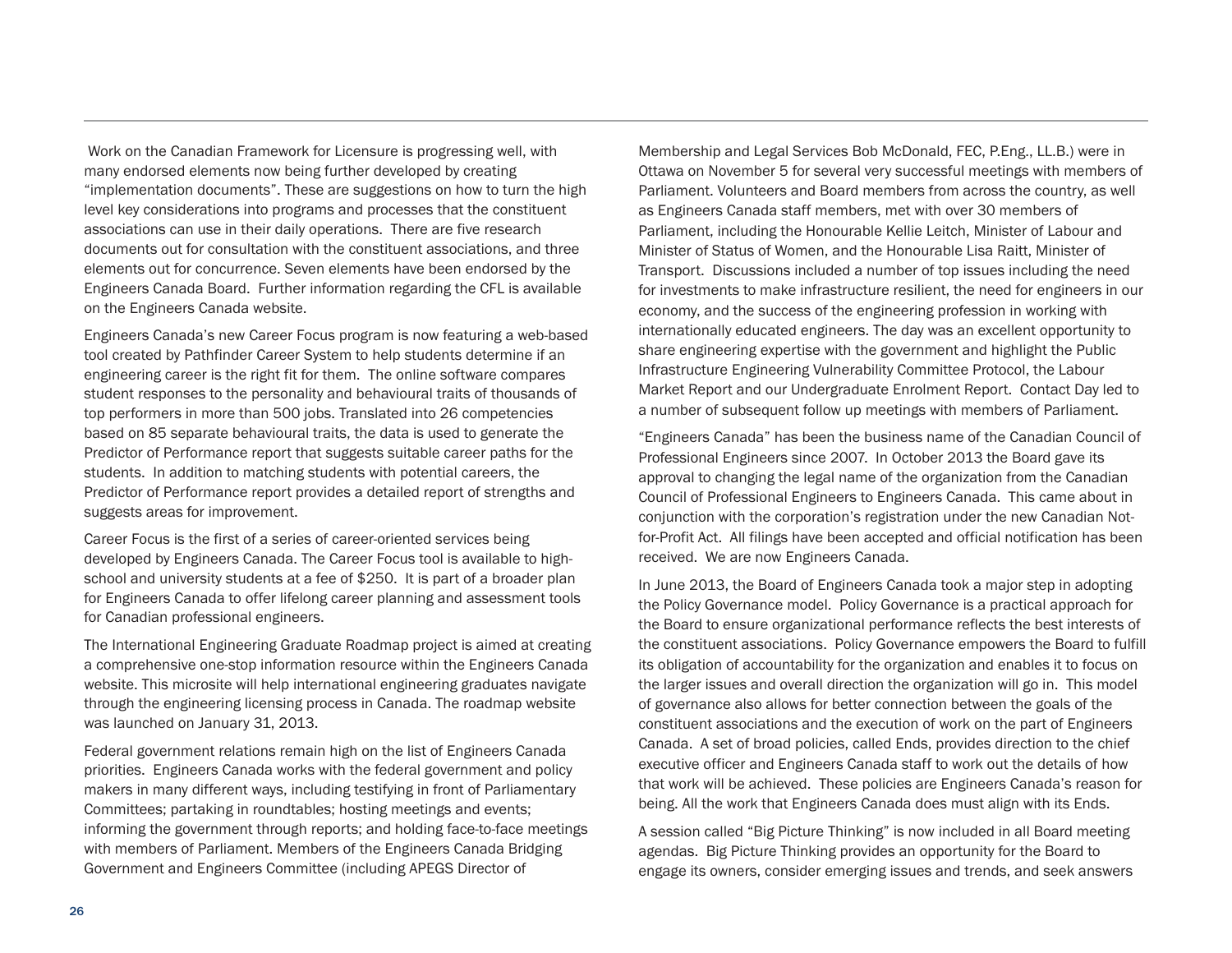to big questions that will assist the Board in taking a strategic, long-term view of the work of Engineers Canada and to articulate what the Board sees as the desired future for the self-regulation of the profession of engineering.

To date the topics for Big Picture Thinking have included:

- Sustainability of the profession
- Professionalism and ethics in the engineering profession
- Consistency among the Constituent Associations' regulatory standards and practices

The New Engineers Canada website (www.engineerscanada.ca) was launched on November 4, 2013. The new website is mobile-friendly and has been completely redesigned to make it easier to find information. On the home page users can subscribe to the weekly Engineers Canada Newsletter. On the Media page, users can sign up to receive engineering-related news in a daily media report. To learn more about what Engineers Canada is doing, you can also follow on Twitter, LinkedIn or Facebook.

Now in the second year of my three year term as Director, I am currently serving on the Executive Committee, Canadian Engineering Accreditation Board, Bridging Government and Engineering Committee and the Compensation Committee. I was previously a member of the Awards Committee and the International Committee. The work is both challenging and enjoyable. I am grateful to APEGS for the opportunity to serve the engineering profession.

I would like to thank APEGS staff and volunteers for their ongoing support of Engineers Canada.

Respectfully submitted,

Rick Kullman, P.Eng., FEC Director, Engineers Canada

### Geoscientists Canada

It has been my pleasure to serve as APEGS director to Geoscientists Canada (GC) these last four years.

GC is a national council of self-governing professional associations (constituent associations) that regulate the profession of geoscience in each of the jurisdictions in Canada. GC does not license individual geoscientists. Individuals must become licensed with the appropriate constituent association (CA) in each of the provinces or territories in which they intend to practise.

The mission of GC is to develop consistent, high standards for the licensure and practice of geoscience, facilitate national and international mobility and promote the recognition of Canadian professional geoscientists.

GC exists to provide national leadership in Canadian professional geoscience, and to represent the Canadian geoscience profession nationally and internationally. Several important initiatives regarding the practice of professional geoscience have progressed during 2012.

Geoscientists Canada continues to support the work of the Canadian Geoscience Standards Board (CGSB) in preparation of a Framework for Assessment in the Licensing of Professional Geoscientists in Canada.

Licensure compliance and the awareness that geoscience practitioners must be registered in all jurisdictions where they work continues to be an important issue across Canada. In Saskatchewan, practising geoscientists are required to register with APEGS. The abbreviation "P.Geo." may only be used by geoscientists who are licensed members in good standing with APEGS.

Highlights of the June and November 2013 meetings include the following:

A Strategic Planning Committee was struck and a work plan for developing a new strategic plan (to replace the existing plan that expires in 2015) was presented and approved. A key point of the work is the involvement of all constituent organizations and their participation has been formally sought out by the committee.

Geoscientists Canada initiated a "Fellow of Geoscientists Canada" award to acknowledge contributions by members of the geoscience community. The inaugural list of names was submitted by Geoscientists Canada and by eight CAs at the annual meeting.

The task force addressing the Memorandum Of Understanding on Incidental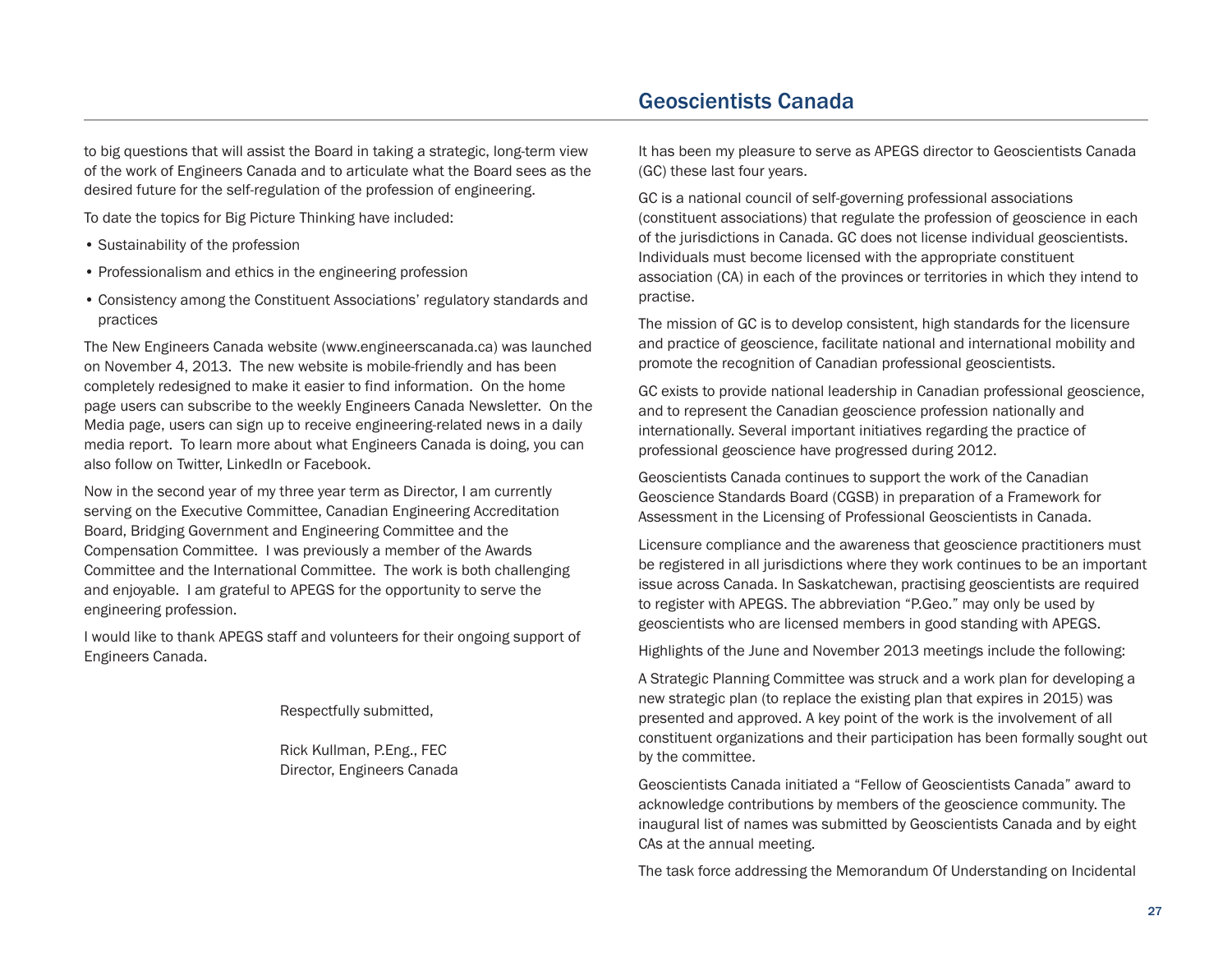Practice as developed by APEGBC and APGO was stood down.

A memo was sent to directors asking each to get their respective Council's input on Geoscientists Canada's role in the Engineers Canada initiative on interjurisdictional practice.

The next meeting of the board of directors and annual meeting of members of Geoscientists Canada will be Saturday, June 7, 2014, in Regina.

Respectfully submitted,

Sandra Jean Foster, P.Geo., FEC (Hon.), FGC Geoscientists Canada Director

2013 has been a year of change and new opportunities for the College.

As the new Dean of the College of Engineering, I am thrilled to be involved in shaping the future of the College. Together with our students, faculty, staff and alumni, we will continue to build on the momentum and successes created under the leadership of Dr. Ernie Barber and continue to excel in teaching and research despite the challenges faced by our institution.

The college has been mandated by the Provost's Committee on Integrated Planning (PCIP) to increase student enrollment by 30% by 2015/2016. In order to achieve this target, we have to attract more students from outside Saskatchewan and from other under-represented demographics. The college is currently undertaking a Strategic Enrollment Management (SEM) plan to achieve this enrollment target without compromising the quality of the programs and student learning experience.

#### Student Body

In the 2012-2013 academic year, undergraduate and graduate enrollment continued to increase. Compared to previous academic year, the college has seen an undergraduate enrollment increase of 3.9% while our graduate enrollment increased by 3.37%.

In order to accommodate the increase in undergraduate enrollment, the college increased the 2013-2014 second-year quota of our high demand programs. Chemical Engineering increased from 65 to 90, Civil Engineering from 66 to 74, Geological Engineering from 24 to 36, and Mechanical Engineering from 80 to 90.

#### Student Enrollment (by headcount)

|               | <b>ACADEMIC YEAR</b>                      |       |           |       |           |  |
|---------------|-------------------------------------------|-------|-----------|-------|-----------|--|
|               | 08-09                                     | 09-10 | $10 - 11$ | 11-12 | $12 - 13$ |  |
| Graduate      | 368                                       | 371   | 409       | 416   | 430       |  |
| Undergraduate | 1,510                                     | 1.558 | 1.590     | 1.606 | 1,669     |  |
| Total         | 1,878<br>1,999<br>2.022<br>1.929<br>2,099 |       |           |       |           |  |

*\*Source: University of Saskatchewan Data Warehouse; Academic Reporting Year (May-Apr).*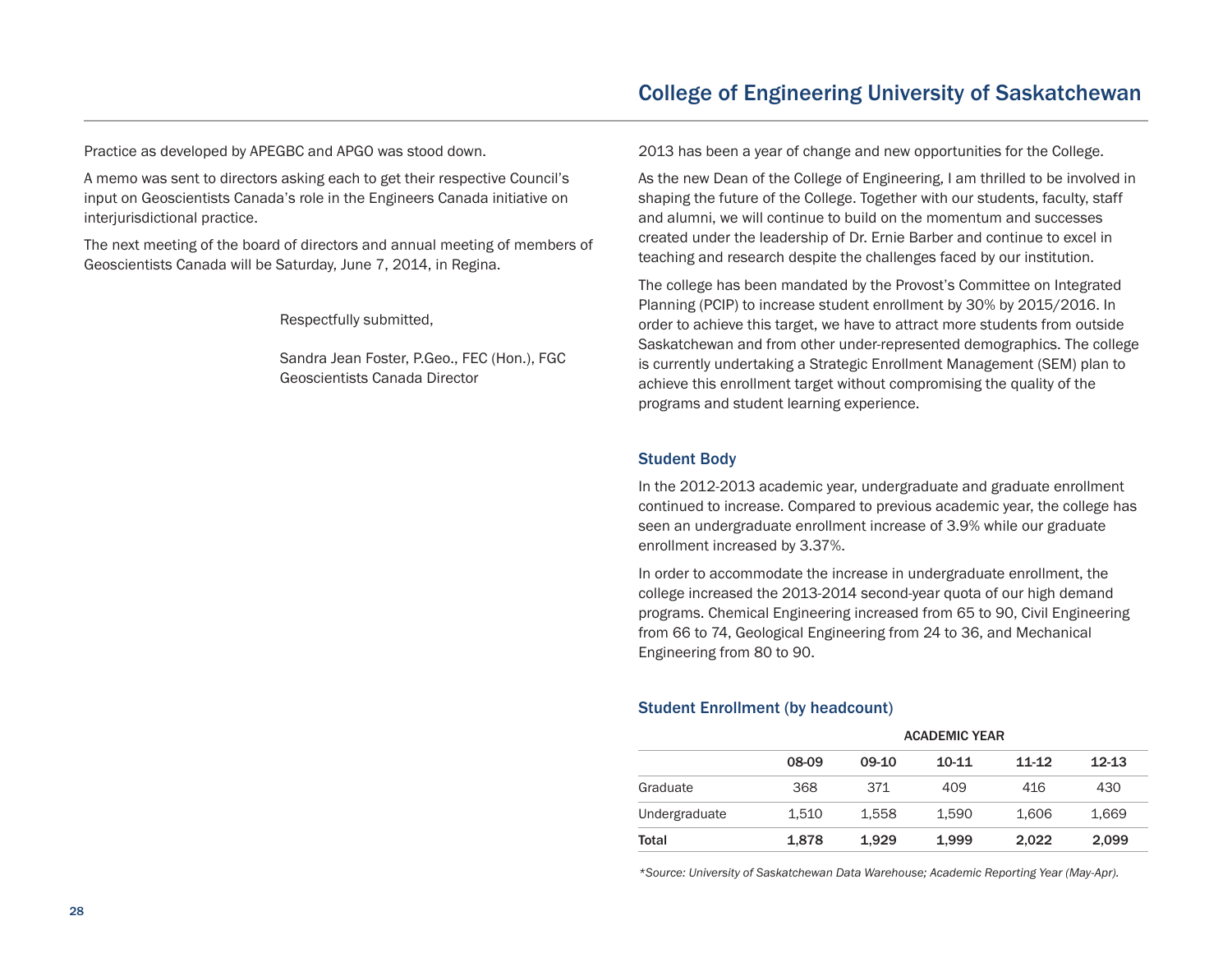Consistent with the strategic directions that the College has set for the current integrated planning cycle, we are committed and continually developing new programs and strategies with the aim of increasing not just enrollment but also the diversity of our student population.

#### Female Student Enrollment (by headcount)

|               | <b>ACADEMIC YEAR</b>            |       |           |       |           |  |  |
|---------------|---------------------------------|-------|-----------|-------|-----------|--|--|
|               | 08-09                           | 09-10 | $10 - 11$ | 11-12 | $12 - 13$ |  |  |
| Graduate      | 93                              | 94    | 122       | 120   | 123       |  |  |
| Undergraduate | 270                             | 288   | 307       | 318   | 328       |  |  |
| Total         | 382<br>429<br>438<br>363<br>451 |       |           |       |           |  |  |

*\*Source: University of Saskatchewan Data Warehouse; Academic Reporting Year (May-Apr).*

#### Aboriginal Student Enrollment (by headcount)

|               | <b>ACADEMIC YEAR</b> |       |       |       |           |  |
|---------------|----------------------|-------|-------|-------|-----------|--|
|               | 08-09                | 09-10 | 10-11 | 11-12 | $12 - 13$ |  |
| Graduate      | 4                    | 5     | 6     | 5     | 5         |  |
| Undergraduate | 46                   | 52    | 52    | 49    | 56        |  |
| Total         | 50                   | 57    | 58    | 54    | 61        |  |

*\*We have noticed an error that was reported in 2011/12 and have changed the above numbers to reflect the accurate statistics. \*Source: University of Saskatchewan Data Warehouse; Academic Reporting Year (May-Apr).*

#### International Student Enrollment (by headcount)

|               | <b>ACADEMIC YEAR</b> |         |         |           |           |  |
|---------------|----------------------|---------|---------|-----------|-----------|--|
|               | 08-09                | $09-10$ | $10-11$ | $11 - 12$ | $12 - 13$ |  |
| Graduate      | 163                  | 177     | 207     | 226       | 255       |  |
| Undergraduate | 101                  | 108     | 124     | 141       | 173       |  |
| Total         | 264                  | 285     | 331     | 367       | 428       |  |

*\*We have noticed an error that was reported in all five years and have changed the above numbers to reflect accurate statistics. \*Source: University of Saskatchewan Data Warehouse; Academic Reporting Year (May-Apr).*

#### Research Funding

The College of Engineering maintains a strong emphasis on research and discovery, including the training of graduate students. This past year the College of Engineering was proud to announce new partnerships with industry and government including three new mining engineering positions sponsored in part by the International Minerals Innovation Institute (IMII).

#### Research Funding for the College of Engineering

|            | <b>FISCAL YEAR</b> |          |         |         |           |  |  |
|------------|--------------------|----------|---------|---------|-----------|--|--|
|            | 08-09              | $09-10$  | 10-11   | 11-12   | $12 - 13$ |  |  |
| Tri-Agency | \$5.0M             | \$4.8M   | \$3.5M  | \$3.2M  | \$4.2M    |  |  |
| All Other  | \$6.5M             | \$5.4M   | \$7.0M  | \$9.5M  | \$6.5M    |  |  |
| Total      | \$11.5M            | \$10.2\$ | \$10.5M | \$12.7M | \$10.7M   |  |  |

*\*We have noticed an error that was reported in all five years and have changed the above numbers to reflect accurate statistics. \*Source: University of Saskatchewan Data Warehouse; Research Revenue Category (May-Apr).*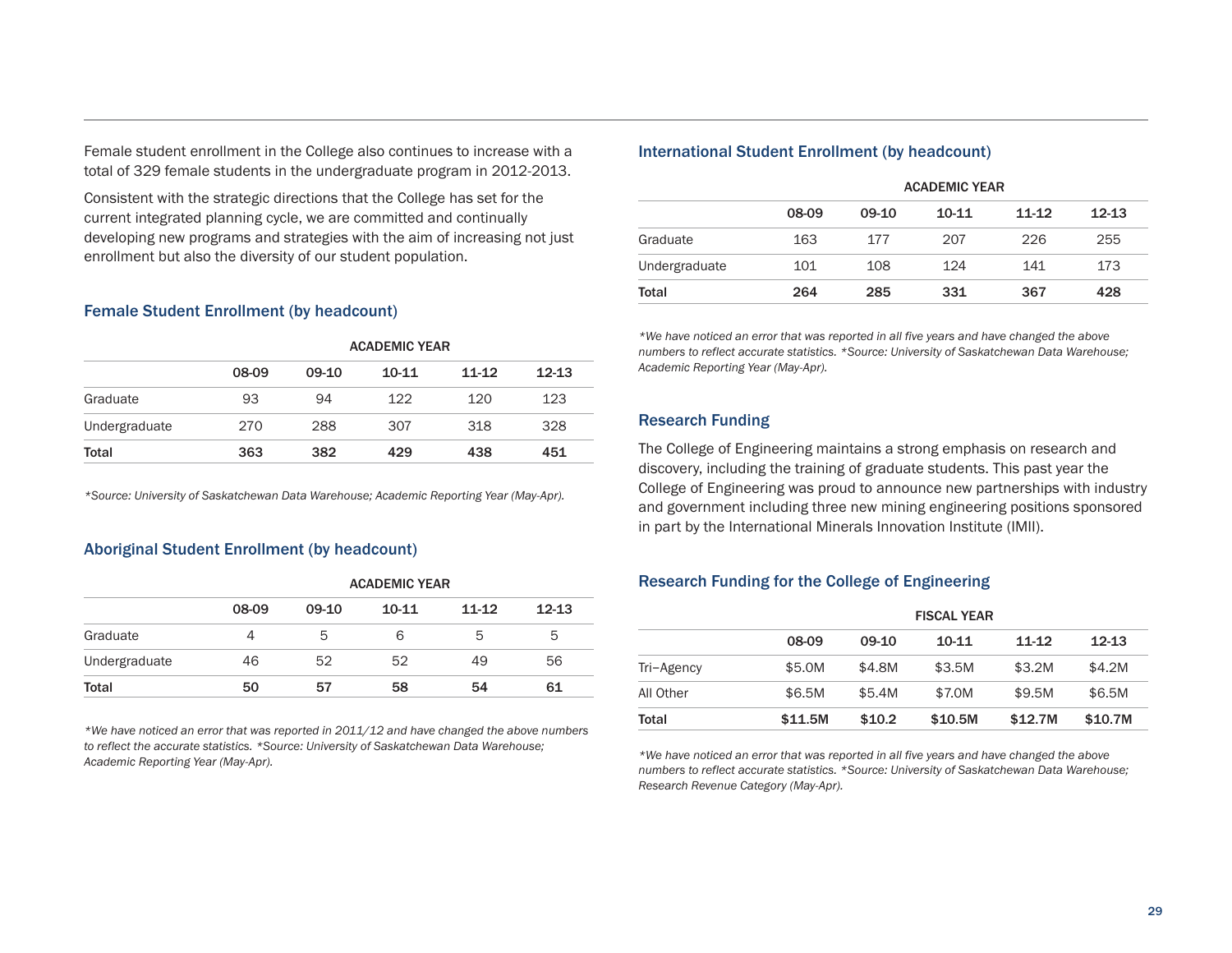#### College Fundraising

The College of Engineering continues to receive strong financial support from our donors and community partners, for which we are very grateful. Continued support and encouragement is essential to realizing our vision of a larger, more industry-engaged, high quality and innovative college.

#### Donations to the College of Engineering Fiscal

|       | <b>FISCAL YEAR</b> |        |           |        |           |  |  |
|-------|--------------------|--------|-----------|--------|-----------|--|--|
|       | 08-09              | 09-10  | $10 - 11$ | 11-12  | $12 - 13$ |  |  |
| Total | \$2.9M             | \$2.5M | \$3.3M    | \$5.5M | \$2.0M    |  |  |

*\*Source: University of Saskatchewan Data Warehouse; Academic Reporting Year (May-Apr).*

The exceptional commitment of our faculty, staff and students has allowed the College of Engineering at the University of Saskatchewan to continue to build on our success. The college designs its programs to give our students an incredible number of opportunities in public and private organizations around the world.

Engineers have a vital role in Saskatchewan's economy. The college is positioned for growth and we look forward to an exciting next few years.

Respectfully submitted,

Georges J. Kipouros, Ph.D., P. Eng. Professor & Dean, College of Engineering University of Saskatchewan

The Department of Geological Sciences offers three undergraduate B.Sc. degree programs (Geology, Geophysics, Environmental Earth Sciences) which can lead to registration as a Professional Geoscientist in Saskatchewan. We also offer M.Sc. and Ph.D. graduate programs. The number of undergraduate students who have designated Geology or Geophysics as their major is now over 200, with a smaller number of students in the Environmental Earth Science program. The College of Engineering will have significant enrolment increases in the next few years. Some of those students will, of course, choose Geological Engineering, which will increase demand for first year, second year and some third and fourth year classes. Graduate enrolment is also growing. There are now 60 students enrolled in graduate programs (36 M.Sc. and 24 Ph.D.) Seven post-doctoral fellows and visiting scientists from Canada, the United States, Argentina and the U.K. have spent time in the department working on research projects with faculty.

Thirty-seven undergraduate students finished their programs in 2013 (32 geology and five geophysics). Three M.Sc. and two Ph.D. degrees were awarded.

Forty-three undergraduate, two Ph.D. and three M.Sc. degrees were awarded in 2012. Andrew May (High Honours in Geology) was the University of Saskatchewan recipient of the APEGS Gold Medal in Geosciences.

The department maintains strong research programs covering a broad spectrum of the geosciences, including geophysics, environmental geochemistry, climate change, isotope geochemistry, sedimentology, stratigraphy and mineral deposits. Funding is significant and comes from a variety of sources including NSERC Discovery, Collaborative Research and International Polar Year Grants, Canadian Foundation for Innovation, National Science Foundation, Canadian Foundation for Climate and Atmospheric Sciences, European Science Foundation, SSHRC, Saskatchewan Energy and Resources, and industry. Synchrotron-based research on metals in the environment, performed by two Canada Research Chairs in the Department, is also funded by health research funding agencies in Canada and the US.

Members of the department have served on APEGS committees this year: Dr. Kevin Ansdell, P.Geo., is a special advisor with the Academic Review Committee and one of the Saskatchewan representatives to the Canadian Geoscience Standards Board. Dr. Jim Merriam, P.Geo., served on the Student Development Committee along with student representative Stephanie Boulanger.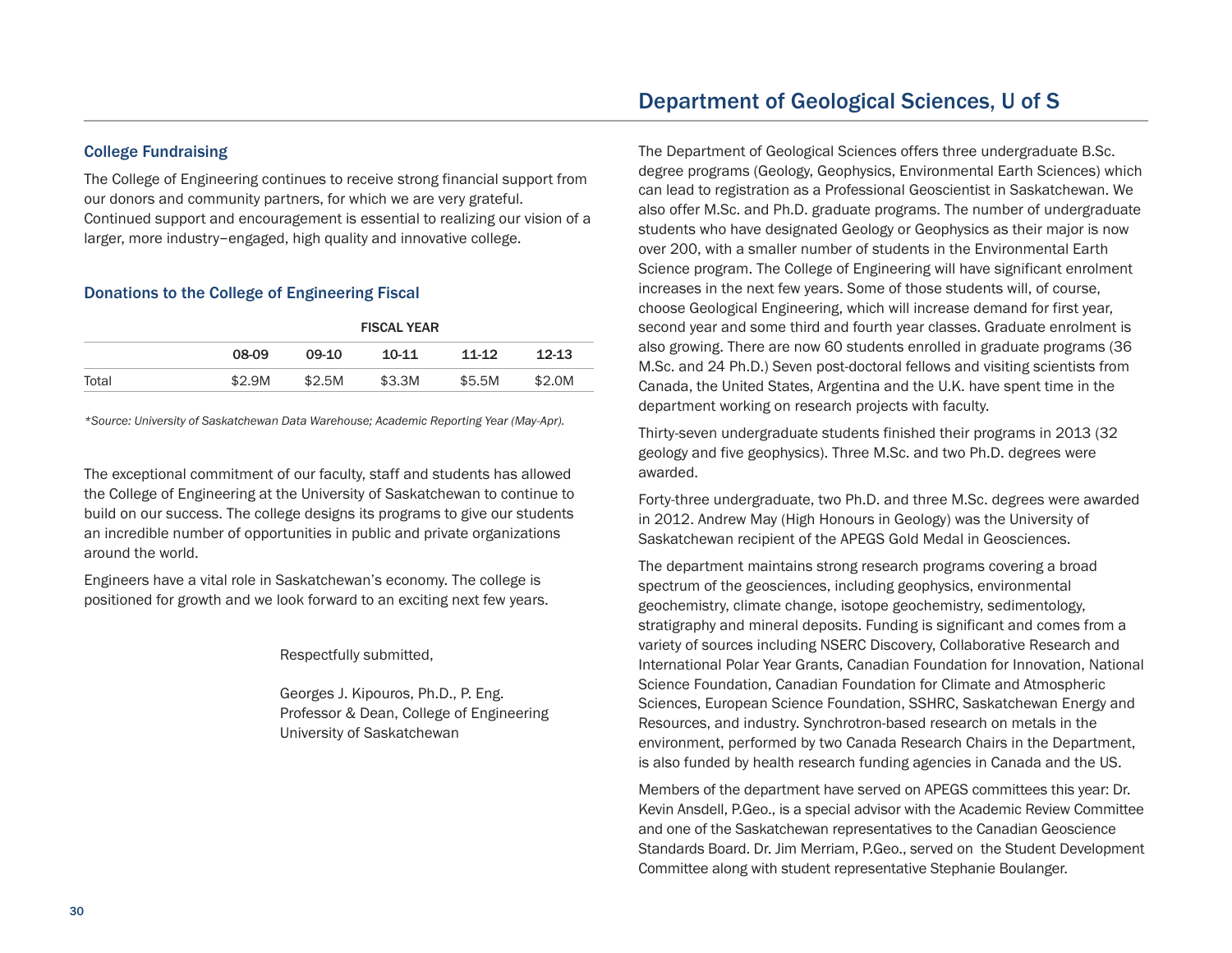We are currently advertising two faculty vacancies, one in tectonics and an endowed chair, the Murray Pyke Chair in Geological Sciences. Murray Pyke was a graduate of the department (B.A. Geology 1956, M.A. Geology 1958), who enjoyed a very successful career in the Northwest Territories and Alberta.

The donation from the Pyke family to establish the chair was the single largest donation in the history of the College of Arts and Science.

Rob Kerrich, George McLeod Chair and member of the department since 1987, passed away in April 2013. Rob had an outstanding career and his death is a significant loss for the department.

Respectfully submitted,

Dr. Jim Merriam, P.Geo. Professor and Head

The Department of Geography and Planning is involved in the delivery of the B.Sc. program in Environmental Earth Sciences (EES), which may lead to professional registration as a Professional Geoscientist with APEGS. The department also offers undergraduate programs in Geography (three-year, four-year, and Honours B.A. and B.Sc.), Environment and Society (four-year and Honours B.A. and B.Sc.) and Regional and Urban Planning (four-year and Honours B.A.). In addition, the department offers M.A., M.Sc. and Ph.D. programs, and currently has 55 graduate students.

Environmental Earth Sciences requires students to take foundational science courses (i.e., mathematics, physics and chemistry courses) in addition to key courses offered by Soil Science, Geological Sciences, and Geography and Planning. Senior undergraduate courses in hydrology, geomorphology, GIS and remote sensing offered by Geography and Planning faculty continue to be popular choices for EES majors.

In December 2013, the program had 67 majors and three Honours students. In 2013, nine students graduated from the program. At the 2013 Spring Convocation, the award for the Most Outstanding Graduate in Environmental Earth Sciences was presented to Marcie Susanne Schabert. Ms. Schabert graduated with High Honours. She is currently pursuing graduate studies in geochemistry in the Department of Geological Sciences at the University of Saskatchewan.

The department continues to have a strong research program with a range of projects, including, on the natural sciences side, cold regions hydrology (Pomeroy), watershed modelling (Pomeroy, Martz), ecohydrology (Westbrook), marine biology and coastal geomorphology (Aitken), geoarchaeology of paleo-Indian settlements (Aitken), fluvial geomorphology (de Boer), geographic information science (Bell, Martz), remote sensing of vegetation response to grazing and vegetation productivity in northern ecosystems (Guo), environmental impact assessment (Noble), integrated water resource management (Patrick), and First Nations access to safe drinking water (Patrick).

John Pomeroy, professor in the Department of Geography and Planning, director of the Centre for Hydrology and Canada Research Chair RC (Tier 1) in Water Resources and Climate Change has been named a Fellow of the American Geophysical Union (AGU) for his outstanding contributions to cold regions hydrometeorology. Professor Pomeroy was one of only three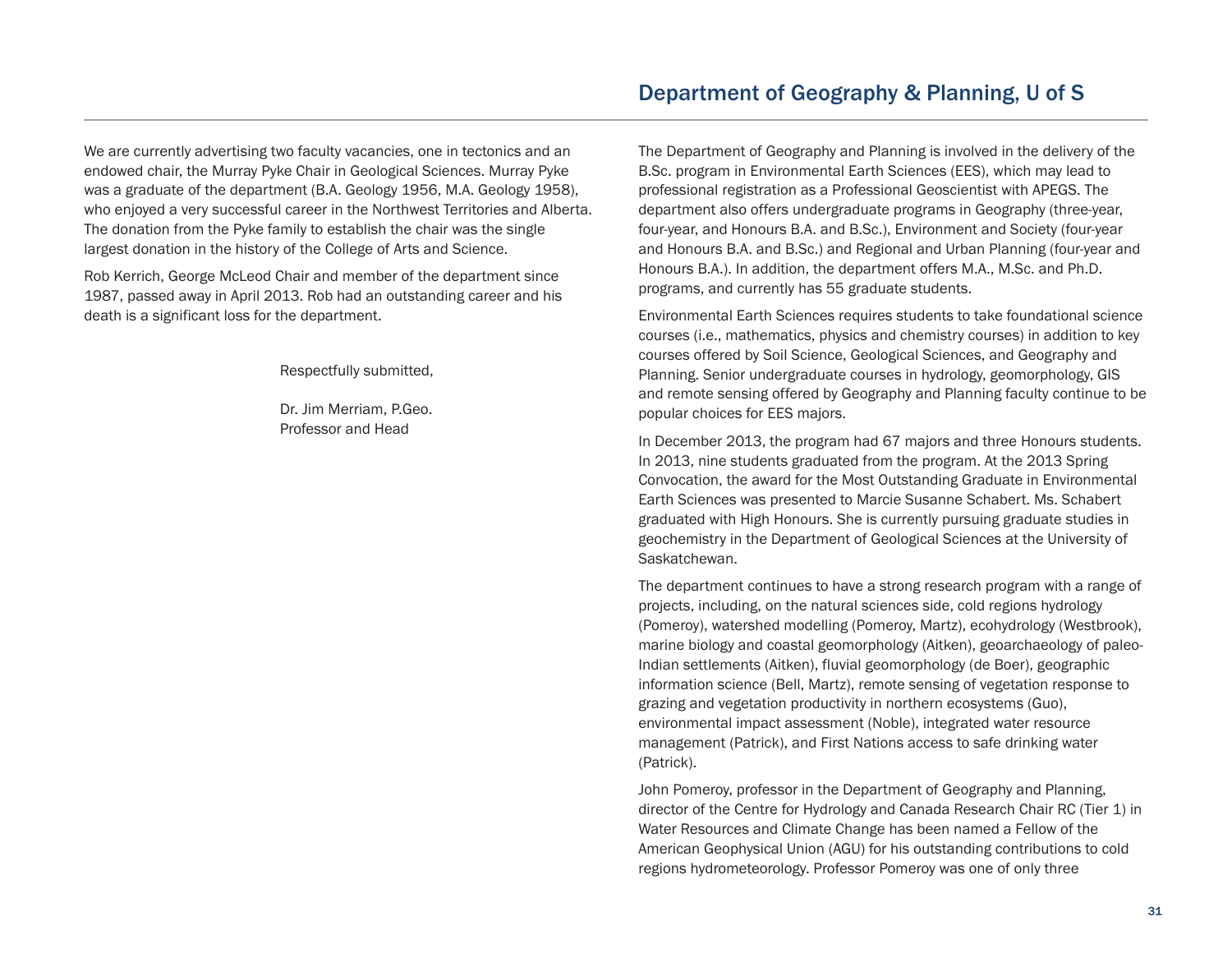Canadians selected as a Fellow in 2013, and is one of the small number of hydrologists to ever be named an AGU Fellow.

The department currently has three faculty registered as P.Geo. with APEGS (Aitken, de Boer and Martz). Professor Alec Aitken, a senior member of the department, serves on the Academic Review Committee of APEGS.

Respectfully submitted,

Dirk de Boer, Ph.D., P.Geo. Professor and Head

#### Introduction

It is my pleasure to provide this report on the Faculty's recent achievements. In the past year, we received favourable accreditation by Engineers Canada for all of our programs. We have also achieved unprecedented growth in our enrolment. Our challenge over the next year will be to manage our growth while continuing to provide high-quality professional education to our students. We are also in the process of introducing and implementing the new outcomes-based accreditation process. Following are the key highlights of 2013:

#### **Enrolment**

Undergraduate enrolment based on the fall semester increased from 810 students in 2012 to 1,083 in 2013, representing an increase of nearly 25 per cent. Total first year enrolment jumped from 248 in 2012 to 487 in 2013. Small increases in enrolments from other provinces have occurred, and international enrolment remains high. The following table presents undergraduate enrolment numbers from Fall 2013:

#### Undergraduate Students by Major and Gender (Fall 2013)

| <b>MAJOR</b>             | TOTAL BY MAJOR |               |            | <b>DEGREES AWARDED</b><br>(SPRING & FALL 2013) |  |
|--------------------------|----------------|---------------|------------|------------------------------------------------|--|
|                          | <b>TOTAL</b>   | <b>FEMALE</b> | FEMALE (%) |                                                |  |
| Undeclared               | 10             | 4             | 40         |                                                |  |
| Elec. Systems Eng.       | 102            | 12            | 11.7       | 14                                             |  |
| Environ. Systems Eng.    | 151            | 61            | 40.4       | 37                                             |  |
| Ind. Systems Eng.        | 165            | 19            | 11.5       | 33                                             |  |
| Petro. Systems Eng.      | 262            | 44            | 16.8       | 31                                             |  |
| Software Systems Eng.    | 59             | 12            | 20.3       | 6                                              |  |
| Common First Year        | 242            | 44            | 18.1       |                                                |  |
| <b>Exchange Students</b> | 92             | 30            | 32.6       | ۰                                              |  |
| <b>Grand Total</b>       | 1,083          | 226           | 20.8       | 121                                            |  |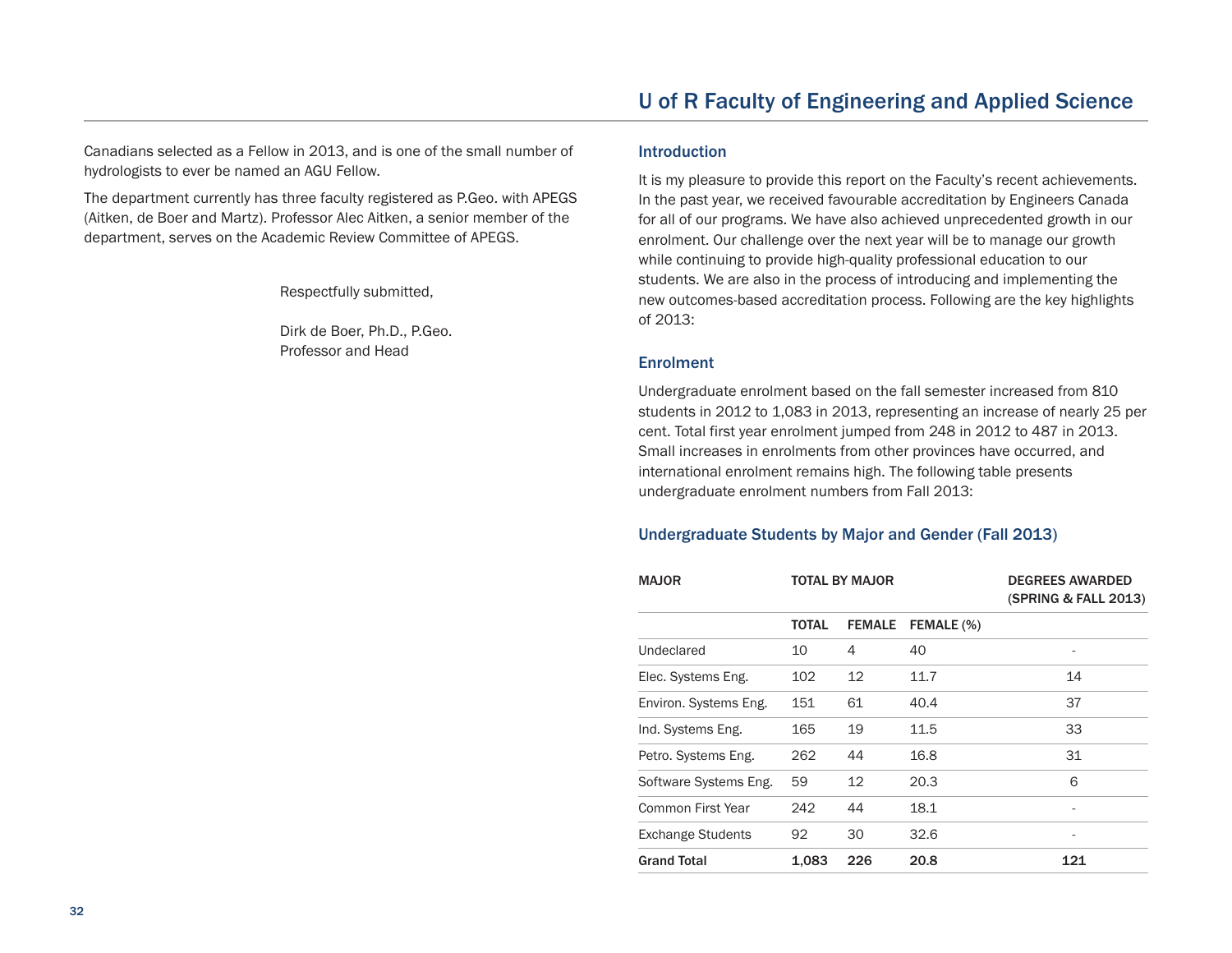Note: Students registered in and graduating from the Environmental Health Science program at the First Nations University of Canada are not included.

Enrolment in the largest undergraduate programs has reached maximum capacity, and the Faculty is reviewing various measures to reduce the pressure in those programs. As part of the enrolment management strategy, the Faculty recently approved a new admission policy whereby high school applicants with an average of over 80 per cent will be granted their preferred program of study.

Recruitment efforts continue to focus on the Electronics and Software Systems Engineering programs. There will be significant demand in these areas across Canada in coming years, and enrolment in these programs needs to be increased to help meet this expected demand.

Graduate enrolment has remained relatively steady, but the number of applications has been increasing. The following table presents graduate enrolment numbers from Fall 2013:

#### Graduate Students by Major and Gender (Fall 2013)

| <b>MAJOR</b>          | <b>TOTAL BY MAJOR</b> |               |            | <b>DEGREES AWARDED</b><br>(SPRING & FALL 2013) |  |  |
|-----------------------|-----------------------|---------------|------------|------------------------------------------------|--|--|
|                       | <b>TOTAL</b>          | <b>FEMALE</b> | FEMALE (%) |                                                |  |  |
| Elec. Systems Eng.    | 36                    | 10            | 27.8       | 10                                             |  |  |
| Enviro. Systems Eng.  | 61                    | 31            | 50.8       | 13                                             |  |  |
| Ind.I Systems Eng.    | 47                    | 10            | 21.3       | 16                                             |  |  |
| Petro. Systems Eng.   | 69                    | 16            | 23.2       | 14                                             |  |  |
| Software Systems Eng. | 21                    | $\mathcal{P}$ | 9.5        | 8                                              |  |  |
| General Eng. (PHD)    | 9                     | 2             | 22.2       | $\mathbf{1}$                                   |  |  |
| Process Systems Eng.  | 15                    | 6             | 40         | 7                                              |  |  |
| <b>Grand Total</b>    | 258                   | 77            | 29.8       | 69                                             |  |  |

#### Funding

We are currently reviewing our budget, looking to both cut costs and update our spending policies and procedures. Three new instructor positions were added to the Faculty last year (including one lab instructor), and a staff position (graduate and co-operative education coordinator) was also added in 2013.

#### Research

New research awards totalled over \$2.8 million, including over \$500,000 from various Natural Sciences and Engineering Research Council (NSERC) programs, over \$200,000 in industry funding, about \$1.2 million from the Petroleum Technology Research Centre, and over \$700,000 from various government, NGO, and other research funding sources.

#### Recognition and Achievements

A particularly noteworthy achievement is the incredible growth and success of the Educating Youth in Engineering and Science (EYES) program, developed and managed by EYES coordinator, Benjamin Freitag. This past year, EYES reached 15,647 youth across Saskatchewan through various workshops, clubs, and camps. EYES also received \$75,000 in funding from NSERC through the PromoScience Program.

#### Accreditation

Electronic Systems, Environmental Systems, Industrial Systems, and Petroleum Systems Engineering each received six-year accreditation awards. Software Systems Engineering received three-year accreditation with the possibility of extension to six years with additional follow-up reports.

Respectfully submitted,

Esam Hussein, Ph.D., P.Eng. Dean, Faculty of Engineering and Applied Science, University of Regina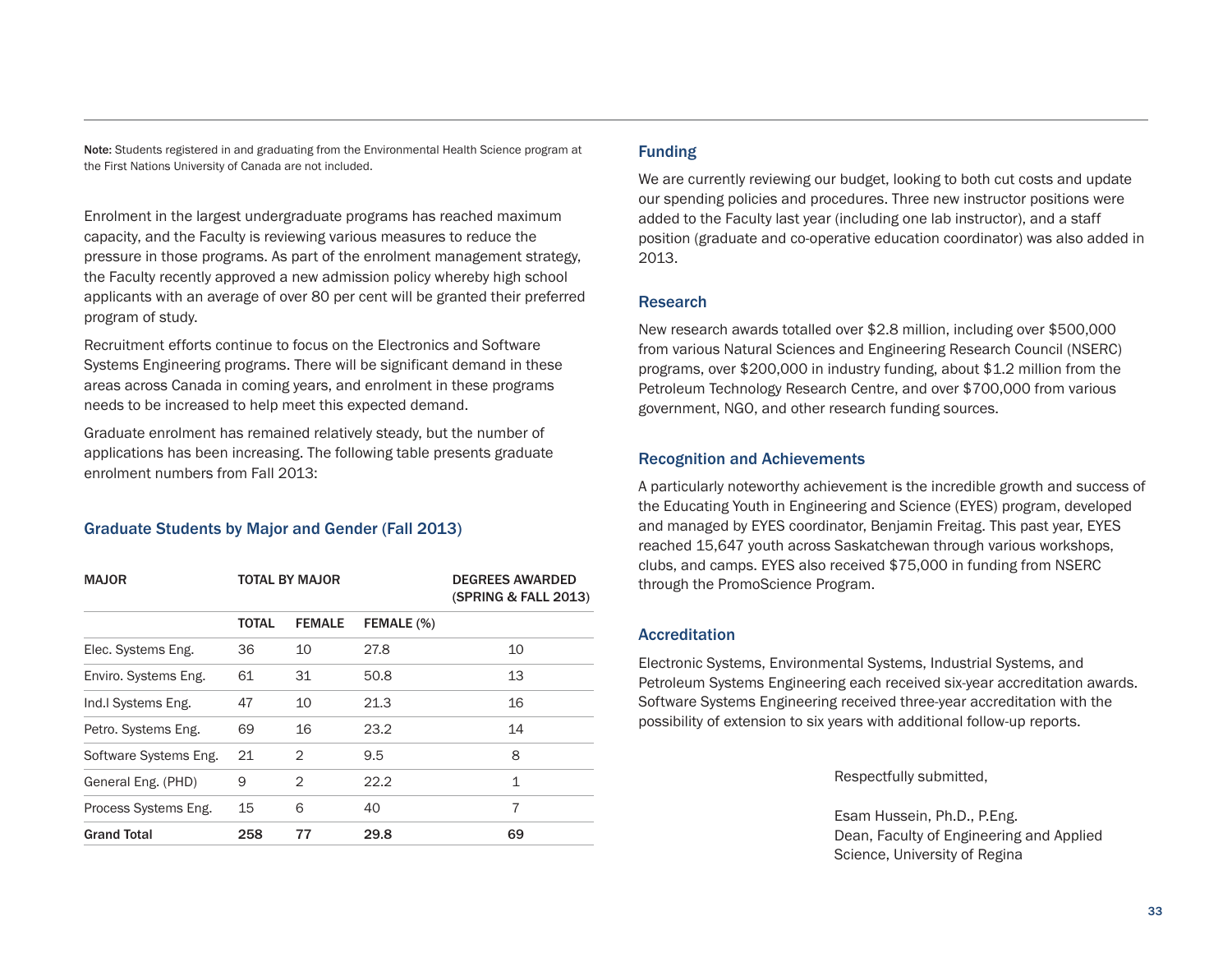#### Faculty and Staff

With nine faculty members (including one term lecturer) and two laboratory instructors, of whom one and half were on sabbatical, the Department of Geology ran its full capacity in 2013. The Departmentís daily operation remained to be provided by one administrative staff and one technical staff. Eleven adjunct professors again played an important role in assisting to teach some undergraduate courses and supervise undergraduate and graduate thesis projects.

#### Undergraduate and Graduate Programs and Enrollment

The Department continuously offers B.Sc. in Geology, B.Sc. Honours in Geology, B.Sc. in Combined Geology and Geography, B.Sc. Honours in Combined Geology and Geography, B.Sc. with Co-op designation, M.Sc., and Ph.D. degree programs. All undergraduate students who completed our B.Sc. in Geology and B.Sc. Honours in Geology programs are eligible to apply for professional accreditation with the Association of Professional Engineers and Geoscientists of Saskatchewan.

Undergraduate student enrollment continuously increased (see table below for detail). As of the end of December 2013, the Department had 169 students declaring geology majors, of which 145 were undergraduate students and 24 were graduate students. This number does not include students who were in the process of transferring from other programs to geology majors. The table below illustrates the growth trend of geology undergraduate students over the last ten years.

#### Number of Undergraduate Students

| YEAR  03  04  05  06  07  08  09  10  11  12  13 |  |  |  |  |  |  |
|--------------------------------------------------|--|--|--|--|--|--|
| # 36 46 51 71 88 105 105 116 129 138 145         |  |  |  |  |  |  |

Throughout the year, Geology provided supervision for 5 Ph.D., 19 masters, and 3 B.Sc. honours students. Besides, the Department housed 7 international visiting graduate students and 2 visiting scholars coming and working with our faculty members on various research projects.

The two field courses (one to the Rocky Mountains and Eastend for the third year students, and the other to Flin Flon in Manitoba for the fourth year students) were again successfully conducted over the summer. As well, over the course of 2013, some individual courses organized field trips to sites including the Royal Saskatchewan Museum, Subsurface Geological Laboratory, TC Douglas Building, and the Eastend as part of laboratory requirement of undergraduate courses.

The Department also supported two Geology undergraduate students to attend the Student-Industry Field (SIFT) in the end of April 2013 and the Student-Industry Mineral Exploration Workshop (S-IMEW) at the beginning of May 2013 respectively.

#### Research

In 2013, our faculty members have conducted research in fundamental geosciences and applied geosciences related to mineral, oil and gas resources as well as the environment. Our research projects cover various parts of Saskatchewan, and many involved studies in other parts of Canada (BC, Quebec, Ontario, and Nunavut) and abroad (including China, Colombia, Madagascan, and Oman).

Our researchers received grants from NSERC-Discovery, NSERC-CRD, PTRC, Geological Survey of Canada ñ TGI Program, Saskatchewan Ministry of Economy, Inter America Institute for Global Change, and Bank of the Republic of Colombia.

During the winter and fall semesters, the Department organized a total of twelve (12) research seminars presented by both master and PhD students in the Department. In addition, the Department invited three (3) nationally distinguished lecturers, and three (3) specialized guest speakers from Canadian Light Source Inc., Beijing University of Mining & Technology, and University of Alberta came and gave a talk to our students and faculty members. Moreover, the Department coordinated with Royal Saskatchewan Museum and brought in four (4) guests to present topic on palaeontology.

#### Students' Achievements and Geology Students Association Activities

• Mr. Richard Boulding was awarded the R.L Milner Memorial Award and the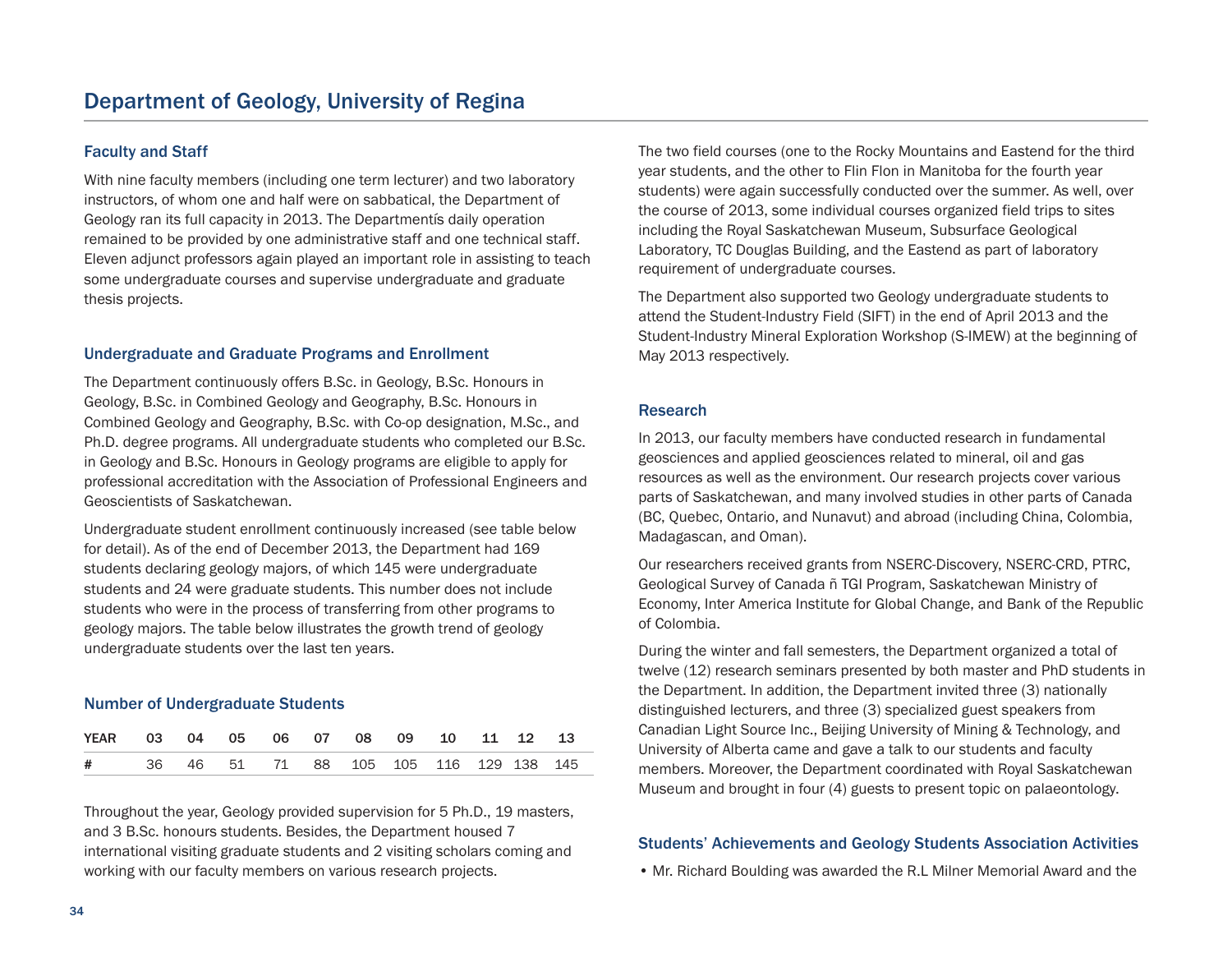APEGS Gold medal from the Association of Professional Engineers and Geoscientist. These awards were announced at the Annual General Meeting of the Saskatchewan Geological Society held on January 26, 2013 and the U of Rís 2013 Spring/Summer convocation, respectively.

- Ms. Sienna Johnson was a recipient of the student prize of Mineralogical Association of Canada Prize and the 2013 Fall Saskatchewan Innovation Undergraduate Scholarship.
- Enerplus Corporation Oil and Gas Scholarship and the 2013 Fall Academic Silver Scholarship were presented to Ms. Amanda Palaniuk.
- Ms. Elysia Schuurmans was not only awarded the John Lewry Prize in Geology but also was a recipient of the 2013 Fall Academic Silver Scholarship.
- The recipient of the Gerry Handford Memorial Fund was Nicole Denbow. This award was announced at the Geology Studentís Annual Banquet April 12, 2013.
- The L.V. Vigrass Prize and W.A. Gordon prize in geology were handed to Mr. Corbin Stewart and Mr. Graham McKellar respectively.
- Geological Association of Canada Student Prize and D.M. Kent Consulting Geologist Ltd Prize were awarded to Mr. Taylor Michael Haid and Mr. Jason Bot, respectively.
- At the Annual Open House of the Saskatchewan Geological Survey conducted in Saskatoon in December, both our undergraduate and graduate posters won the poster award: The Best Graduate Student Poster Award (Fuzesy Lazlo Award) was presented to Mr. Rong Liang, a M.Sc. student; and the Second Best Undergraduate Student Poster Award was handed to Mr. Taylor Haid, a fourth year B.Sc. Honours student.

Throughout the year, the D.M. Kent Club (the undergraduate student society in Geology) was actively involved in various geology-related activities, including organizing and supporting fourteen (14) undergraduate students to attend the 2013 Western Inter-University Geosciences Conference (WIUGC) conducted in Vancouver, British Columbia and five (5) undergraduate students to partake in the PDAC International Convention in Toronto.

Moreover, the executive team has also focused on setting up and preparing the first Iceland international field trip for its members. This field trip is planned to start in the 2014 summer.

Respectfully submitted,

Guoxiang Chi, Ph.D., P.Geo. Department Head, Professor Department of Geology University of Regina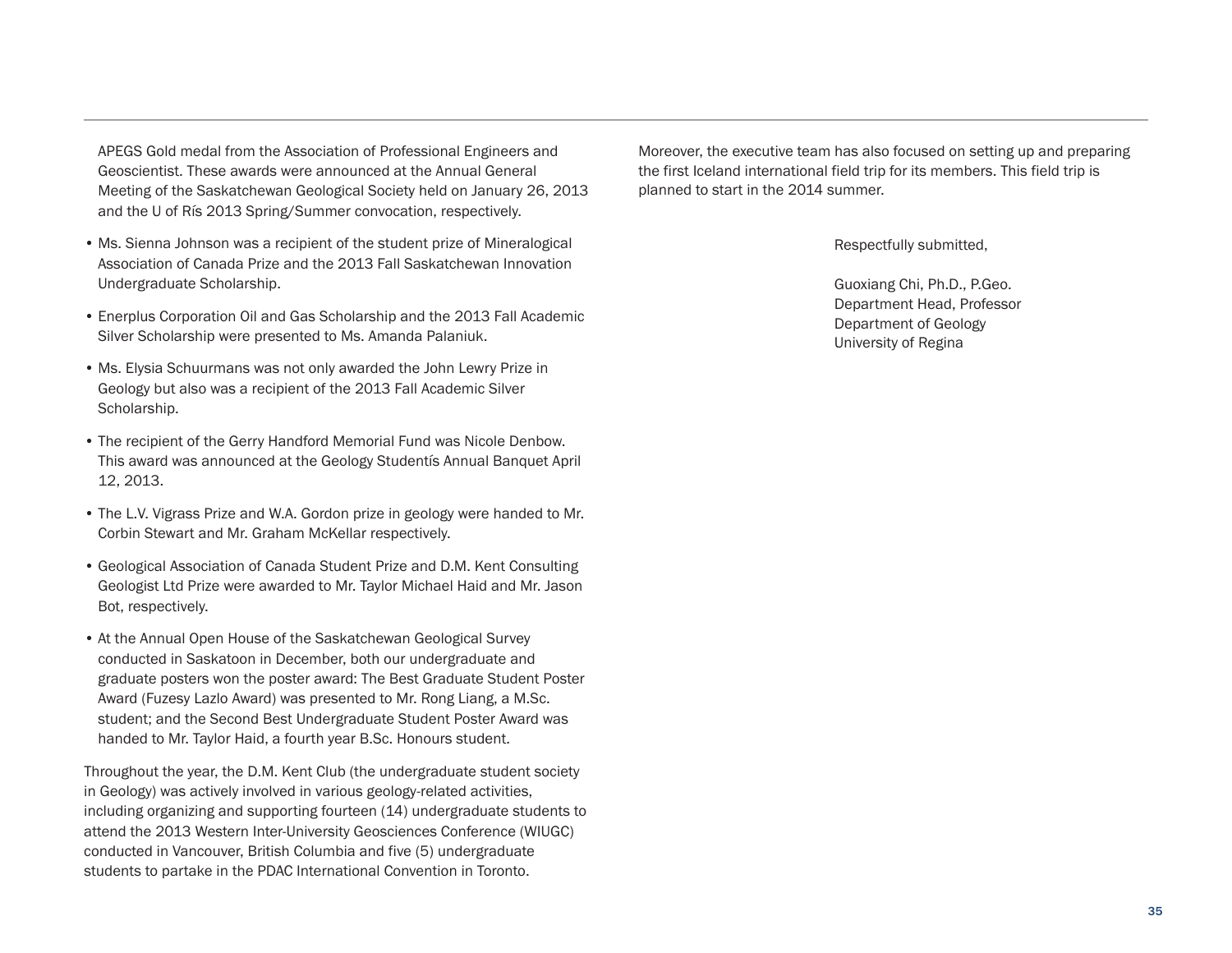### Department of Geography and Environmental Studies, University of Regina

Effective July 1, 2013, the Department of Geography at the University of Regina merged with the Environmental Studies Program and changed its name to Department of Geography and Environmental Studies.

The department offers two undergraduate BSc degree programs, one in Geography and one in Geography in combination with Geology. Both degrees can lead to accreditation as a Professional Geoscientist in Saskatchewan. It also offers MSc and PhD graduate programs in Physical Geography.

In addition, the department has introduced a new undergraduate degree program, a Bachelor of Geographic Information Science (BGISc). It also offers a BA undergraduate degree, a MA and PhD program in Human Geography and a BA degree in Environmental Studies.

#### Student Enrollment

Enrolment numbers continue to go up in the science stream of geography and geomatics, while the faculty complement has remained the same. Demand for physical geography courses, and in particular for a new introductory course in GIS is exceeding lab space and required the introduction of a wait list for interested students.

#### Student Enrollment, 2013

| UNDERGRADUATE DEGREES PHYSICAL<br><b>GEOGRAPHY</b> | # OF UNDERGRADUATE STUDENTS WITH<br><b>DECLARED MAJORS</b> |  |  |
|----------------------------------------------------|------------------------------------------------------------|--|--|
| <b>BSc Geography</b>                               | 39                                                         |  |  |
| <b>BSc Geography honours</b>                       |                                                            |  |  |
| <b>BSc Geography/Geology</b>                       | 10                                                         |  |  |

| <b>GRADUATE DEGREES IN PHYSICAL</b><br><b>GEOGRAPHY</b> | # OF GRADUATE STUDENTS IN<br><b>PHYSICAL GEOGRAPHY</b> |
|---------------------------------------------------------|--------------------------------------------------------|
| <b>BSc Geography</b>                                    | 5                                                      |
| <b>PhD Geography</b>                                    |                                                        |

In 2013, the department has graduated four undergraduate students in its BSc programs and three MSc students. David Barrett's Master's thesis (supervisor: Dr Kyle Hodder) was nominated for an award based on the academic merit of the research.

The 2013 APEGS Geoscience Prize was awarded to James Avram (BSc Honours candidate), who also was the recipient of the newly established departmental Excellence in Geography Scholarship.

#### Research

In 2013, two faculty members in the department held NSERC grants (Dr Kyle Hodder, Dr Dave Sauchyn) and funding from Agriculture and Agri-Food Canada (Dr Kyle Hoder, Dr Dave Sauchyn) and the Canada Foundation for Innovation (Dr. Kyle Hodder, Dr Dave Sauchyn, Dr Joe Piwowar). Dr Joe Piwowar holds a Canada Research Chair in Geomatics and Sustainability. Our faculty members also received research funding from the Prairie Provinces Water Board, Department of Fisheries and Oceans, EPCOR Water Services, Alberta Innovates – Water Resources, City of Calgary, WaterSMART Solutions, Manitoba Conservation and Water Stewardship, Saskatchewan Ministry of the Environment, and the Japanese Aerospace Exploration Agency.

Faculty members in the Physical Geography stream published their research in scholarly journals (e.g., Canadian Water Resources Journal, Hydrological Sciences Journal), in books/chapters of books, conference proceedings and as online publications.

Respectfully submitted,

Dr. rer. nat. Julia Siemer Acting Head, Department of Geography and Environmental Studies University of Regina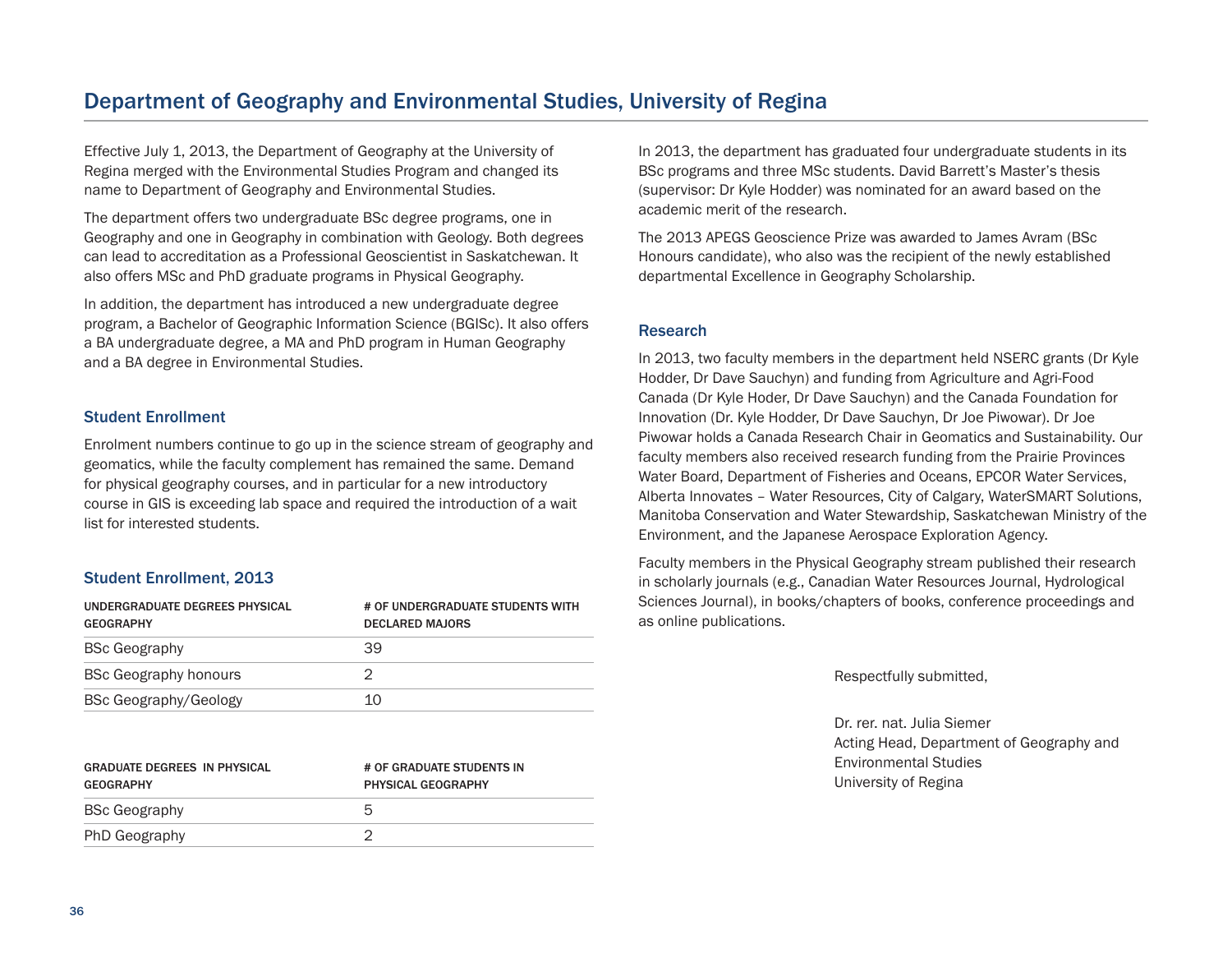### Regina Engineering Society

The mission of the RES is to serve the professional and social needs of engineers in the Regina area and to support interaction between its members, local technical societies, engineering students, and major engineering employers.

The objectives of the RES shall be to promote the objectives and interests of the Engineering Profession in close cooperation with APEGS:

- a) To develop and maintain high standards in the engineering profession.
- b) To facilitate the acquirement and the interchange of professional knowledge among members.
- c) To advance the professional, social, and economic welfare of members.
- d) To enhance the usefulness of the profession to the public.
- e) To collaborate with universities and other institutions in the advancement of engineering education.
- f) To promote good relations between engineers and members of allied professions.
- g) To cooperate with other technical societies for the advancement of mutual interests.

#### RES Executive

The RES Annual General Meeting was held in conjunction with the annual golf tournament on June 7, 2013. The 2013-2014 RES executive was introduced at the meeting:

| University of Regina  Rob Jones, Kelvin Ng and Douglas Wagner |
|---------------------------------------------------------------|
|                                                               |
|                                                               |
|                                                               |
|                                                               |
|                                                               |

The first meeting of the fiscal year was held in September 2013 where many volunteers were returning to the RES to provide services and enthusiasm for the upcoming season. While there are vacant positions yet to be filled, there are a few members that have expressed their interest in becoming part of the RES executive. We are actively pursuing these possibilities.

#### Awards and Scholarships

The RES recognized two deserving professionals for their commitment and service to the engineering community. The 2012-2013 Engineering Excellence Award was presented to Paul de Montigny, P.Eng. and the Volunteer Service Award recipient was Shawna Argue, MBA, P.Eng., EP(CEA), EP(EMSA), FEC, FGC (Hon.).

The Regina Engineering Society awarded six students with scholarships. Each of the scholarships is valued at \$500. Five scholarships were given to Engineering Students at the University of Regina, one for each discipline of study. One scholarship was presented to a SIAST Palliser Campus engineering technology student.

#### RES Events

The RES strives to bring out our members to social activities throughout the year. The RES held another successful Afternoon at the IMAX featuring "Rocky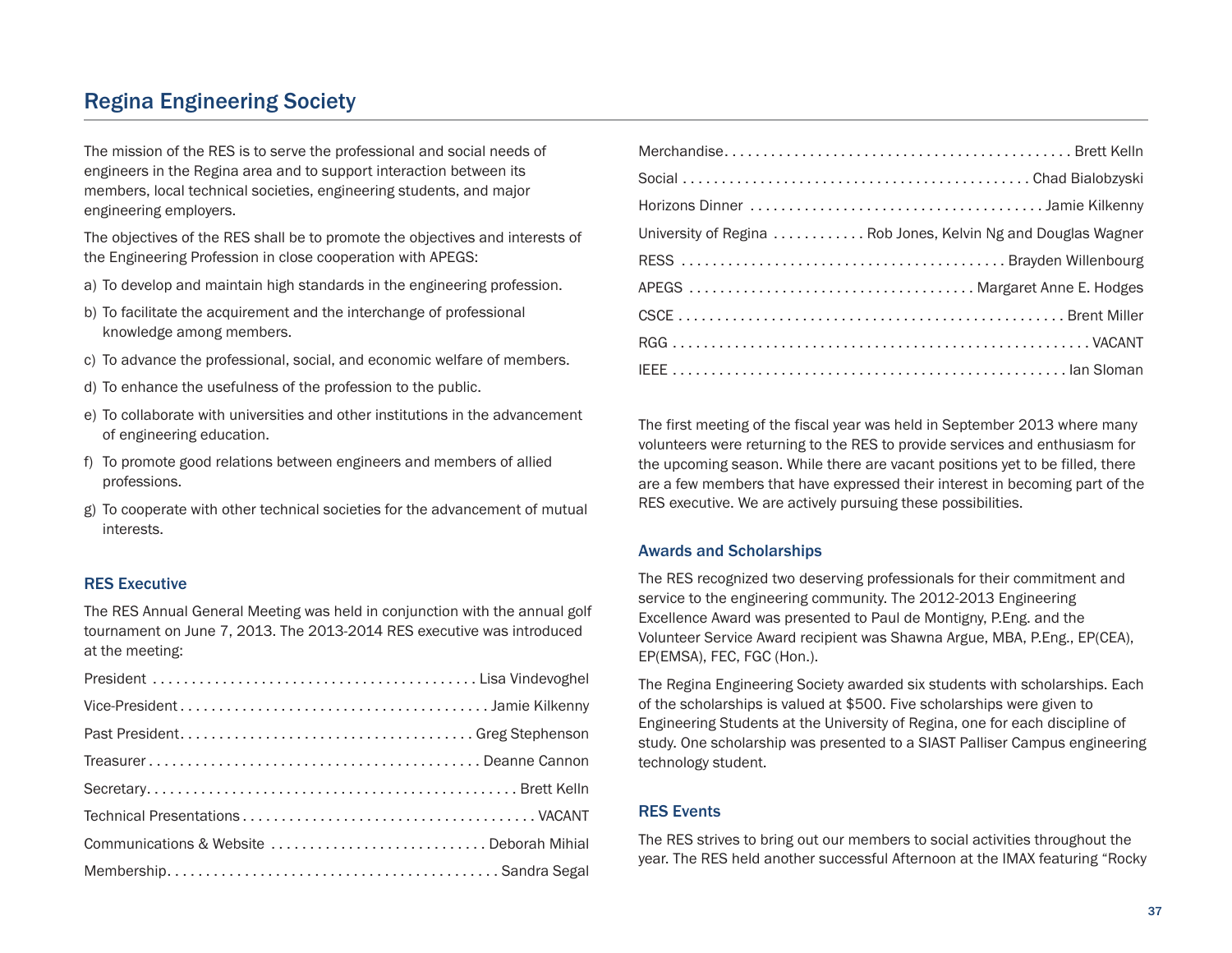### Saskatoon Engineering Society

Mountain Express" on April 7, 2013 at the Kramer IMAX Theatre, an event which was thoroughly enjoyed by all.

Engineering Horizons Dinner was held following National Engineering Week at the Conexus Arts Center on March 5, 2013. This event featured Mr. Greg Hasiuk from Number Ten Architectural Group as the keynote speaker. The topic of evening was the design of the Douglas Park Elementary School.

The RES Annual Golf Tournament is one of the best attended and most anticipated events hosted by the RES. Once again the prizes were awarded for longest drive, closest to the pin and longest putt as well as many more door prizes thanks to the overwhelming generosity of sponsors.

To introduce our executive, a Meet the Executive Night was held on November 14, 2013 which was a successful and entertaining event with a larger turnout of members than in the past years.

#### Sponsorships and Support for External Events

The RES is continuing to provide support to a number of other events throughout the community which include the Regina Science Fair Award, Engineers Without Borders, Women's History Month, SIAST Business and Industry Dinner, EYES camp, APEGS Law and Ethics Seminar and the IEEE Annual General Meeting.

As well as financial support, the RES provided an active role during the University of Regina's Project Day which showcases engineering students' projects. The RES set up a booth near the presentations to provide details to the public regarding the mandate of the RES, information regarding the RES scholarships and RES merchandise. Also, the RES had executive members volunteer as industry evaluators for the students' projects which was an enjoyable experience for all that attended.

The RES is looking forward to another successful year and would like to thank APEGS for their continuing support and guidance.

Respectfully submitted,

Lisa K. Vindevoghel, B.A.Sc. RES President

We had a great team of volunteers that helped carry out the duties on the our executive this year. My thanks go to the entire executive. The society carried on operations under the guidance of the executive committee and instructions from our members.

#### 2012-2013 Executive Committee

| Past President  Satya Panigrahi P.Eng.                   |
|----------------------------------------------------------|
|                                                          |
|                                                          |
|                                                          |
|                                                          |
|                                                          |
|                                                          |
|                                                          |
|                                                          |
|                                                          |
|                                                          |
|                                                          |
| APEGS Liaison Councilor Doug Drever, P. Eng.             |
| College of Engineering  Rick Retzlaff, P. Eng.           |
| Student Representative Ellen McLaughlin / Booker Blakely |
|                                                          |

#### Important Events

SES Mixers were held throughout the year at various establishments throughout the city. The largest event was the Christmas mixer at Boffins in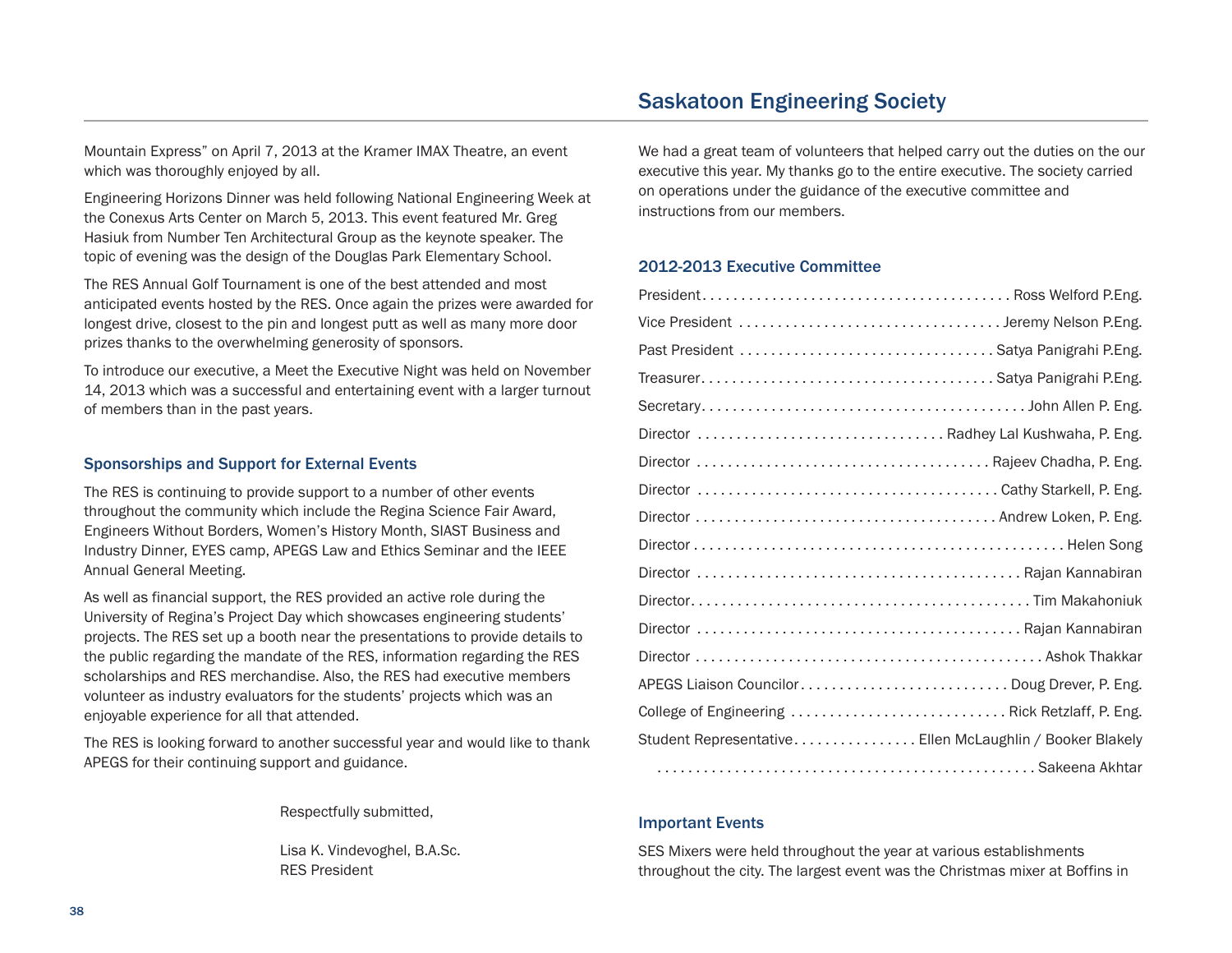December. Attendance seemed to be growing at mixers this year. Thanks to Cathy Starkell, P.Eng. for organizing the mixers.

#### Student Paper and Design Competition Night

The 2013 Engineering Innovative Design and Student Paper Competitions were held at Marquis Hall at the University of Saskatchewan. This event is jointly organized by SES and the College of Engineering, University of Saskatchewan, and sponsored by SES, the College of Engineering, Office of the Vice-President Research, University of Saskatchewan and APEGS. Thanks to Rick Retzlaff for organizing this event again this year.

#### National Engineering Week

As a part of National Engineering Week, the Saskatoon Engineering Society was proud to host our annual 2013 ICE (Industry Celebrating Excellence) Event at the Saskatoon Club. A special thanks to Cathy Starkell for leading the organization of this event. There were more than 10 companies represented and providing displays for the event and more than 50 people in attendance.

#### Mentoring

The SES helped sponsor a Saskatoon Engineering Students' Society mentoring mixer.

#### Seminar Series

The SES organized three noon hour presentations at the Atrium Building in Innovation Place. New this year we hosted two evening seminars, one discussing government funding of innovation and one describing successful management practices around the world. Both evening events were successful with over 30 in attendance.

#### **Website**

The SES website has been regularly updated to help promote upcoming events.

#### Professional Development Funding

Another new initiative for the year was the formalizing of a way to help individual members in their professional development. The guidelines were set up so that members could be reimbursed up to \$500 for their continuing education. Although this has not been fully utilized, we hope that additional members can plan to take advantage of this funding.

#### 2013 Awards

| SES Educator of the Year Dr. Jitendra Sharma |  |
|----------------------------------------------|--|
|                                              |  |

#### Members and Executive

The increase in activity that the SES had this year would not be possible without the members that provided input and attended our events. Thanks go to the APEGS staff who support and help notify members of our activities.

I thank the members for the opportunity to represent them as president for the past year.

Respectfully submitted,

Ross Welford, P.Eng. President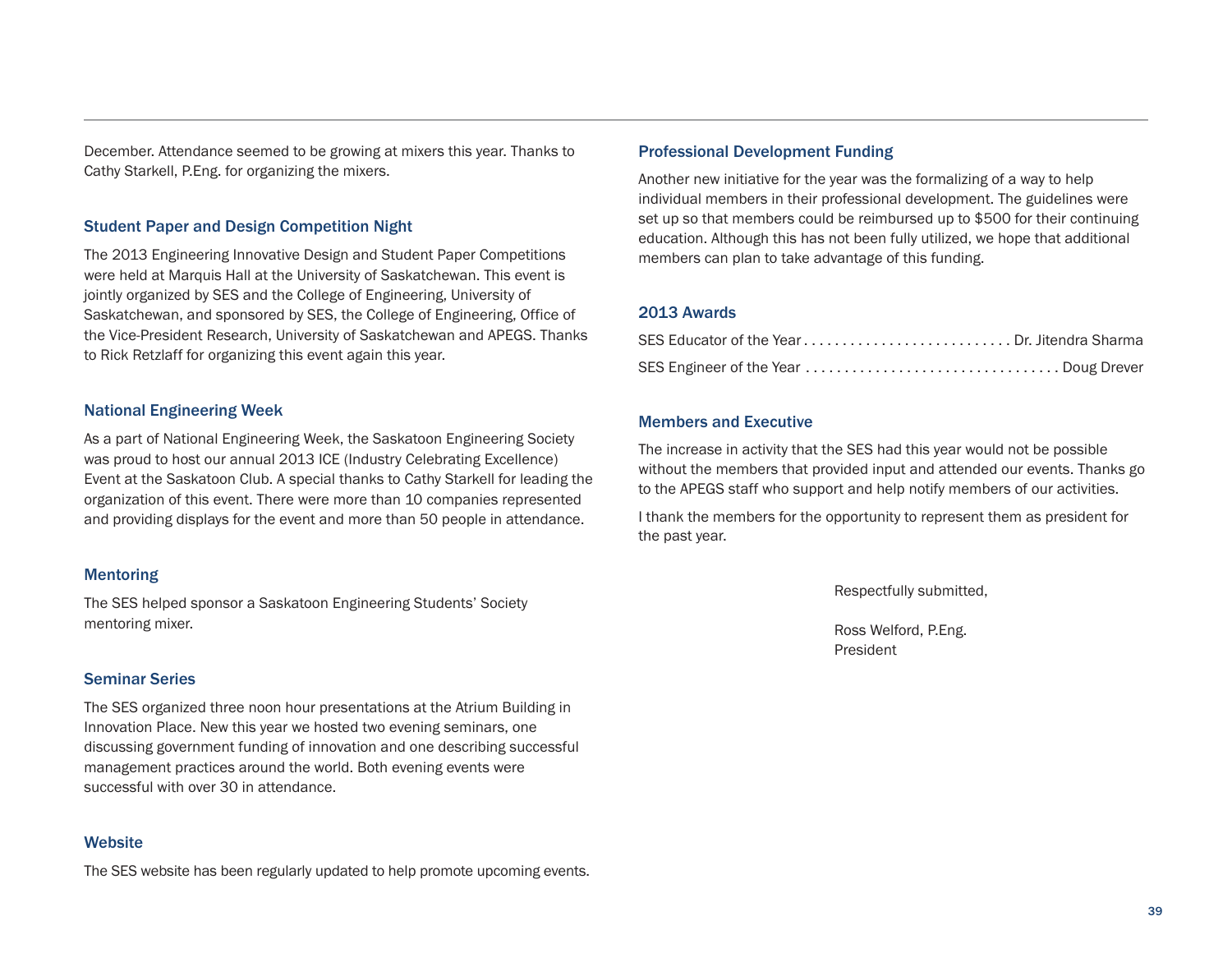### Saskatchewan Geological Society

2013 was an active year for the Saskatchewan Geological Society, with a full schedule of events and activities. The core of our activities is the luncheon speakers program, organized by our program Chairs, Kim Kreis and Murray Rogers, who facilitated an outstanding array of speakers on a variety of topics throughout the year.

John Lake organized another successful annual field trip, this year to the Black Hills. A report on the field trip is included below.

Dave MacDougall chaired the AGM planning committee. Dave has worked tirelessly to promote the event, ably assisted by Kate MacLachlan and Michelle Hanson.

Virtually every event conducted by the society is financially enabled and/or subsidized by the income derived from an annual constituent society grant from APEGS and workshops held biennially in conjunction with the Williston Basin Petroleum Conference. Two workshops were held around the May 2013 WBPC. The workshop committee included Mick Frank, Mike Thomas, Chris Hartle, Don Kent, Kim Kreis and Gavin Jensen. Thank you, APEGS, and thanks to the workshop committee (and the many others who help with the workshops) for another job well done.

The society is a co-host of the Saskatchewan Geological Open House. I want to mention the outstanding job that Michelle Hanson, treasurer of both the society and the Open House committee, does in keeping our collective finances straight. The treasurer's job seems to me 10 times more difficult with the addition of the Open House responsibilities, but she is able to wear both hats with composure and keep things organized and transparent. Thank you, Michelle.

The society social events are always popular. The annual curling bonspiel was organized by Lynn Kelley and Kate MacLachlan and held at the Tartan Curling Club in March. We joined forces with the D.M. Kent club and had about 60 curlers. This non-competitive event was followed by a pizza dinner and was enjoyed by all. The annual golf tournament/BBQ, organized by Tom Love, took place in early September. It was well attended and everyone seemed to enjoy themselves.

The society continued in its student outreach program by hosting a Student Careers Nights at the Saskatchewan Geological Open House. The Association of Professional Engineers and Geoscientists of Saskatchewan (APEGS) and AllTech Mining are thanked for co-sponsoring these events. The annual

Student Poster Contest was also held in conjunction with the Open House.

The society's website, www.sgshome.ca, has been kept regularly updated by secretary Dan Kohlruss. Dan is working on a website makeover to update the look and feel and functionality of the site. The website contains a publication list, membership forms, merchandise with pictures, current and archived Rock Records and much more. Please check it out.

Many people contribute their time and effort toward the society's activities. To begin I would like to thank the 2013 executive that worked with me over the past year: Dave Van Zeyl (vice president), Michelle Hanson (treasurer), Dan Kohlruss (secretary), Murray Rogers and Kim Kreis (program Co-Chairs), Kate MacLachlan (business manager), Gavin Jensen (past president), and Ashlee Latimer and Mark Matthews (U of R D.M. Kent Geology Club student liaisons) for their work for the society as well as their counsel and encouragement during my term.

I would also like to thank the Chairs of the society's committees and subcommittees for their work and commitment: John Lake (field trip), Tom Love (golf tournament), Kate MacLachlan and Fran Haidl (education and outreach), Fran Haidl (Geoscape Saskatchewan), Lynn Kelley and Kate MacLachlan (curling bonspiel), Dave MacDougall, Don Kent, and Jim Christopher (Honour Roll), and Jason Berenyi (Open House).

Past-president Gavin Jensen helped keep me focused and on task, and that ain't easy. Thanks for all your help!

Lastly, thank you to the public- and private-sector employers of the society's executive members, including the Saskatchewan Geological Survey, Saskatchewan Ministry of Environment, J.D. Mollard and Associates (2010) Ltd., and Association of Professional Engineers and Geoscientists of Saskatchewan. These agencies and businesses support their employees' work on matters related to the society and other professional and civic organizations. They recognize that the society's programs add value to their interests and the interests of our profession.

I would like to wish the 2014 executive success in running the society in the coming year.

Respectfully submitted,

Lynn I. Kelley, P. Geo., President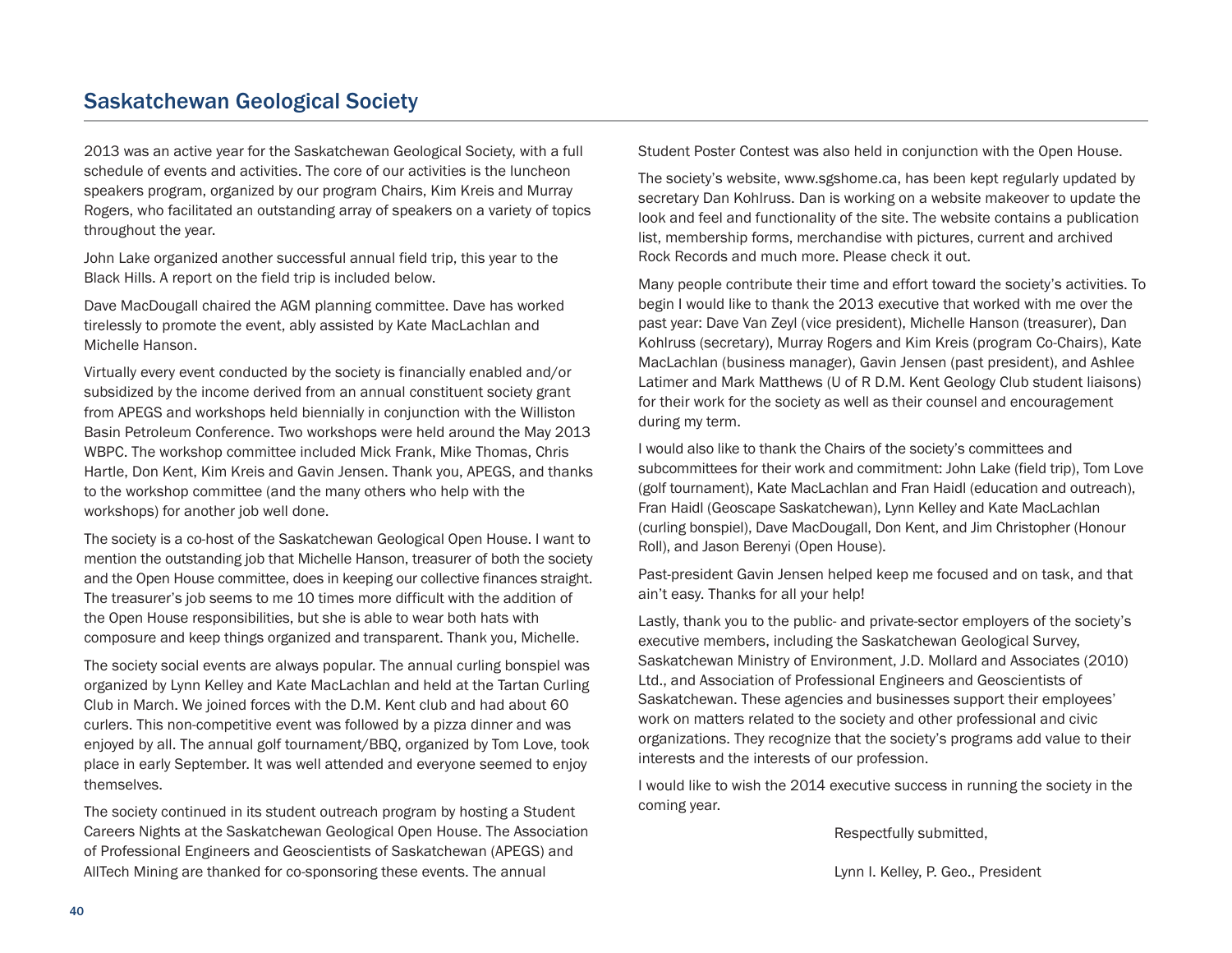### Association of Consulting Engineering Companies – Saskatchewan (ACEC-SK)

The Association of Consulting Engineering Companies – Saskatchewan (ACEC-SK), formerly the Consulting Engineers of Saskatchewan (CES), is a notfor-profit association representing the business interests of the majority of consulting engineering and consulting geoscience firms in Saskatchewan.

The association underwent rebranding this year – changing its name to the Association of Consulting Engineering Companies – Saskatchewan (ACEC-SK) to more closely align itself with the national organization, the Association of Consulting Engineering Companies – Canada (ACEC).

ACEC-SK represents almost 70 member firms that employ nearly 2,400 professional, technical and support personnel that provide local, regional, national and international engineering and geoscience services. A number of associate member firms from related interest groups augment the role of ACEC-SK. It is a member of the Association of Consulting Engineering Companies – Canada (ACEC) and is affiliated with the International Federation of Consulting Engineers (FIDIC).

The objectives of ACEC-SK are, in part:

- To assist in promoting satisfactory business relations between its members and their clients
- To promote cordial relations among the various consulting engineering and geoscience firms in Saskatchewan and to foster the interchange of professional, management and business experience and information among consulting engineers and consulting geoscientists and, when necessary, to safeguard business interests
- To further the maintenance of high professional standards in the consulting engineering and consulting geoscience professions for the public good and to promote a satisfactory business relationship between the members of ACEC-SK and their clients
- To promote the employment of member firms for engineering and geoscience services in the province of Saskatchewan
- To promote quality workplace environments for employees which provide growth opportunities, training and development for the future success of both the employee and the member firm
- To develop regional representation and participation in the affairs of ACEC-SK

• To operate in liaison and harmony with the Association of Professional Engineers and Geoscientists of Saskatchewan (APEGS)

ACEC-SK fulfills these objectives through various channels, including:

- Promotion of the "best practice" for selecting a professional consultant, which promotes selection of consultants based on their qualifications
- Continued consultations and discussions with all levels of government, ministries and agencies regarding issues affecting the industry
- Providing an annual Recommended Schedule of Fees for Consulting Professional Engineers and Geoscientists
- Maintaining task groups and subcommittees with a specific focus, including Human Resources, Consultant Selection Policy, Transportation, Buildings, Environment/Water Resources, Industry/Resources, Communications, Risk Mitigation and the Young Professionals Group
- Promotion of ACEC-SK Members through our electronic directory
- Maintain an online presence for the benefit of ACEC-SK members, clients, and the general public
- Dialogue with cabinet, as well as the official opposition, in a forum for sharing information and discussion about the industry to promote economic growth for the province and the industry

The ACEC-SK Awards program including:

- The Brian Eckel Awards ,which provide member firms with an opportunity to showcase projects reflecting the talent, expertise and innovation of the individual firm and its staff
- The Lieutenant Governor of Saskatchewan Meritorious Achievement Award, which recognizes the lifetime consulting engineering/geoscience achievements in Saskatchewan
- The ACEC-SK Young Professional Award, which recognizes achievements of a young professional who demonstrates excellence in his/her field of expertise, the business of consulting engineering/geoscience; dedication to his/her consulting engineering/geoscience association and community; as well as increasing awareness of the value of young professionals in the Saskatchewan consulting engineering/geoscience industry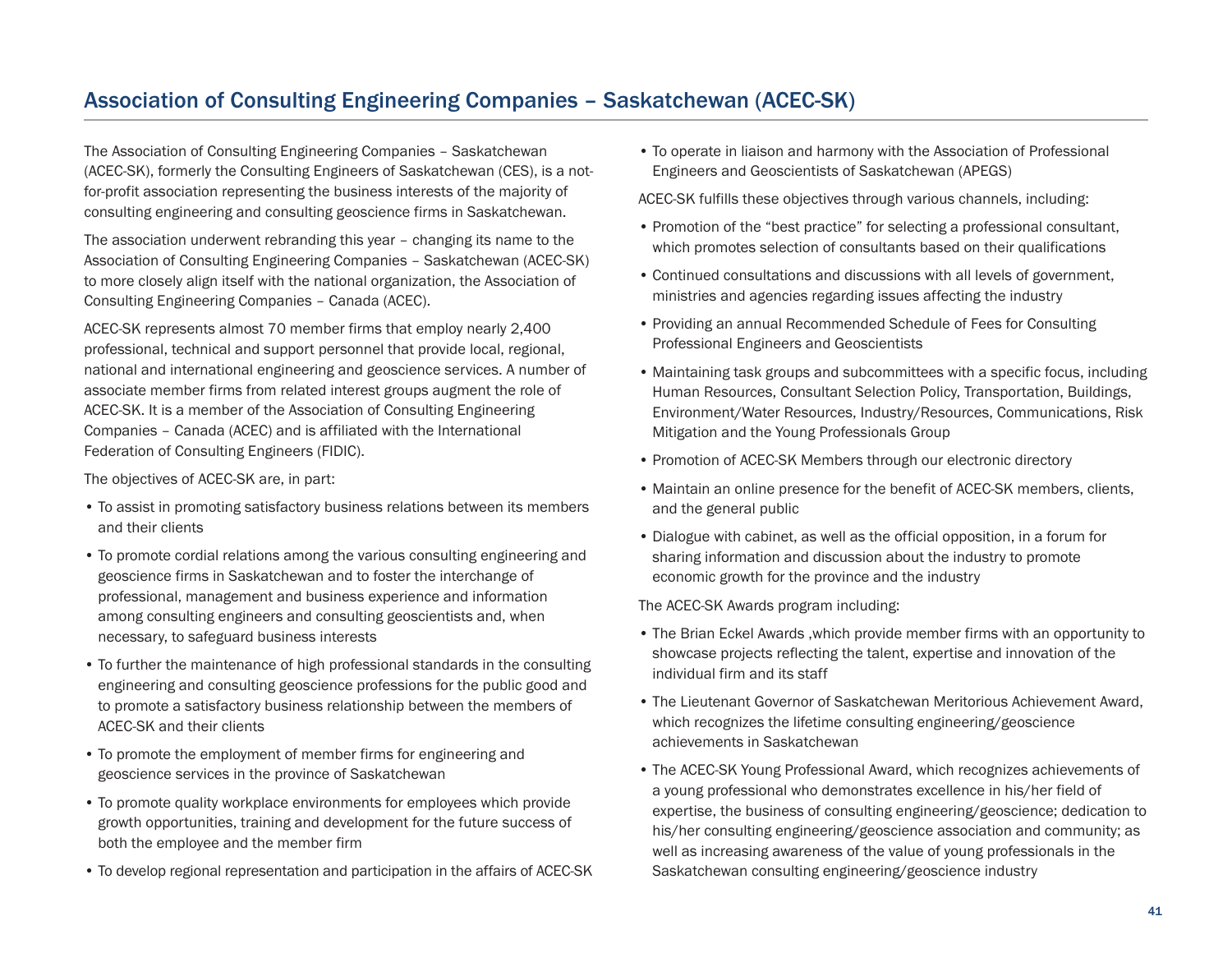- The ACEC-SK Road Show which provides ACEC-SK with the opportunity to celebrate accomplishments of individuals and member firms. ACEC-SK appreciates the opportunity to showcase its members' achievements at APEGS events
- The Brian Eckel Memorial Scholarship, which was created by family, friends and member firms of ACEC-SK in memory of Brian Eckel, a long-time member and active participant in the consulting engineering and consulting geoscience industry in Saskatchewan. The scholarship recognizes academic performance and community volunteerism of students pursuing a Bachelor of Science in Engineering degree at the College of Engineering at the University of Saskatchewan
- Continued development of more consistent engineering/geoscience consulting selection practices and contracting policies across government
- Active participation in Engineering and Geoscience Week in Saskatchewan activities
- Liaison with affiliated organizations such as the Saskatchewan Construction Association, Association of Professional Engineers and Geoscientists of Saskatchewan (APEGS), Saskatchewan Heavy Construction Association, Saskatchewan Association of Architects, Saskatchewan Urban Municipalities Association, Saskatchewan Mining Association and others in support of common goals and activities
- Coordination and participation in networking and professional development events for the benefit of ACEC-SK member and associate member firms, clients, suppliers and other industry-related groups, including a human resources conference geared to assist principals find and keep talent
- Recommendations regarding infrastructure and human resource needs to assist with sustaining provincial economic growth
- Advocacy on a number of industry issues

ACEC-SK has refocused its priorities over the last year. The board identified four strategic priorities, including governance, member engagement, profile, and advocacy. It was important to focus internally to ensure the board, its committees, and staff are delivering appropriate member services.

ACEC-SK continues to grow and succeed, thanks in part to the ongoing commitment of the volunteer board of directors whom I recognize for their efforts, including:

Stormy Holmes, P.Eng., Vice Chair

Tara Reichert, P.Eng., Secretary-Treasurer

Mel Leu, Past Chair

Marvin Loewen, P.Eng., Director (part)

Bryan MacFadden, P.Eng., Director

Tim Magus, P.Eng., Director

Jeff Halliday, P.Eng., Director

Paul Walsh, P.Eng., Director

Terry Frank, P.Eng., Director

Brent Wolfater, P.Eng., Young Professionals Liaison

Leon Botham, P.Eng., APEGS Liaison

Jason Mewis, P.Eng., ACEC Liaison

Shane Baillargeon, Associate Member Liaison

ACEC-SK efforts on behalf of the industry are coordinated by Beverly MacLeod, executive director, Elaine Armstrong, executive assistant, and Linda Nelson, communications coordinator. The dedication of our office staff and many member firm volunteers is the key to our success, and is greatly appreciated.

For more information contact the ACEC-SK office (306) 359-3338 or refer to the ACEC-SK website at www.acec-sk.ca.

Respectfully submitted,

Jason Gasmo, P.Eng. Chair of the Board of Directors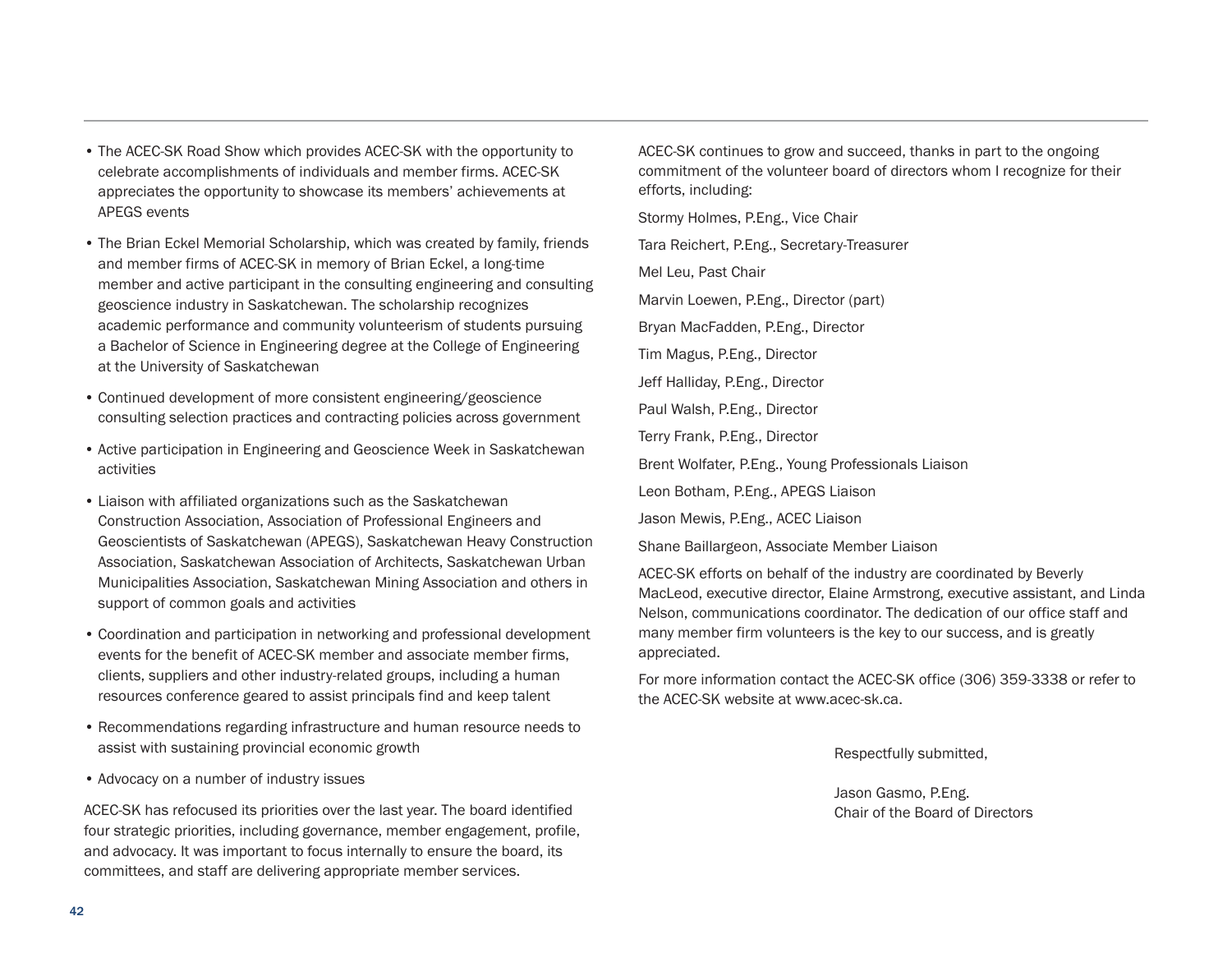### Regina Engineering Students' Society

It has been a big year for the University of Regina Faculty of Engineering and our corresponding students' society. A new dean, a record number of engineering undergraduates, and many other exciting events made 2013 an excellent year.

As of June 2013, Dr. Esam Hussein is the new Dean of Engineering at the University of Regina. Originally from Alexandria, Egypt and with a Ph.D. in Nuclear Engineering from McMaster University, Dr. Hussein is excited to be at the helm of the Faculty of Engineering at the University of Regina. Dr. Hussein expressed many of his ideas for the future of the faculty when he was the keynote speaker at the Year One-to-Four Reception, an event hosted by the Regina Engineering Students' Society (RESS) and proudly sponsored by APEGS.

APEGS sponsors many of the events hosted by RESS and without their support many of these events could not happen. With APEGS' support, RESS is able to host design competitions, organize fun activities for engineering week, send ambitious students to conferences and support constituent societies like Engineers Without Borders (EWB), Canstruction and Cougar Motorsports. RESS is looking forward to continuing to host these events in the new year, and with the record number of undergraduate engineering students, these events are looking better and better.

As of November 2013, the University of Regina Faculty of Engineering has 1,023 undergraduate students. This makes 2013 the largest ever student population for our faculty, and is the first year our faculty had over 1,000 students. It is excellent to see that the next generation of engineers that Saskatchewan needs are being generated right here in Regina. The RESS hopes to continue our fantastic relationship with APEGS in our united effort in continuing to produce young and thoughtful engineers.

Respectfully submitted,

Brayden Willenborg VP Professional Affairs

### D.M. Kent Club of Geology

Over the past year, the D.M. Kent Club of Geology at the University of Regina has experienced growth, improvement and success. With the continued increase of enrolment in the Department of Geology, there has been an increased interest in the geosciences at the U of R, more specifically with the D.M. Kent Club. The club has had a successful year thus far, having the opportunity to create new relationships with other student groups in Saskatchewan allowing for us to host, co-host, and attend a variety of both educational and social events.

The school year started off with our annual "Meet and Greet" event which is a way for students to interact with fellow students, professors and alumni. The main objective of this event is to register and obtain membership with the D.M. Kent Club for the year. It is also the first event where everyone catches up with each other on what they did throughout the summer, whether it was student summer positions, work terms, field camps, research or anything else they might have gotten up to. During this same week we also joined the Regina Engineering Students' Society's One to Four year reception as the first event we co-hosted together.

Throughout the remainder of the year, the primary educational events include the biweekly to monthly luncheons hosted by the Saskatchewan Geological Society. Students are able to listen to industry professionals or academics present their latest research and projects, and it also gives us a chance to expand on our knowledge from the classroom. The Saskatchewan Geological Society has done a great job with these luncheons this year, including a talk by Dr. Jim Rice, astrogeologist and former NASA scientist who worked on the Mars Rover program, the largest and most successful they had ever had.

Last year we saw the creation of the University of Regina Paleontology Club and this year they have also seen much success and growth. This club was created to promote interest in paleontological research and to bring in more lectures and events associated with this field. The Paleo Club has seen an expansion in student numbers and events hosted. This winter they have begun a series of monthly lectures on the topic of paleontology at the University of Regina. They also plan to do a trip to the Burgess Shale this summer.

Our next event was the Annual Halloween Bowling. This is always a stress reliever event, taking place after mid-terms and before non-stop November begins. At the end of the fall semester we held our Second Annual Ugly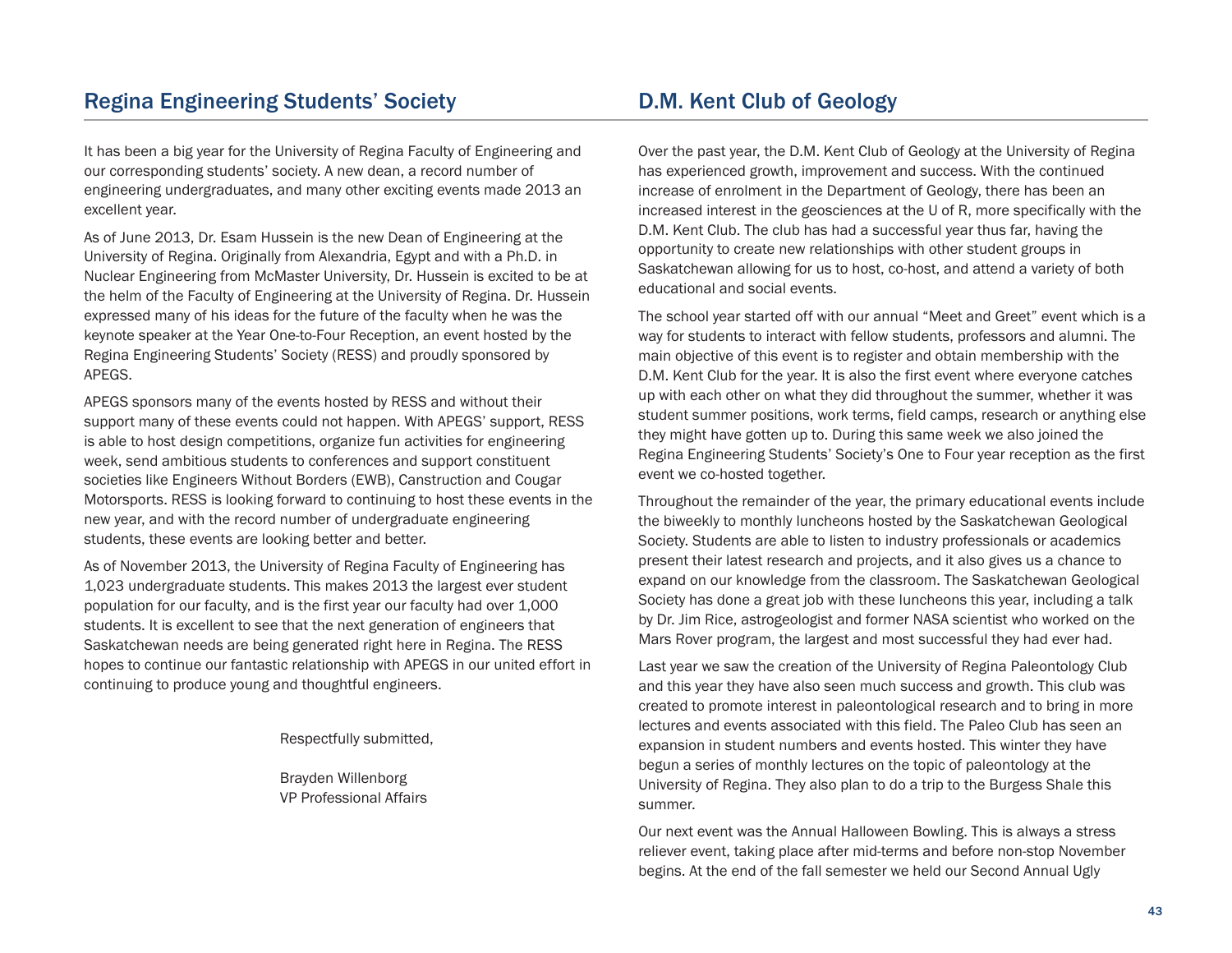Christmas Sweater Party on the final day of the semester, co –hosted with the RESS, to celebrate the end of another semester and say goodbye to those students who completed their degree in December.

The New Year started with a bang as 22 of D.M. Kent Club members attended the 50th Annual Western Inter University Geosciences Conference (WIUGC) in Calgary. The U of R successfully hosted this event two years ago, and we had great success sending 14 students last year to Vancouver for the conference. We would like to thank APEGS specifically for providing financial support to us, as they made it possible for our students to attend. WIUGC is a studentrun conference that strives to increase interest in geosciences through workshops, seminars and career fairs. Highlights of this conference included participating in a snowshoe tour to caves near Canmore; participating in a core lab workshop; attending various undergraduate, graduate and industry seminars and presentations; and partaking in a career fair with employers from across the country. For the first time the SEG held a national qualifier for the SEG Challenge Bowl at WIUGC. The U of R entered a team for the first time and placed fourth in the competition. The ultimate benefit of the conference was being able to interact with and establish a network between professional geologists as well as fellow students.

This year saw the creation of a new Annual event: "The Geoscience Winter Classic." This is an inter-university event hosted by the Ore Gangue in Saskatoon or D.M. Kent Club in Regina where the two societies get together and play a hockey game against each other. Following the hockey game, a social event is held where the students can interact with one another. The Ore Gangue hosted the First Annual Geoscience Winter Classic in Saskatoon January 18th and it was a great success. They did a tremendous job planning and putting together a great event. We are looking forward to seeing this event grow in the coming years.

There are still a number of events remaining for the year. We are co-hosting a curling bonspiel for the second year with the Saskatchewan Geological Society. For the third year in a row, we are sending 10 students to PDAC in Toronto which takes place early March. Another conference is the Williston Basin Petroleum Conference (WBPC) which is in early May where several undergraduate students will be volunteering in the workshops and seminars. Meanwhile, students will continue to attend the SGS luncheons and graduate presentations. The final event of the year is the annual year-end banquet

where we bring in a notable industry geologist as keynote speaker and celebrate achievements from the past year.

On behalf of the D.M. Kent Club of Geology, I would like to extend thanks to APEGS for their support and sponsorship over the past year. It is because of APEGS that the D.M. Kent Club has been able to improve our study area and to host and attend various events in relation to expanding geoscience interest and participation. The appreciation and acknowledgement of APEGS is proudly seen throughout the department and amongst club members. Students continue to benefit from the support of APEGS, and thrive in their academic and professional networks.

Respectfully submitted,

Mark Matthews President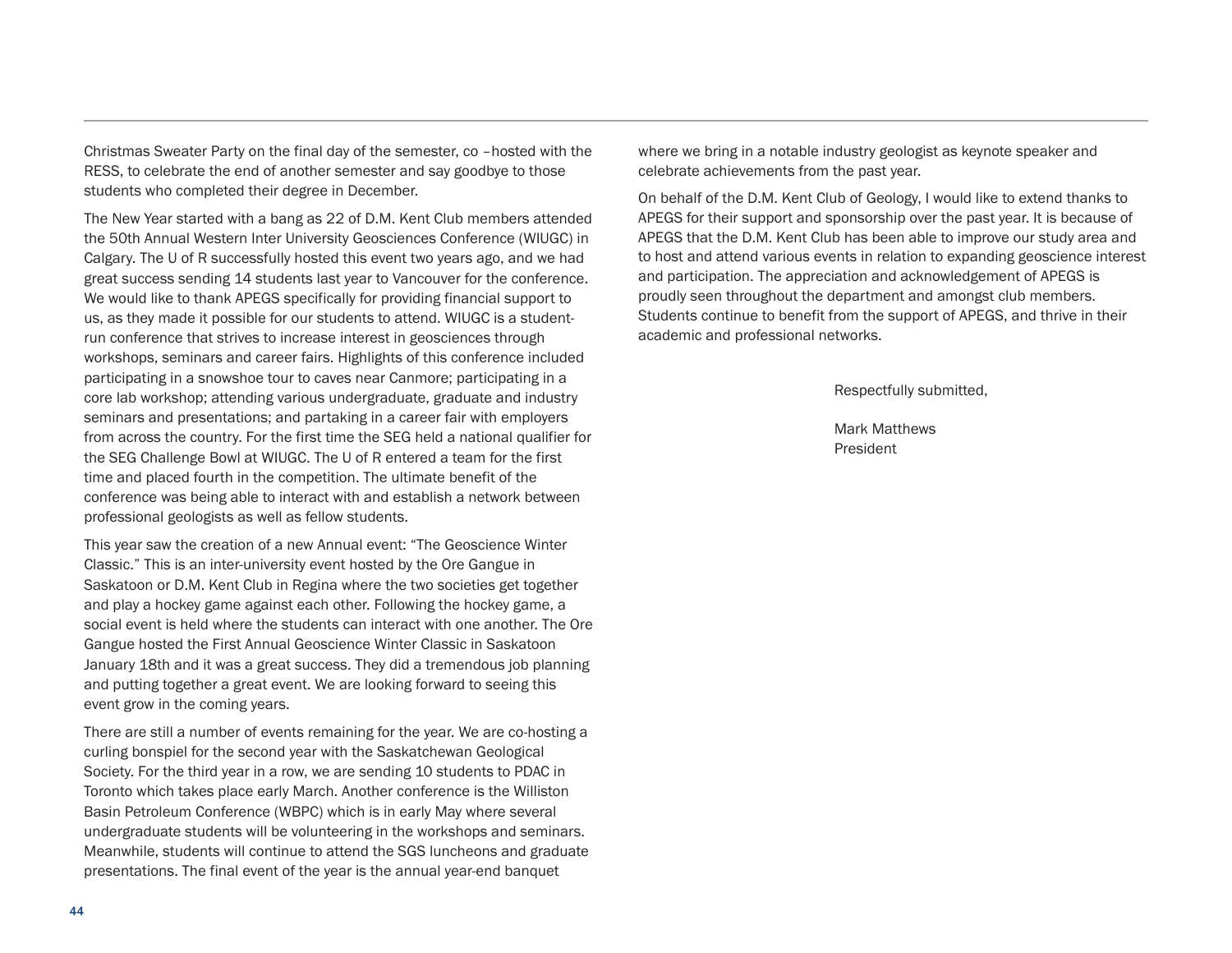### Financial Report

This is a summary of the unaudited Consolidated Statement of Revenues and Expenditures of the Association to December 31, 2013. The Auditor's Report will be available at the 84th Annual Meeting on May 3, 2014.

In 2013 expenditures were \$289,742 less than budgeted, a 6.9% under expenditure. Executive Committee was under budget by \$16,209, Council and its committees were under budget by \$122,189, Operations were over budget by \$20,336, Governance Board and its committees were under budget by \$103,444, the Education Board and its committees were over budget by \$12,155 and the Image and Identity Board and its committees were under budget by \$80,391. The under expenditures were in areas where costs did not rise to the levels envisioned in the budget, as opposed to under execution of planned activities.

Revenue was \$635,246 higher than estimated, which is 13.0% more than the budget. The 2013 budget proposed a surplus of \$710,300, and we ended the year with a projected surplus of \$1,635,288. Our total members' equity at year-end is estimated to be \$7,605,626, and consisted of the projected surplus of \$1,635,288, retained earnings of \$3,532,532, an investigation and discipline training reserve of \$22,550, a working capital reserve of \$2,015,256 and a discipline and enforcement reserve of \$400,000. The strong sustained growth in our province has kept member numbers increasing; hence our revenue was also up.

Executive Committee is pleased to report that the financial planning and management of our Association continues to be sound.

Respectfully submitted,

Margaret Anne Hodges, P.Eng., FEC Vice-President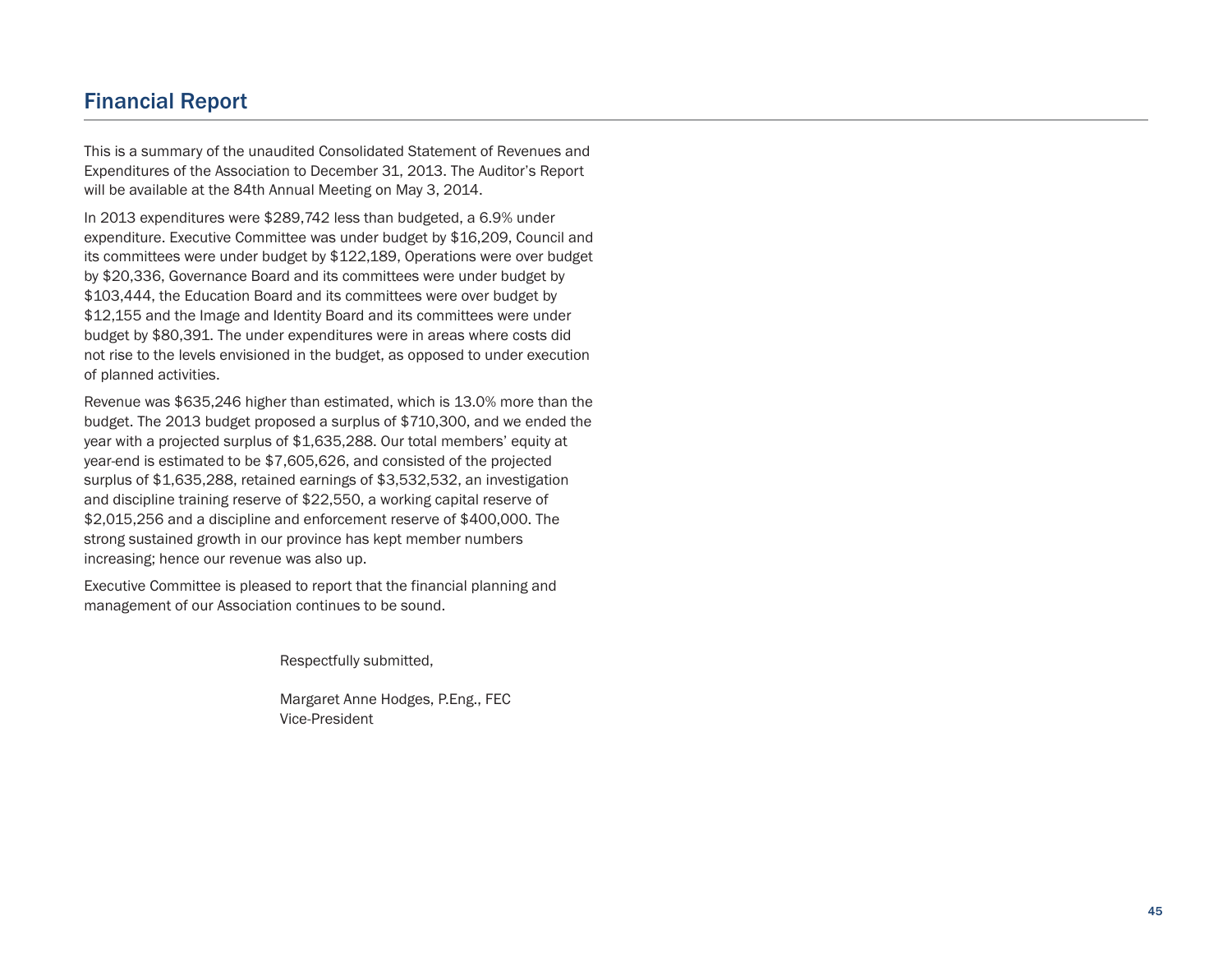### Balance Sheet December 31, <sup>2013</sup> (unaudited)

| Assets                                            |              |                 |
|---------------------------------------------------|--------------|-----------------|
| <b>Current Assets:</b>                            |              |                 |
| <b>Bank Operating Account</b>                     |              | \$1,204,130.65  |
| Bank Investigation and Discipline Training        |              | 22,402.09       |
| Petty Cash                                        |              | 265.00          |
| Investments                                       |              | 9,793,723.51    |
| <b>Accrued Interest</b>                           |              | 26,482.23       |
| Accounts Receivable                               |              | 5,489.99        |
| <b>Prepaid Expenses</b>                           |              | 142,495.25      |
| <b>Total Current Assets</b>                       |              | \$11,194,988.72 |
| <b>Fixed Assets</b>                               |              |                 |
| Office Equipment                                  | \$91,788.44  |                 |
| Accumulated depreciation                          | 67,383.68    |                 |
| Net Office Equipment                              | \$24,404.76  |                 |
| <b>Computer Equipment</b>                         | \$90,243.37  |                 |
| Accumulated depreciation                          | 58,525.87    |                 |
| Net Computer Equipment                            | \$31,717.50  |                 |
| Leasehold Improvements                            | \$301,977.64 |                 |
| Accumulated amortization                          | 125,216.79   |                 |
| Net Leasehold Improvements                        | \$176,760.85 |                 |
| Other Intagible Asset                             | \$442,804.81 |                 |
| Accumulated amortization                          | 275,500.65   |                 |
| Net Intangible Asset -<br>Membership Database     | \$167,304.16 |                 |
| <b>Total Fixed Assets</b><br>and Intangible Asset |              | 400,187.27      |
| <b>Total Assets</b>                               |              | \$11,595,175.99 |
|                                                   |              |                 |

#### Liabilities and Members' Equity

| \$315,119.41<br>207,554.72 |
|----------------------------|
|                            |
|                            |
|                            |
| 135,400.87                 |
| 3,331,475.00               |
| \$3,989,550.00             |
|                            |
|                            |
| \$2,415,256.00             |
| \$22,550.09                |
| 3,532,531.52               |
| 1,635,288.38               |
| \$7,605,625.99             |
| \$11,595,175.99            |
|                            |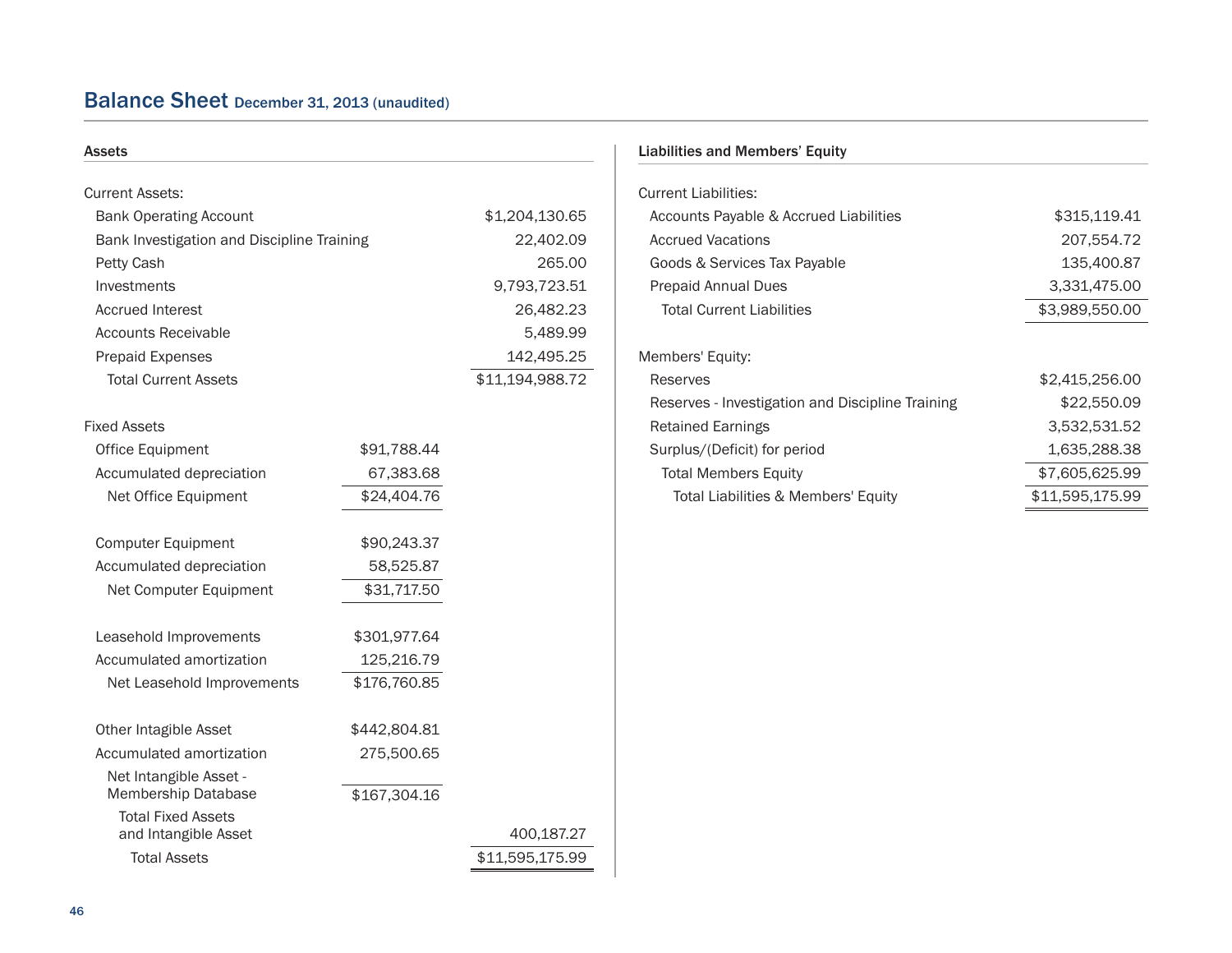### Consolidated Statement of Revenues and Expenditures for the Period Ended December 31, <sup>2013</sup> (unaudited)

|                                               | Unaudited 2013 | Budget 2013    | % of Budget         | Audited 2012   |
|-----------------------------------------------|----------------|----------------|---------------------|----------------|
| <b>Revenues</b>                               |                |                |                     |                |
| Membership Dues                               | \$3,971,532.78 | \$3,699,000.00 | 107.37              | \$3,680,827.15 |
| Licence Dues                                  | 43,453.43      | 40,350.00      | 107.69              | 45,225.00      |
| Certificate of Authorization                  | 609,758.36     | 498,000.00     | 122.44              | 557,737.86     |
| <b>Registration Fees</b>                      | 497,140.00     | 350,000.00     | 142.04              | 450,699.01     |
| Late Payment Surcharges                       | 23,073.00      | 16,000.00      | 144.21              | 24,219.00      |
| Advertising (Newsletter and Website)          | 53,495.01      | 85,000.00      | 62.94               | 107,151.63     |
| Interest                                      | 127,096.38     | 65,050.00      | 195.38              | 103,631.80     |
| Miscellaneous                                 | 2,208.99       | 1,000.00       | 220.90              | 2,410.86       |
| Grants - WES Grant 2011/CCWESTT 2012          | 3,682.94       | 0.00           | 0.00                | 500.00         |
| Professional Practice Exam & Seminar          | 142,277.01     | 116,500.00     | 122.13              | 142,228.34     |
| <b>Member Seal Fees</b>                       | 10,170.92      | 5,000.00       | 203.42              | 8,032.62       |
| Professional Development Day                  | 28,885.71      | 6,000.00       | 481.43              | 33,761.63      |
| Association Functions (Womens History & Book) | 6,121.50       | 1,750.00       | 349.80              | 7,252.44       |
| <b>Total Revenues</b>                         | \$5,518,896.03 | \$4,883,650.00 | 113.01<br>_________ | \$5,163,677.34 |
| <b>Expenditures</b>                           |                |                |                     |                |
| <b>Executive Committee</b>                    |                |                |                     |                |
| <b>Executive Committee</b>                    | \$6,668.55     | \$13,425.00    | 49.67               | \$5,702.56     |
| Liaisons                                      | 62,459.81      | 64,275.00      | 97.18               | 55,836.81      |
| <b>Government Relations</b>                   | 54,484.96      | 44,200.00      | 123.27              | 38,375.20      |
| UofS/UofR Activities                          | 8,153.28       | 12,000.00      | 67.94               | 8,983.95       |
| <b>Provincial Meetings</b>                    | 31,945.17      | 33,650.00      | 94.93               | 25,283.10      |
| Elections                                     | 12,485.81      | 23,400.00      | 53.36               | 19,726.62      |
| Annual Report                                 | 58,522.43      | 62,000.00      | 94.39               | 53,013.48      |
| Engineers Canada                              | 158,479.57     | 158,600.00     | 99.92               | 148,766.67     |
| <b>CCPG</b>                                   | 43,541.55      | 41,400.00      | 105.17              | 30,563.14      |
| <b>Total Executive Committee</b>              | \$436,741.13   | \$452,950.00   | 96.42               | \$386,251.53   |
| <b>Council &amp; Committees</b>               |                |                |                     |                |
| <b>Council Meetings</b>                       | \$127,257.07   | \$254,750.00   | 49.95               | \$148,687.39   |
| <b>Investigation Committee</b>                | 52,546.40      | 42,300.00      | 124.22              | 50,911.22      |
| Discipline Committee                          | 3,871.99       | 11,100.00      | 34.88               | 10,903.78      |
| Enforcement                                   | 9,535.58       | 7,250.00       | 131.53              | 6,909.09       |
| <b>Total Council</b>                          | \$193,211.04   | \$315,400.00   | 61.26               | \$217,411.48   |
|                                               |                |                |                     |                |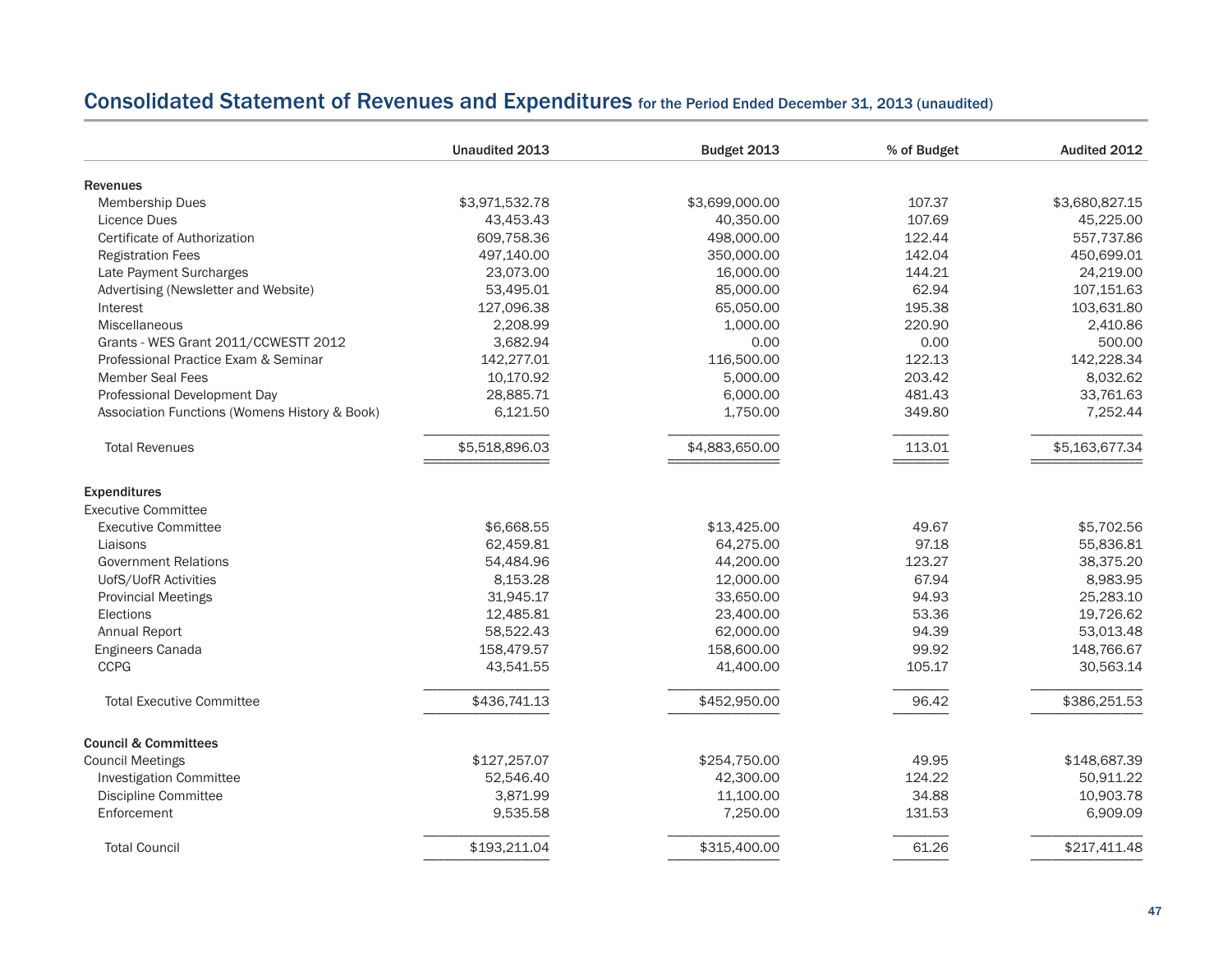### Consolidated Statement of Revenues and Expenditures (continued)

|                                                       | Unaudited 2013 | Budget 2013    | % of Budget | Audited 2012   |
|-------------------------------------------------------|----------------|----------------|-------------|----------------|
| Operations                                            |                |                |             |                |
| <b>Salaries</b>                                       | \$1,425,090.61 | \$1,493,000.00 | 95.45       | \$1,417,030.82 |
| <b>Fixed Asset Purchases</b>                          | 754.67         | 2.500.00       | 30.19       | 3,908.09       |
| Depreciation                                          | 117,412.65     | 120,000.00     | 97.84       | 104,595.04     |
| <b>Occupancy Costs</b>                                | 115,165.88     | 127,000.00     | 90.68       | 116,015.49     |
| <b>Professional Fees</b>                              | 191,955.30     | 48,000.00      | 399.91      | 34,091.55      |
| Telephone                                             | 9,493.27       | 12,400.00      | 76.56       | 13,723.35      |
| <b>Other Operations Costs</b>                         | 326,288.21     | 362,925.00     | 89.91       | 325,891.53     |
| <b>Total Operations</b>                               | \$2,186,160.59 | \$2,165,825.00 | 100.94      | \$2,015,255.87 |
| Governance Board & Committees                         |                |                |             |                |
| Governance Board                                      | \$1,284.86     | \$5,300.00     | 24.24       | \$904.91       |
| Legislative Review Committee                          | 0.00           | 350.00         | 0.00        | 284.43         |
| CEAB/CEQB Meetings                                    | 5,217.95       | 13,225.00      | 39.46       | 8,001.26       |
| <b>Experience Review Committee</b>                    | 75,134.13      | 76,400.00      | 98.34       | 67,027.45      |
| Academic Review Committee/Interviews                  | 17,506.01      | 26,000.00      | 67.33       | 10,514.18      |
| Prof. Practice Exam Com./Seminar & Exam               | 112,725.43     | 179,495.00     | 62.80       | 138,838.71     |
| Limited Member Admissions Committee                   | 2,257.16       | 16,800.00      | 13.44       | 11,144.11      |
| <b>Total Governance Board</b>                         | \$214,125.54   | \$317,570.00   | 67.43       | \$236,715.05   |
| <b>Education Board &amp; Committees</b>               |                |                |             |                |
| <b>Education Board</b>                                | \$25,362.13    | \$10,040.00    | 252.61      | \$4,626.80     |
| <b>Environment and Environmental Issues Committee</b> | 3,815.79       | 7,750.00       | 49.24       | 3,163.10       |
| Professional Development Committee                    | 21,821.11      | 43,250.00      | 50.45       | 19,434.02      |
| Student Development Committee                         | 68,644.62      | 92,800.00      | 73.97       | 94,379.58      |
| K to 12 Committee                                     | 52,679.55      | 36,600.00      | 143.93      | 24,273.11      |
| Scholarships and Bursaries                            | 30,271.96      | 0.00           | 0.00        | 0.00           |
| <b>Total Education Board</b>                          | \$202,595.16   | \$190,440.00   | 106.38      | \$145,876.61   |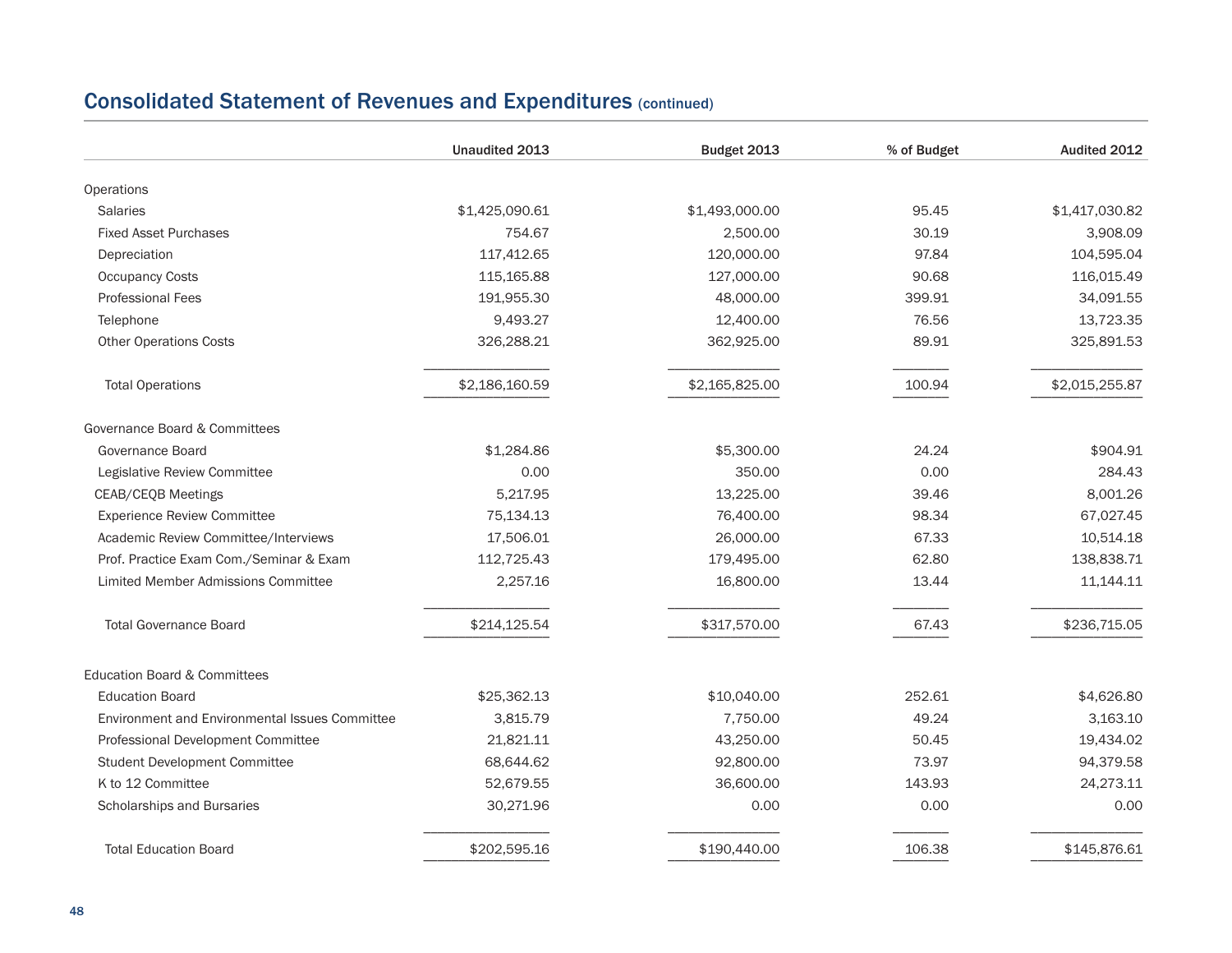|                                       | Unaudited 2013 | Budget 2013    | % of Budget | Audited 2012   |
|---------------------------------------|----------------|----------------|-------------|----------------|
| Image & Identity Board                |                |                |             |                |
| Image & Identity Board                | \$6,724.05     | \$12,650.00    | 53.15       | \$647.35       |
| <b>CPR Committee</b>                  | 325,809.03     | 353,700.00     | 92.11       | 127,088.90     |
| Connection and Involvement Committee  | 145,143.13     | 192,515.00     | 75.39       | 148,102.47     |
| Awards Committee                      | 2,881.02       | 2,550.00       | 112.98      | 1,341.58       |
| Professional Edge Committee           | 160,973.03     | 156,950.00     | 102.56      | 145,300.29     |
| <b>Equity and Diversity Committee</b> | 4,096.70       | 12,050.00      | 34.00       | 12,415.47      |
| Women's History Task Group            | 5,147.23       | 750.00         | 686.30      | 5,787.10       |
| Total Image & Identity Board          | \$650,774.19   | \$731,165.00   | 89.01       | \$440,683.16   |
| <b>Total Expenditures</b>             | \$3,883,607.65 | \$4,173,350.00 | 93.06       | \$3,442,193.70 |
| Surplus (Deficit)                     | \$1,635,288.38 | \$710,300.00   |             | \$1,721,483.64 |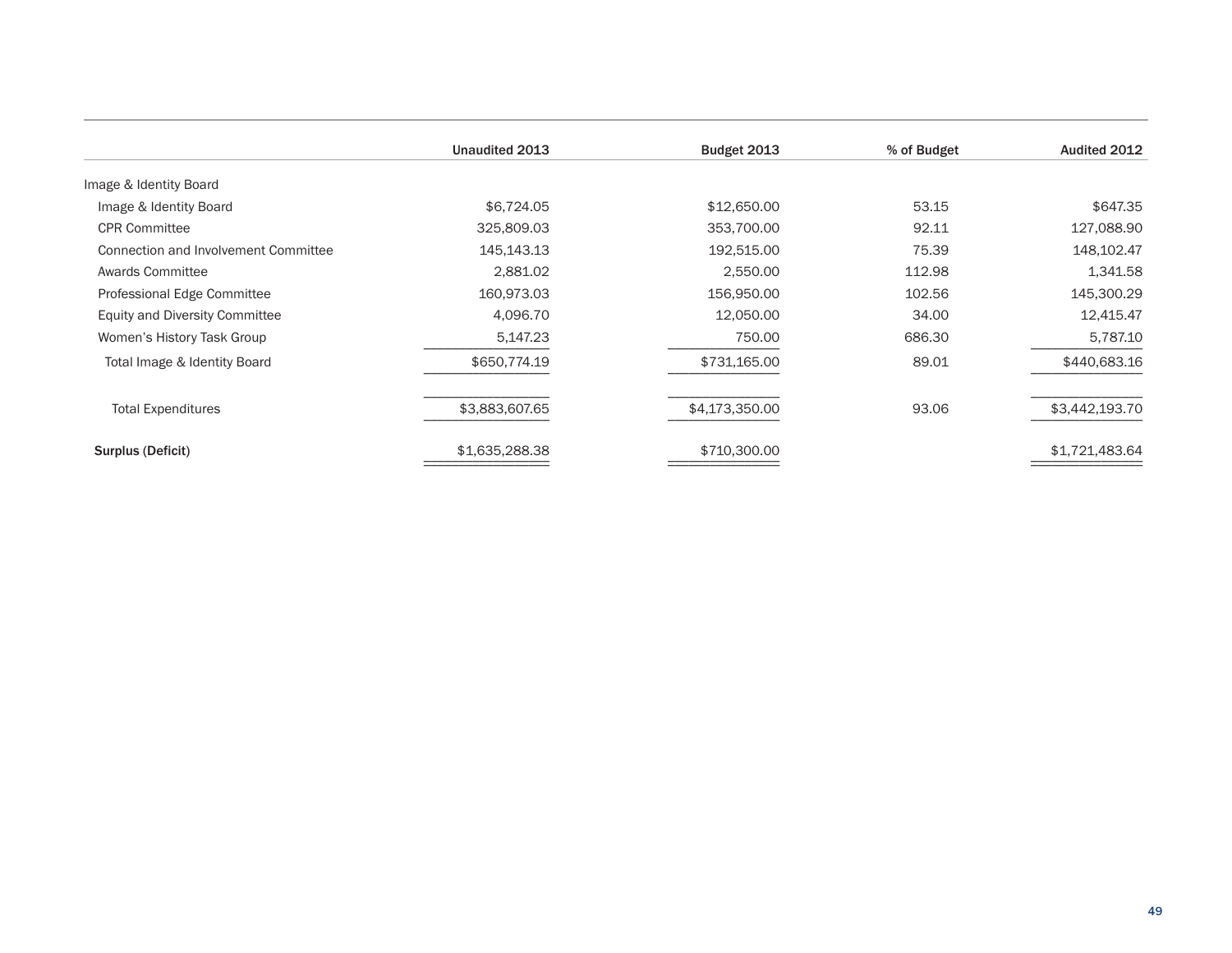### Investments & Cash Funds Month Ending December 31, <sup>2013</sup>

| Company                                                    | Purchase   | <b>Maturity Date</b> | <b>Annual Date</b> | <b>Invested Yield %</b> | <b>Maturity Value \$</b> |
|------------------------------------------------------------|------------|----------------------|--------------------|-------------------------|--------------------------|
| RBC DOMINION SECURITIES INC.                               |            |                      |                    |                         |                          |
| Equitable Trust GIC - Annual<br>(2.200% Annual Yield)      | Aug 29/11  | Aug 29/14            | 2.200%             | \$100,000.00            | \$100,000.00             |
| Laurentian Bank GIC - Annual<br>(2.050% Annual Yield)      | Aug 29/11  | Aug 29/14            | 2.050%             | \$100,000.00            | \$100,000.00             |
| LBC Trust GIC - Annual<br>(2.050% Annual Yield)            | Aug 29/11  | Aug 29/14            | 2.050%             | \$100,000.00            | \$100,000.00             |
| <b>AGF Trust GIC - Annual</b><br>(2.050% Annual Yield)     | Sept 19/12 | Sept 19/14           | 2.050%             | \$100,000.00            | \$100,000.00             |
| Montreal Trust CDA GIC - Annual<br>(2.050% Annual Yield)   | Sept 19/12 | Sept 19/14           | 2.050%             | \$100,000.00            | \$100,000.00             |
| Resmor Trust Company GIC - Annual<br>(2.050% Annual Yield) | Sept 19/12 | Sept 19/14           | 2.050%             | \$100,000.00            | \$100,000.00             |
| TD Mortgage Corp. GIC - Annual<br>(2.250% Annual Yield)    | Dec 23/11  | Dec 23/14            | 2.250%             | \$600,000.00            | \$600,000.00             |
| Bank of Nova Scotia GIC - Annual<br>(2.300% Annual Yield)  | Aug 29/11  | Aug 29/15            | 2.300%             | \$300,000.00            | \$300,000.00             |
| Manulife Trust GIC - Annual<br>(1.950% Annual Yield)       | Aug 29/11  | Aug 29/15            | 1.950%             | \$100,000.00            | \$100,000.00             |
| Royal Bank of Canada GIC - Annual<br>(2.370% Annual Yield) | Dec 23/11  | Dec 23/15            | 2.370%             | \$400,000.00            | \$400,000.00             |
| <b>B2B Trust GIC - Annual</b><br>(2.550% Annual Yield)     | Aug 29/11  | Aug 29/16            | 2.550%             | \$100,000.00            | \$100,000.00             |
| Bank of Nova Scotia GIC - Annual<br>(2.550% Annual Yield)  | Aug 29/11  | Aug 29/16            | 2.550%             | \$300,000.00            | \$300,000.00             |
| <b>ICICI Bank GIC - Annual</b><br>(2.630% Annual Yield)    | Aug 29/11  | Aug 29/16            | 2.630%             | \$100,000.00            | \$100,000.00             |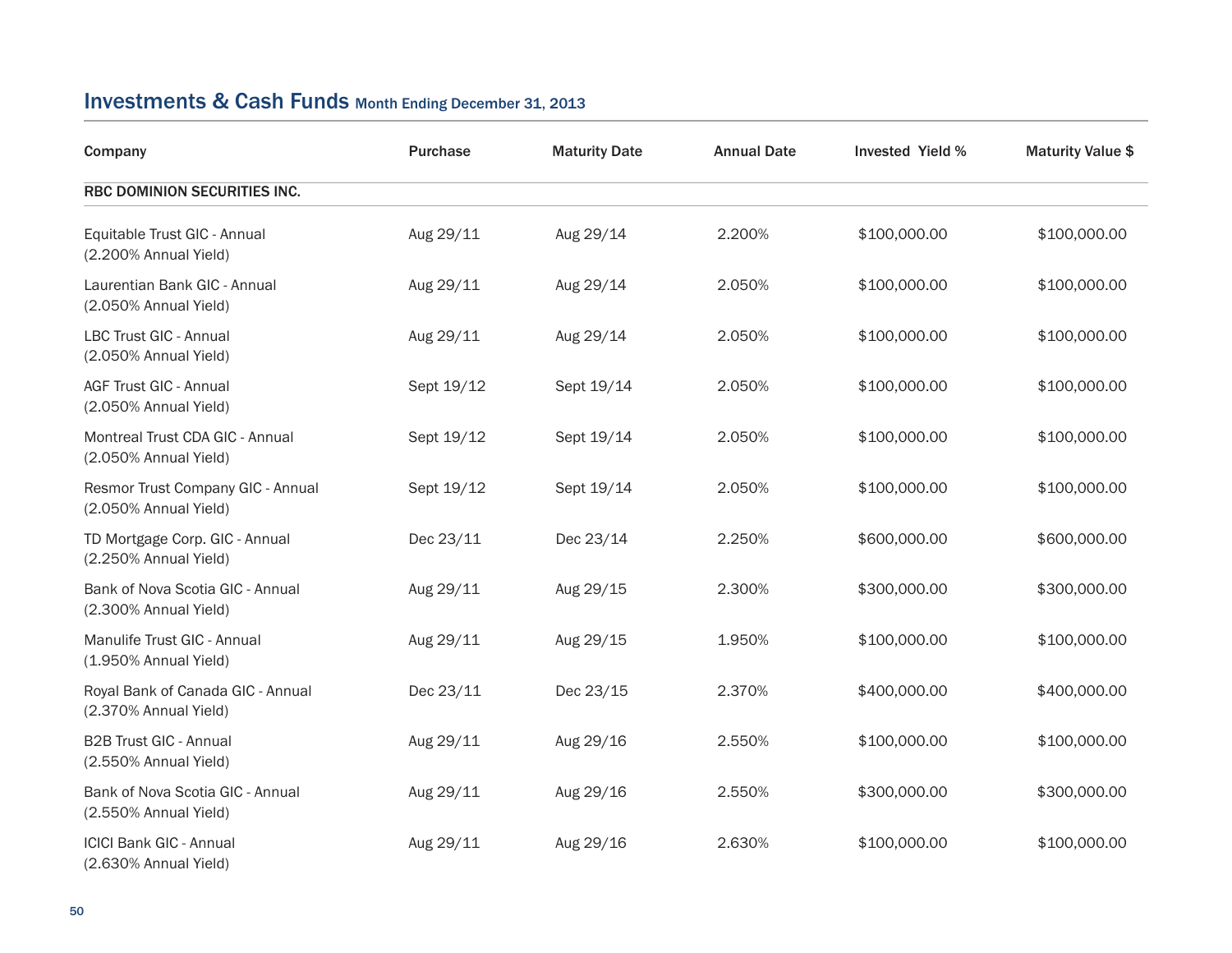| Company                                                                           | Purchase   | <b>Maturity Date</b> | <b>Annual Date</b> | <b>Invested Yield %</b> | <b>Maturity Value \$</b> |
|-----------------------------------------------------------------------------------|------------|----------------------|--------------------|-------------------------|--------------------------|
| RBC DOMINION SECURITIES INC.                                                      |            |                      |                    |                         |                          |
| Home Trust Company GIC - Annual<br>(2.310% Annual Yield)                          | Sept 30/13 | Sept 30/16           | 2.310%             | \$100,000.00            | \$100,000.00             |
| Royal Bank of Canada GIC - Annual<br>(2.670% Annual Yield)                        | Dec 23/11  | Dec 23/16            | 2.670%             | \$200,000.00            | \$200,000.00             |
| <b>BMO Advisors Advan, GIC - Annual</b><br>(2.650% Annual Yield - #130927-B066D6) | Sept 30/13 | Oct 02/17            | 2.650%             | \$800,000.00            | \$800,000.00             |
| Nat'l Bank of Canada GIC - Annual<br>(2.650% Annual Yield - #130927-B06632)       | Sept 30/13 | Oct 02/17            | 2.650%             | \$200,000.00            | \$200,000.00             |
| BMO Advisors Advan. GIC - Annual<br>(2.950% Annual Yield - #130926-B07EDE)        | Sept 27/13 | Sept 27/18           | 2.950%             | \$800,000.00            | \$800,000.00             |
| Canadian Tire Bank GIC - Annual<br>(2.950% Annual Yield - #130926-B07EBF)         | Sept 27/13 | Sept 27/18           | 2.950%             | \$100,000.00            | \$100,000.00             |
| Natcan Trust Compnay GIC - Annual<br>(2.900% Annual Yield - #130927-B06632)       | Sept 27/13 | Sept 27/18           | 2.900%             | \$100,000.00            | \$100,000.00             |
| Royal Premium Money Market Fund                                                   | n/a        | n/a                  | Variable           | \$4,993,723.51          |                          |
| <b>TOTAL INVESTMENTS</b>                                                          |            |                      |                    | \$9,793,723.51          |                          |
| ROYAL BANK CURRENT ACCOUNT                                                        |            |                      |                    | \$1,204,130.65          |                          |
| RBC DOMINION ACCOUNT                                                              |            |                      |                    | \$0.00                  |                          |
| TOTAL INVESTMENTS & CASH BALANCES                                                 |            |                      |                    | \$10,997,854.16         |                          |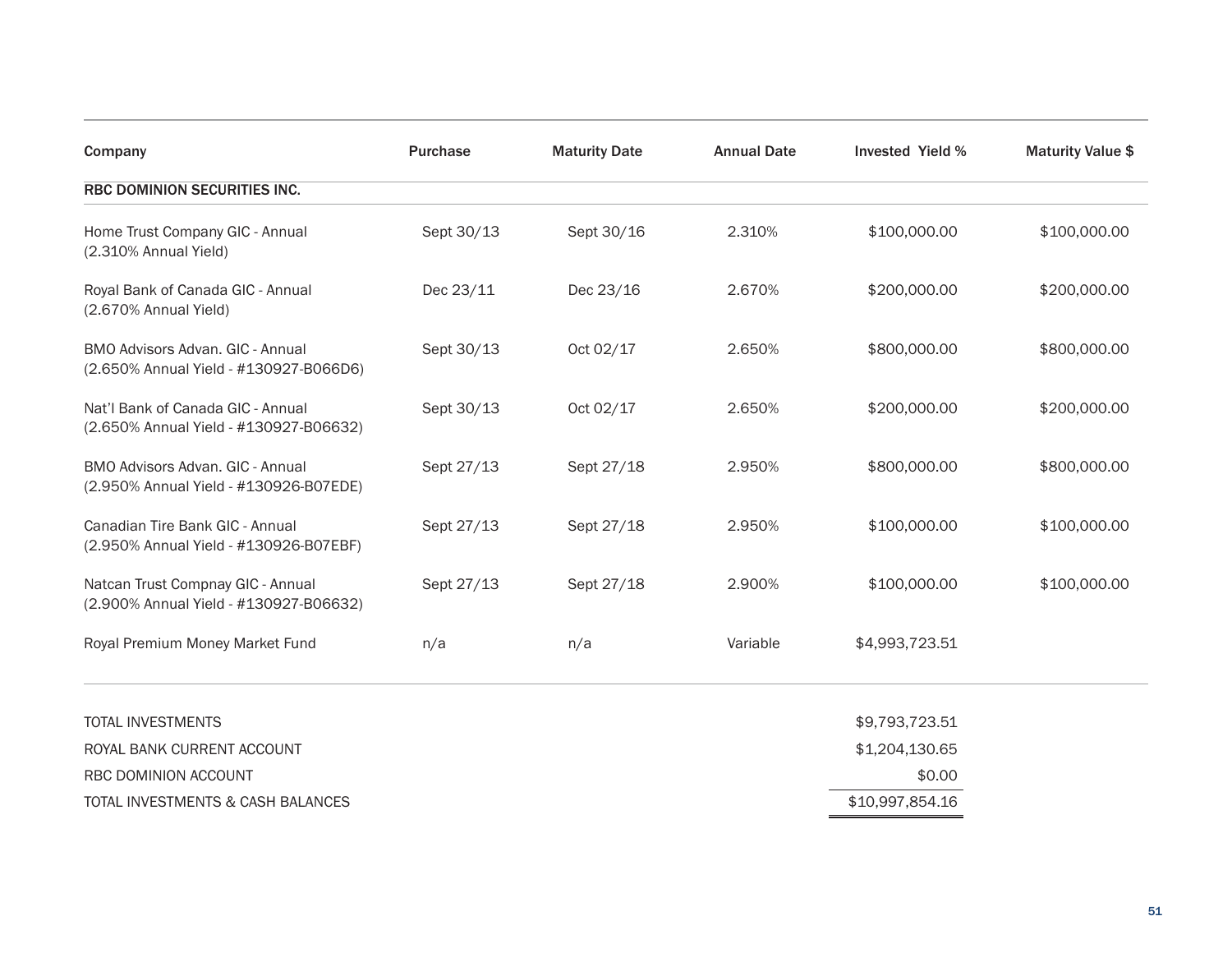### Performance Reporting

During the 2010-2011 fiscal year, APEGS Council adopted five (5) Strategic Goals to assist in focusing the Association's activities over the next several years. The Goals included emphasis on APEGS' mandate and objects as identified in Section 5 of *The Engineering and Geoscience Professions Act*, 1995 as well as others beyond APEGS' core business. These Goals, along with the anticipated objectives were grouped as follows:

- 1. Ensuring registration and compliance requirements are met.
- 2. Promoting and improving the proficiency and competency of members.
- 3. Proactively regulating the professions.
- 4. Ensuring sustainability of the professions.
- 5. Meeting the requirements of ongoing governance and operations.

#### The 2013-2014 Refresh:

Council and staff reviewed the ROCK.doc at the Council orientation session on June 13, and changes discussed during the orientation session have been approved.

Horizon watch issues were also reviewed and considered for their possible impact to the priorities:

- Unlicensed practice for geoscientists/engineers
- Continued membership growth
- Refocus of Geoscientists Canada role
- Office space challenges
- Budget Surplus Management
- Experience/competency reporting on line tool
- Mandatory CPE reporting
- Federal Government immigration requirements
- Technologist seeking scope of practice
- Ministry of the Environment Qualified Persons impacts

Staff reviewed accomplishments across all goals, and using the horizon watch and core business for guidance, proposed the following recommendations:

#### Add/Move/Keep as a higher priority goal or objective in the Plan:

- Develop a strategic direction for outreach of Council and staff
- Ensure registration enforcement
- Protect use of title prohibition
- Increase APEGS' outreach with First Nations
- Improve member communications implement new website and e-Edge
- Enhance volunteer management

#### Remove from the Plan:

- Accreditation of employers for approval of experience reports
- Hire an outreach director

Note that the goals of ensuring sustainability of the professions and meeting the requirements of ongoing governance are substantially complete. There still remains a refocus on outreach reporting for Council and staff, and for the committees via the Board reports.

The following tables summarize the progress towards achieving the three focus Goals, in order of priority. Further details are available in the respective Committee and Board reports.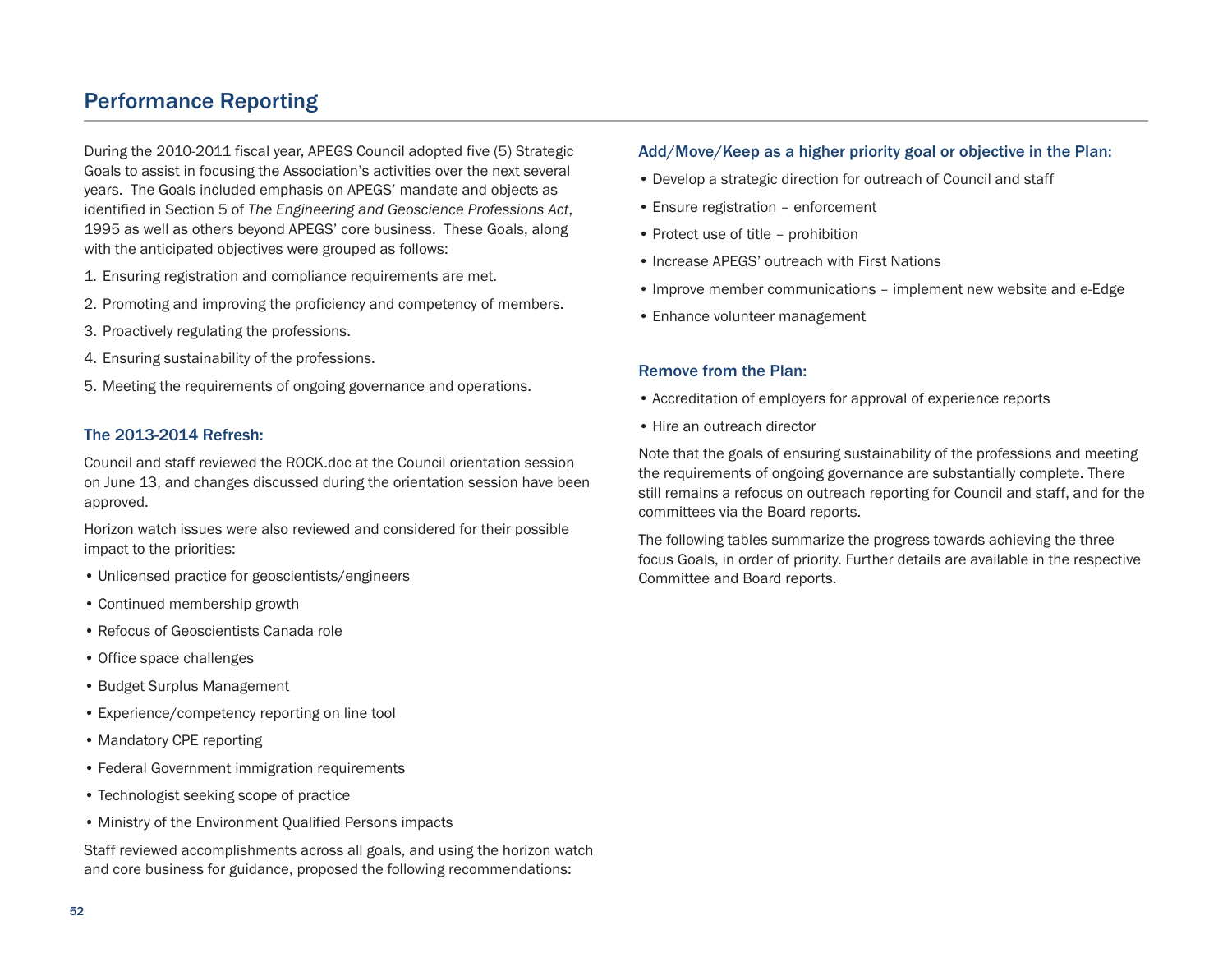#### GOAL 4: Ensuring sustainability of the professions.

#### Objectives:

b)Improve the public profile of the professions

- Results:
- New Website went live in December 2013. Significant improvements have been achieved by engaging a consultant to review all content for clear, plain language. Users can more easily navigate the web site, find information and complete application processes.
- Transition to Martin Charlton as a communication professional is completed. We are now in year two of the 3 year media awareness campaign. Theme of the campaign is "We See More", with the submessages of safety and prosperity. The campaign makes extensive use television and the internet, in addition to the more traditional billboards and newspaper inserts.
- K-12 Committee completed the Grade 8 Water Resources Unit, Dam Effects, with specific focus on incorporation of Indigenous Ways of Knowing for First Nations and sustainable development. The completed resource is under pilot with teachers, and will be published for the 2014 school year.
- 4 Gold Medals and 20 Book Prizes awarded to university students.
- Seven awards and 5 Fellow of Engineers Canada (FEC)/FEC(Hon.) presented at the Annual meeting banquet.
- The inaugural presentations to 26 Fellows of Geoscientists Canada (FGC) / FGC (Hon.) took place in 2013. Fellowships from Engineers Canada and Geoscientists Canada will be presented annually.
- A copy of the book Rosie Revere, Engineer (target K to Grade 4) was sent to every primary school in the province during National Engineering and Geoscience week (approximately 900 copies were distributed). The author, Andrea Beaty, will be a keynote speaker at the APEGS 2014 Annual Meeting.
- Equity and Diversity Committee is the leader in bringing the Canadian Coalition of Women in Engineering, Science, Trades and Technology (CCWESTT) to Regina for its biannual meeting in May 2014. APEGS is providing a Teachers Experience Day which includes a tour of a mine site and exposure to the range of science and technology career opportunities for students.
- Student Scholarships and Bursaries for university entrance and returning students were launched and awarded Fall 2013.
- APEGS Member Education Grant for members furthering their education through graduate studies at the Universities of Regina and Saskatchewan will be awarded May 2014 Annual meeting.
- Patron sponsor for the University of Saskatchewan College of Engineering 2012 Centennial. APEGS sponsored a brass commemorative plaque for C.J. Mackenzie, attached to the Broadway Bridge.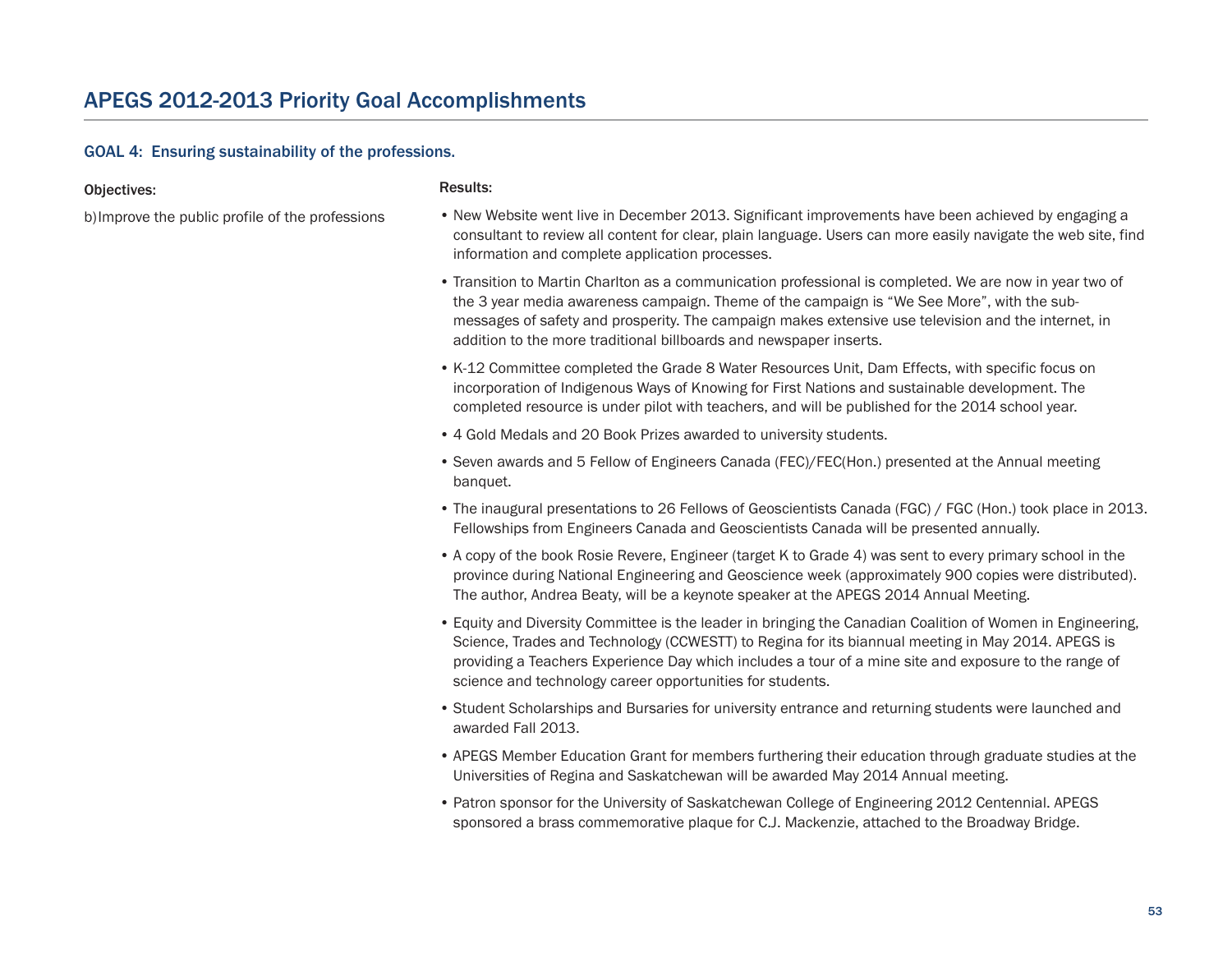### APEGS 2012-2013 Priority Goal Accomplishments (continued)

#### GOAL 5: Meeting the requirements of ongoing governance and operations.

#### Objectives:

b)Enhance/Improve volunteer management

- Held the Volunteer Orientation Day in Moose Jaw on October 5, 2013. Volunteers participated in a Communication Skills seminar, followed by a networking function. The Volunteer Day has become an annual event and is scheduled this year for September 6, 2014.
- Members can now declare their interest in volunteering in APEGS committees via their On Line Profile. Committees use AMSOFT member database reports to recruit members for committee vacancies.
- Bylaw amendments and systems completed to facilitate member e-voting for Council elections.

#### GOAL 2: Promoting and improving the proficiency and competency of members.

#### Objectives:

#### Results:

Results:

• Activity planning underway to improve Online member reporting of CPE credits.

- a)Monitor participation in Continuing Professional Excellence activities
- b)Broker/Facilitate professional development activities with partners
- May 2013 Annual Meeting and Professional Development activities were attended by over 400 members. Theme: Live and Careers: A Balanced Approach. A feedback survey was implemented and will be conducted annually following the Annual Meeting.
- Fall Professional Development Days (multi track) held January 23/24, in Saskatoon. "Get to the Point" technical writing course (30 participants) and "Working with the Environmental Code" (65 participants) sold out
- Partnered with the University of Saskatchewan's School of Environment and Sustainability and the City of Saskatoon, to deliver a seminar on sustainable transportation planning – "Urban Transportation: Getting where we need to go."
- Provided notices of professional development opportunities via website, e-notices to members, and *Professional Edge* advertising.
- A new grant formula was implemented for the constituent societies.
- Added "Exclusion list" to the On-Line Profile so members and licensees can give their permission to have their email address released to constituent societies.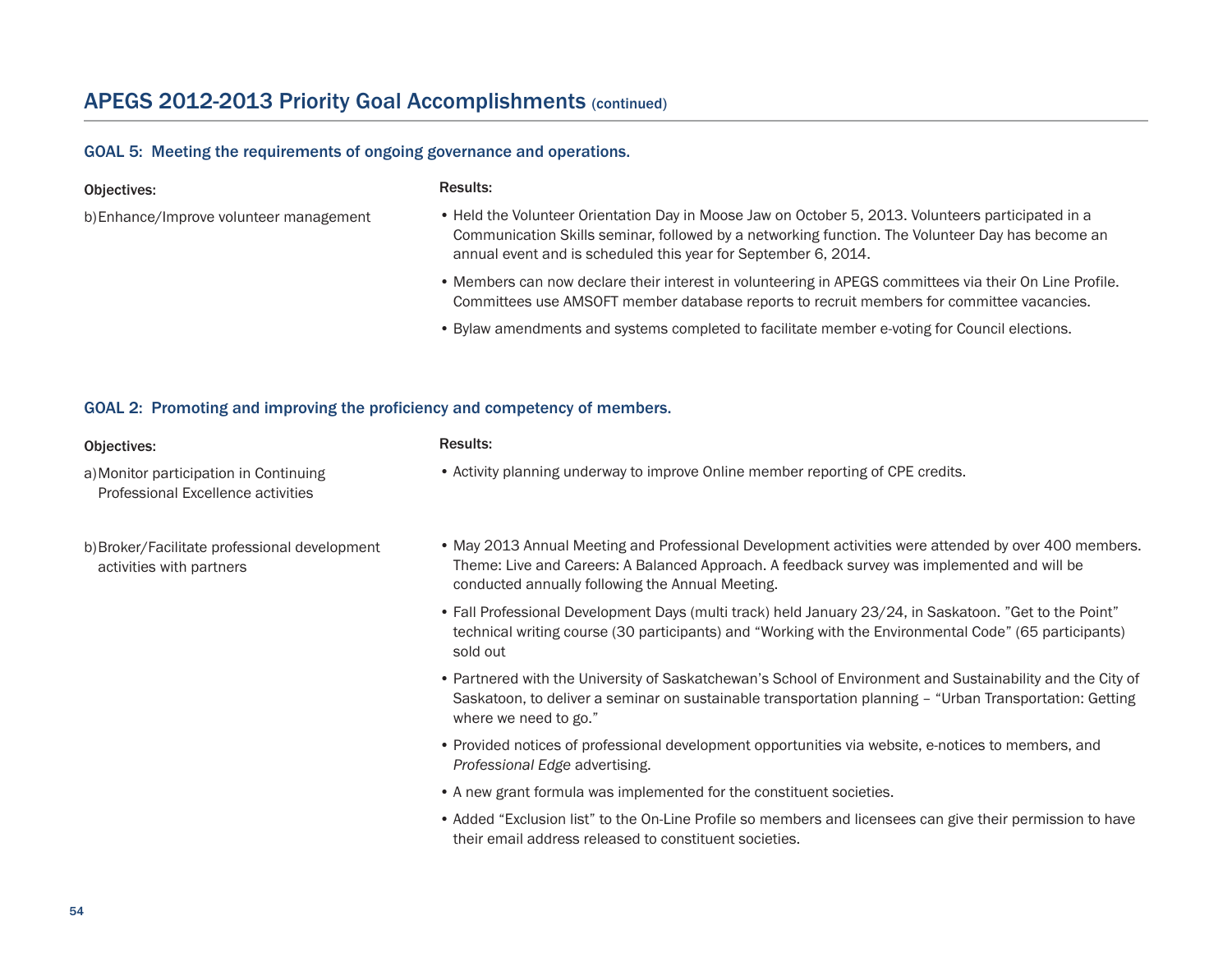### Other Goals Accomplished in 2013 Through On-going Association Operations

In addition to working on the three focus goals, APEGS staff, Executive, Council and volunteers accomplished the following notable contributions to the remaining goals.

#### GOAL 1: Ensuring registration and compliance requirements are met.

- Experience Review Orientation Presentations held for 401members in training, applicants, supervisors and mentors, to orient them to the reporting requirements and review the common errors in reporting.
- 1,298 experience reports we reviewed an all time high, and an increase of 13% over last year.
- 143 engineering applicants required an Academic review a 10% increase over last year. 12 geoscience applicants required an Academic review – no increase from last year. International graduate applications increased 31% over 2012.
- Registrar's Advisory Committee reviewed 2 cases and published the outcomes in the Professional Edge.
- Engineers Canada Competency Pilot for experience reporting concluded with APEGS members in training.
- Law and Ethics seminar provided for 318 people, the Professional Practice Exam was written by 330 people, and 3 failed.
- Seminars for work experience reporting requirements provide to university students.
- Provided feedback to Engineers Canada on the draft Software Engineering Practice Guideline.

#### GOAL 3: Proactively regulating the professions.

- Executive participation at the Pacific North West Economic Region (PNWER) 2013 Summit in Anchorage, Alaska (July 2013) and Banff, Alberta (November 2013).
- The President and Executive Director attended the 2013 Saskatchewan Highways and Infrastructure embargoed budget presentation and later in the day, the Budget Speech in the Saskatchewan Legislature.
- Continued to hold joint APEGS/CES Executive Committee meetings biannually.
- Raised awareness for using licensed professionals through tradeshows and industry events.
- 44 Bills introduced in the Saskatchewan Legislative Assembly were monitored during the year by the Legislative Liaison Committee for impact to APEGS, its members, and the practice of engineering and geosciences in Saskatchewan.
- Participated in the Saskatchewan Construction Panel and attended presentations by the Minister of Finance on the 2013 Saskatchewan budget and its implication on the construction industry.

#### GOAL 4: Ensuring sustainability of the professions.

- Hosted annual MLA Reception in November 2013, along with attending various stakeholder events throughout the year.
- Grants and sponsorships of \$55,000 gifted to the four student societies in engineering and geoscience at the universities of Saskatchewan and Regina for events that allow students to interact with professionals and participate in conferences and competitions. The Student Development Committee put into practice a new funding model to assess and assign funding to the various events.

#### GOAL 5: Meeting the requirements of ongoing governance and operations

- ARC (31% increase in 2013 for a total of 358 international graduate applications received) and ERC (13% increase in reports reviewed for a total of 1,298) implemented process improvements to deal with significant increase in applications and the demands on the committees.
- 30% increase in Licensee approvals 8 approved in 2013.
- Council approved the creation of a task group to review the current financial surplus and make recommendations to Council.
- The Investigation Committee met five times throughout the year to address cases.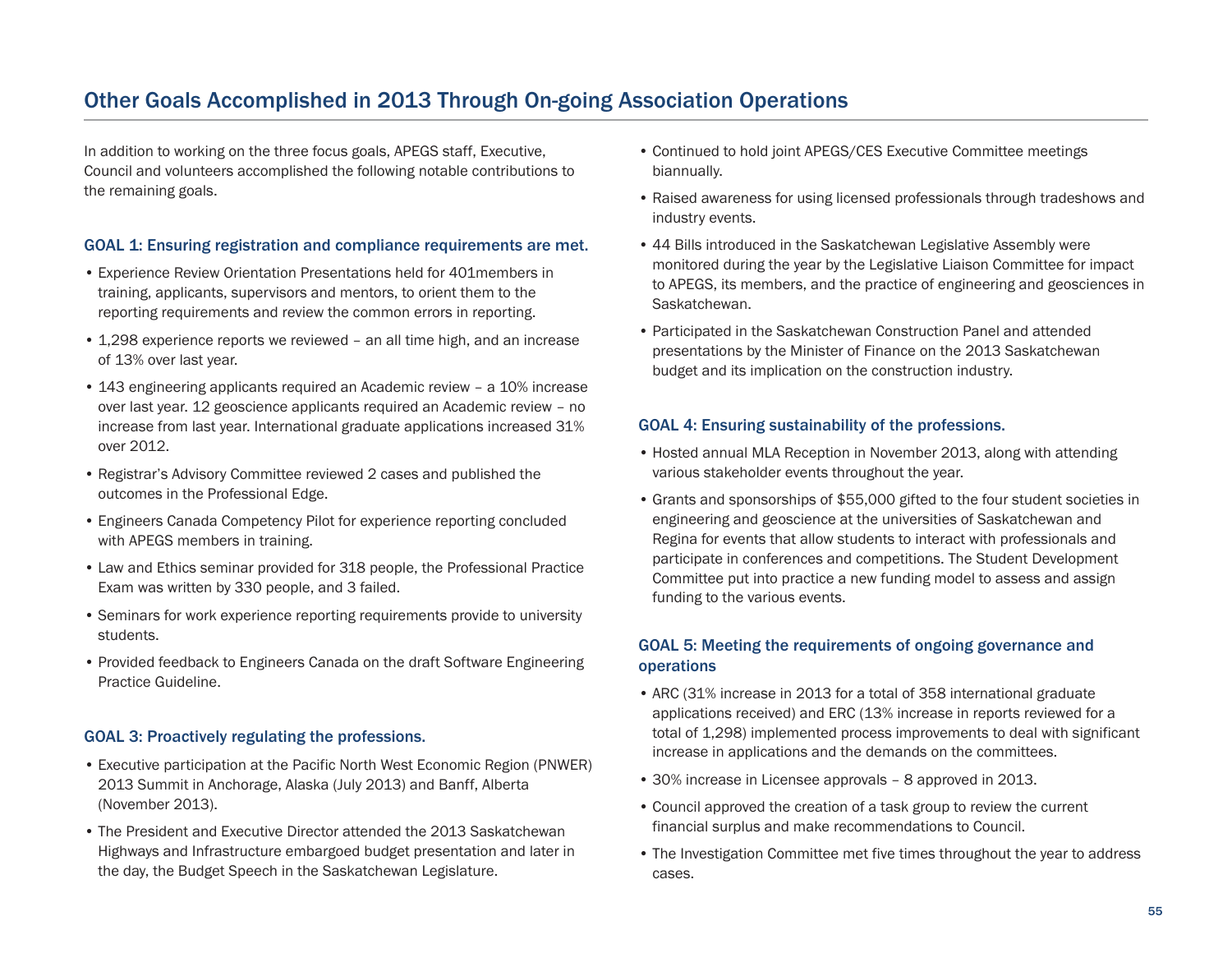### Other Goals Accomplished in 2013 (continued)

- APEGS Councilors 2012-2013
- On-Line renewal of membership and licence were implemented in 2013 for the 2014 renewal season.
- Moved the English language requirement from the member-in-training application stage to the professional member application stage in order to bring APEGS in alignment with most of the country.
- Moved the confirmation of graduation requirement from the professional member application stage to the member-in-training application stage in order to bring APEGS in alignment with the majority of the country as so as to prevent an applicant applying under inter-Association mobility to another Association from getting approved as a professional member without direct confirmation of graduation.
- Started work to give on-line access to Official Reps to manage their Certificates of Authorization (C of A) and renew C of A on-line including fee payment. In 2014, Official Reps will be able to log into the C of A Profile and see all of its details, including field of practice for all engineers and geoscientists listed as having engineering / geoscience responsibility for the C of A.

Respectfully submitted,

Leon Botham, P.Eng., FEC Past President

Dwayne Gelowitz, President, P.Eng., FEC Leon Botham, Past – President, P.Eng., FEC, FGC (Hon.) Andrew Loken, President – Elect, P.Eng., FEC Margaret Anne Hodges, Vice – President , P.Eng., FEC Dave Kent, P,Eng., FEC Andrew Lockwood, P.Eng., FEC Ian Sloman, P.Eng. John Unrau, P. Geo. Robert Cochran, P.Eng. Tara Zrymiak, P.Eng. Stormy Holmes, P.Eng., FEC Penelope Popp, P.Eng. Rob Stables, P.Eng. Ben Boots, P.Eng., FEC Terry Fonstad, P.Eng. Michael Famulak, P.Geo. (Part year) Mark Wittrup, P.Eng., P.Geo. (Part year) John Pearson, P.Geo. Dwaine Entner, Public Appointee Gerry Hertz, Public Appointee Sandra Foster, P.Geo., FEC (Hon.) Geoscientists Canada Director Rick Kullman, P.Eng., FEC Engineers Canada Director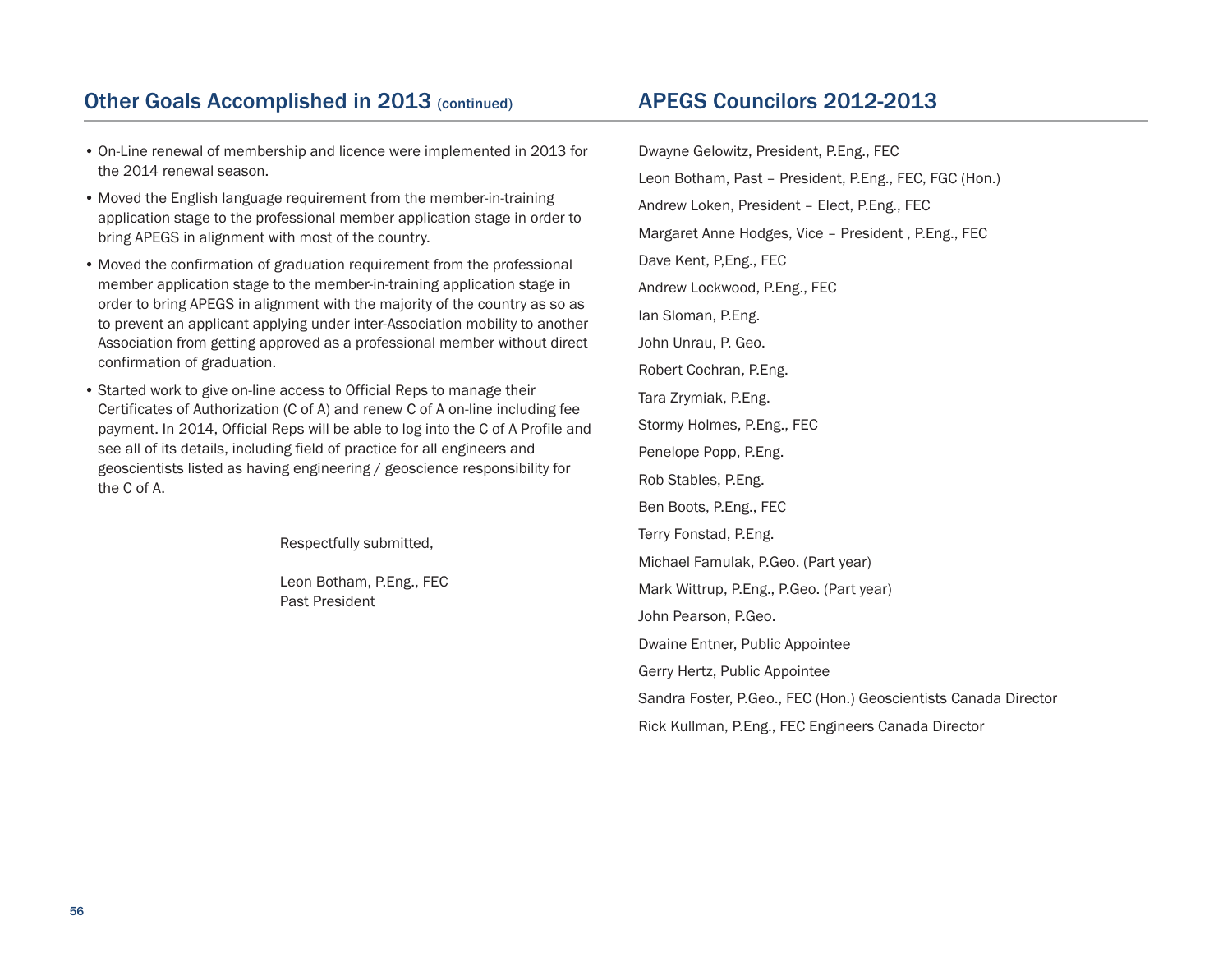### APEGS Volunteers 2012-2013

#### A

Rabiya Abdulkadir Colin Abernethy, P.Eng. Robert Abernethy, P.Eng. Dr. -Ing.Sven Achenbach, P.Eng. Salan Ahmed Alec Aitken, P.Geo. Abayomi Akande, P.Eng. Salman Akhter, P.Eng. Debra Anderson, P.Eng., FEC Mary Anderson, P.Geo. Daryl Andrew, P.Eng. Gregory Andrist, P.Eng. Kevin Ansdell, P.Geo., FEC (Hon.), FGC Shawna Argue, P.Eng., FEC, FGC (Hon.) Ronald Avery, P.Geo. Mohammed Aziz, P.Eng.

#### B

Narendra Bakhshi, P.Eng. Nicola Banton, P.Eng. Ernest Barber, P.Eng. Tonia Batten, P.Eng. Gordon Beck, P.Eng., FEC Georges Belcourt, P.Geo. Jeffrey Bellows, P.Eng. Stephen Bend, P.Geo. Luigi Benedicenti, P.Eng. Lyle Benko Robert Berry, P.Eng., FEC Curtis Berthelot, P.Eng. Darrin Bitter, P.Eng. Krzysztof Blasiak, P.Eng. Christopher Blondeel, P.Eng. Ralph Bock, Geoscience Licensee

Darla Bodnarchuk, P.Eng. Richard Bond, P.Eng. Daniel Bonnet, P.Eng. Ben Boots, P.Eng., FEC Darren Borstmayer, P.Eng. Leon Botham, P.Eng., FEC, FGC (Hon.) G. Botterill, P.Eng. Ryan Brazeal, P.Eng. Eric Broberg, P.Eng. Robert Brockmeyer, P.Eng. James Bugg, P.Eng. Wadena Burnett, Engineer-In-Training

#### C

David Callele, P.Eng. LeRoss Calnek, P.Eng. Stephanie Campbell, Engineer-In-**Training** Shawn Carriere, P.Eng. Rajeev Chadha, P.Eng. Xiongbiao (Daniel) Chen, P.Eng. Renée Chevalier, P.Eng. Guoxiang Chi, P.Geo. Horea Chifa, P.Eng. Muhammed Chowdhury, Engineer-In-**Training** Nurul Chowdhury, P.Eng. Robert Cochran, P.Eng. Edward Cooke, P.Eng. Marcel Coquet, P.Eng. Vanessa Cozine, P.Eng. Angeline Crozier, P.Eng.

#### D

Brian Daku, P.Eng.

Janis Dale, P.Geo. Kristin Darr, P.Geo. Zahra Darzi, P.Eng. S. Daum, P.Eng. Beatriz de Freitas, P.Eng. Kelvin DeGrow, P.Eng. Don Delaney Pat Dell John Desjarlais, Engineer-In-Training Michel Detharet, P.Eng. Mark Dieno, P.Eng. Anh Dinh, P.Eng. Sherri Doidge, P.Eng. Kurtis Doney, P.Eng. J. Doug Drever, P.Eng., FEC Matthew Drotar, P.Eng. Allan Duff, P.Eng. Terence Dyck, P.Eng.

#### E

Edgar Earnshaw, Engineer-In-Training Sarah Jane Eaton, P.Geo. Dean Elliott Meagan Elliott, P.Eng. Amin Elshorbagy, P.Eng. Dwaine Entner Zuri Epp, P.Eng. Lenard Erickson, P.Eng., FEC Brenda Evans Richard Evitts, P.Eng.

#### F

Kara Fagnou, P.Eng. Michael Famulak, P.Geo. Ian Farthing, Engineer-In-Training

Donald Figley, P.Eng. Onile Finnestad, P.Eng. Andrea Fisher, P.Eng. Ian Flegel, P.Eng. Terrance Fonstad, P.Eng. Ashley Forbes, P.Eng. Richard Forbes, P.Eng., FEC Sandra Foster, P.Geo., FEC (Hon.), FGC Reza Fotouhi-C., P.Eng., FEC Norman Freitag, P.Eng. Dawn Friesen, P.Eng. Stanley Friesen Reed, P.Eng.

#### G

Jeremy Gabel, P.Eng. Allen Gardiner, P.Eng. James Gates, P.Eng. Jeremy Gates, P.Eng. Jeanette Gelleta, P.Eng. Craig Gelowitz, P.Eng. Dwayne Gelowitz, P.Eng., FEC Wayne Gienow, P.Eng. Heather Gilbert Archie Gillies, P.Eng. Jon Gillies, P.Eng., FEC, FGC (Hon.) Grant Gingara, P.Eng. Grant Godwin, P.Eng. Jason Gogal, P.Eng. Monte Gorchinski Kathryn Grapes-Yeo, P.Geo. Catherine Griffith, Engineer-In-Training Qingjuan Guan, P.Eng. R. Guenther, P.Eng., FEC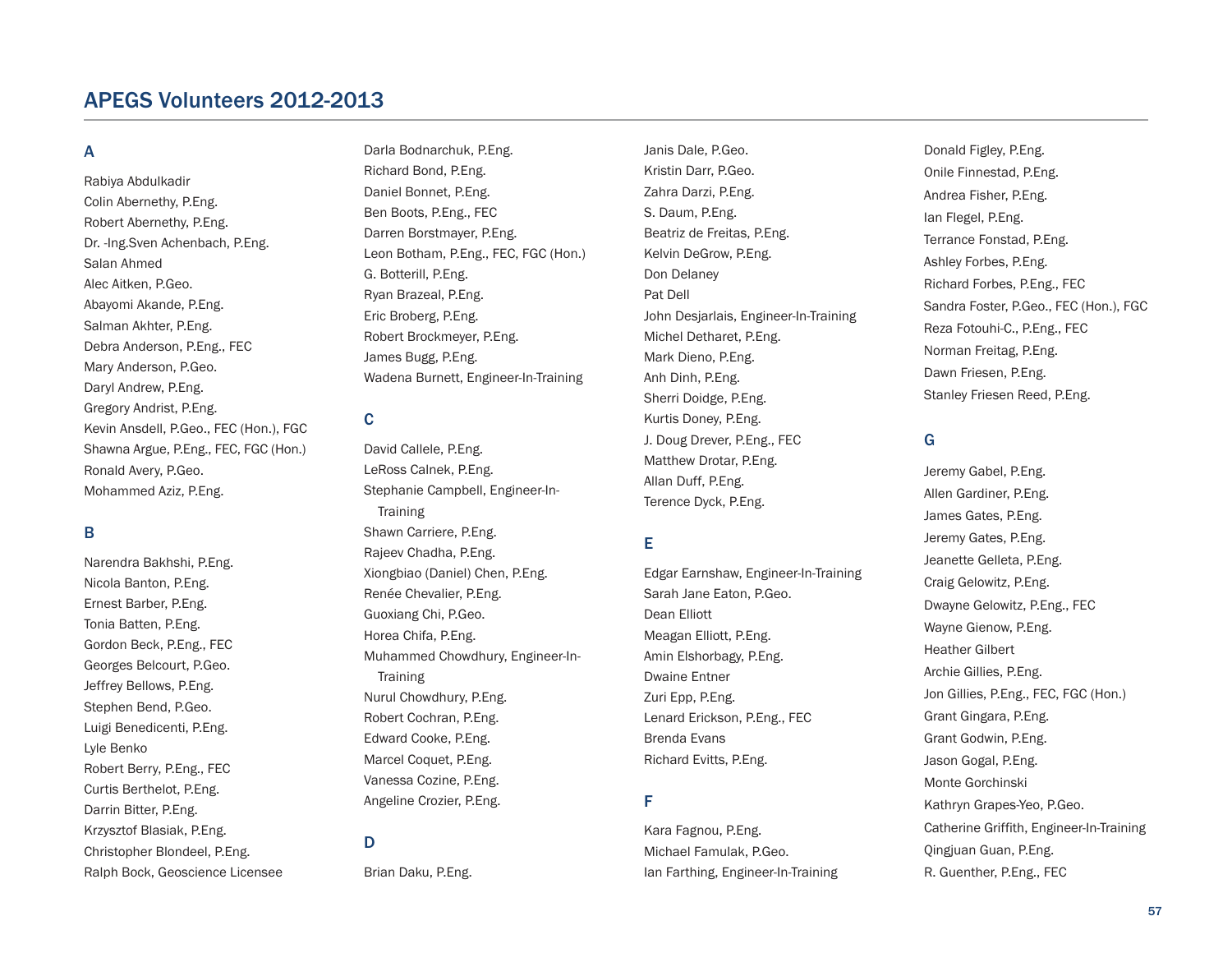### APEGS Volunteers 2012-2013 (continued)

#### H

Masood Haghighi Allison Hahn, P.Eng. Mahmoud Halfawy, P.Eng. Deliang Han, P.Geo. Timothy Haubrich, P.Eng. Robert Hawboldt, P.Eng. Christopher Hawkes, P.Geo., Engineer-In-Training David (Drew) Heasman, P.Geo. Lawrence Hein, P.Eng., FEC Blake Heisler, P.Eng. Timothy Heisler, P.Eng. T. Heistad, P.Eng. Jerome Helfrich, P.Eng., FEC Amr Henni, P.Eng. Myron Herasymuik, P.Eng., FEC Bruno Hernani, Engineer-In-Training Gerry Hertz Margaret Anne Hodges, P.Eng., FEC Shane Hodgson, P.Eng. Philip Holloway, P.Eng. Stormy Holmes, P.Eng., FEC Joshua Howe, P.Eng. Metro Hrabok, P.Eng. Gordon Huang, P.Eng. Kevin Hudson, P.Eng. William Hughes, P.Eng. David Hundeby, P.Eng. Glenn Hussey, P.Eng. Jonathan Hutt, P.Eng.

#### I J

Daniel Ignatow, P.Eng. Trodhie Irlandez, P.Eng. Peter Jackson, P.Eng., FEC, FGC (Hon.)

Mehrnoosh Janbakhsh, P.Eng. Sami Jasem, P.Eng. Gavin Jensen, Geoscientist-In-Training Roy Jewell, P.Eng. Yee-chung Jin, P.Eng. Kim Junek, P.Eng.

#### K

Athiannan Kaliannan, Rajesh Karki, P.Eng. Christopher Kasian, P.Eng. Brent Keevill, P.Eng. Douglas Kelln, P.Eng. Douglas Kelly, P.Eng. Christopher Kennedy, David Kent, P.Eng., FEC David Khani, P.Eng. Trevor Knoll, P.Eng. Seok-Bum Ko, P.Eng. Andrew Kostiuk, P.Eng. Wesley Kotyk, P.Eng. Alexandre Koustov, P.Eng. Trevor Kowalchuk, P.Eng. Rick Kullman, P.Eng., FEC, FGC (Hon.) Radhey Kushwaha, P.Eng., FEC Margaret Kuzyk, P.Eng., FEC, FGC (Hon.)

#### L

Paul Laforge, P.Eng. Jared Larson, P.Eng. Larry Lechner, P.Eng. Melvin Leu, P.Eng. Yen-Han Lin, P.Eng. Kenneth Linnen, P.Eng., FEC Xiang (William) Liu, P.Eng.

Edward Llewellyn, P.Eng. Andrew Lockwood, P.Eng., FEC Andrew Loken, P.Eng., FEC Arthur Lotts, P.Eng., P.Geo. Ian Loughran, P.Eng. Michael Lulchak, P.Eng. Duane Lunde, P.Eng. Devin Lung, P.Eng. Denard Lynch, P.Eng.

#### M

Mike Makkaoui, Derrick Mann, P.Eng. Anastassia Manuilova, P.Eng. Kirsten Marcia, P.Geo. Brent Marjerison, P.Eng., FEC Lynne Marr, P.Eng. Barry Martin, P.Eng. John Masich, P.Eng. Shauna Mathieson, Kerry Mazurek, P.Eng. Daniel McCarthy, P.Eng. Kevin McCullum, P.Eng. Robert McDonald, P.Eng., FEC, FGC (Hon.) Amy McGregor Michael McKibben, P.Eng. Fred McLean Dena McMartin, P.Eng., FEC Venkatesh Meda, P.Eng. Muluneh Mekonnen, P.Eng. Marina Melchiorre, P.Eng. Lei Meng, P.Eng. Xiao Wei (Annie) Meng, P.Eng. James Merriam, P.Geo. Anant Minhas, P.Eng.

Yuseph Montasser Terence Monteith, P.Eng. Li Sheng (Judy) Morgan, P.Eng. Erin Moss, P.Eng. Devin Mutschler, P.Eng., P.Geo.

#### N

Syed Naqvi, P.Eng. Matthew Naylor, P.Eng. Subodh Negi, P.Eng. Kevin Ness, P.Eng. N. Ralph Newson, P.Eng., P.Geo. Satindar Nijhawan, P.Eng. Catherine Niu, P.Eng. Nancy Normore, P.Geo.

#### O

Jaylyn Obrigewitsch, Engineer-In-**Training** Akindele Odeshi, P.Eng. Nnaemeka Okochi, P.Eng. Arthur Opseth, P.Eng., FEC, FGC (Hon.) Klaus Ottenbreit, P.Eng.

#### P

Ronald Palmer, P.Eng. Harpreet Panesar, P.Eng. Satyanarayan Panigrahi, P.Eng. Kelly Pardoski, P.Eng. Young-Jin Park, P.Eng. Janice Paslawski, P.Eng. William Passy, P.Eng. Anna Paturova, P.Eng. Mark Paulsen, P.Eng. Brett Pearson, P.Geo. John Pearson, P.Geo.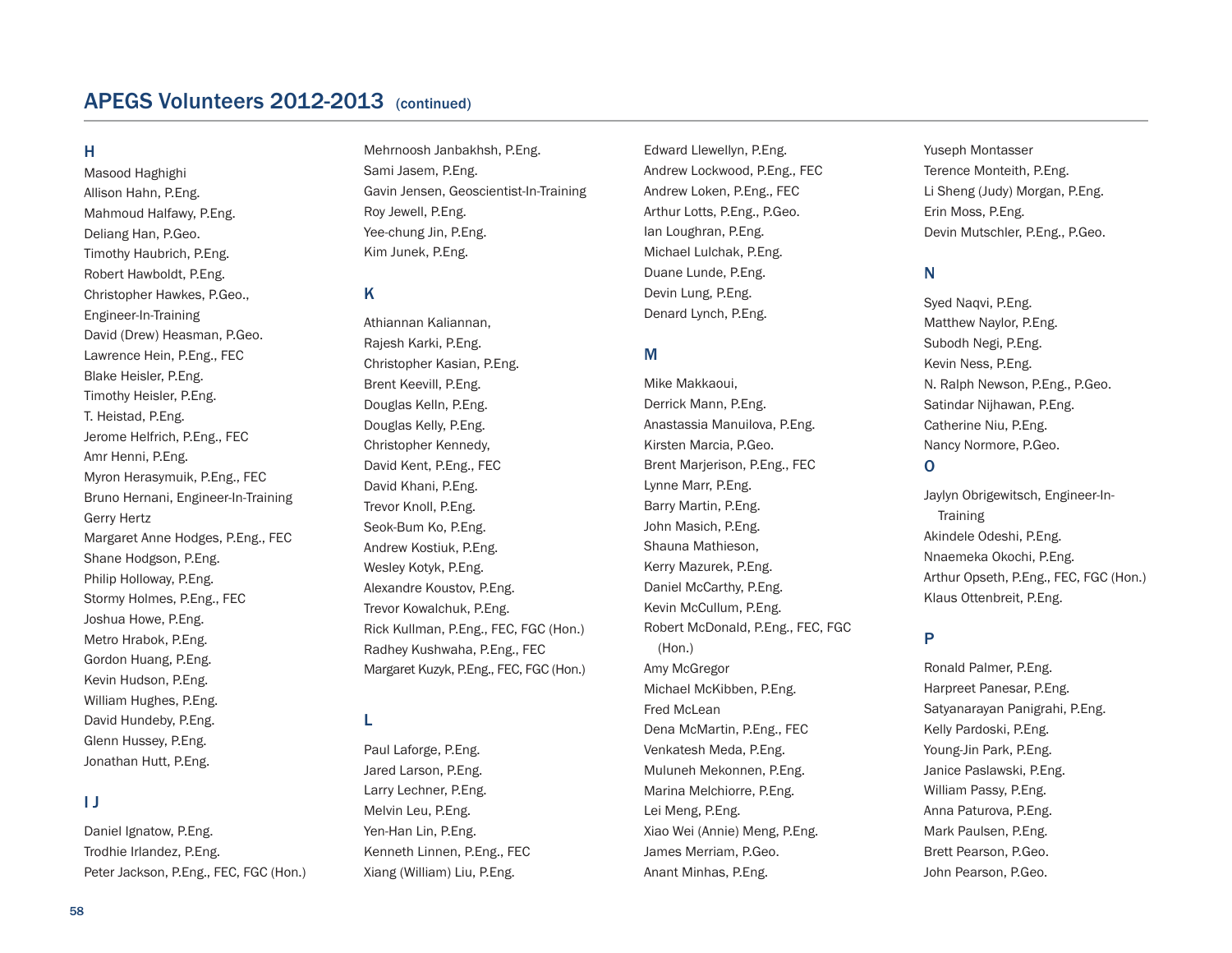Christian Pelletier, P.Eng. Jian Peng, P.Eng. Toritseju Pessu Spiros Philopoulos, P.Eng. Aaron Phoenix, P.Eng., FEC Alain Pietroniro, P.Eng. Diana Podborochynski, P.Eng. Kent Pointon, P.Eng. Damodar Pokhrel, P.Eng. Penelope Popp, P.Eng. Carolyn Porter, Engineer-In-Training Erica Povhe, P.Eng. Richard Prankev, P.Eng. Sheri Praski, P.Eng., FEC

Bruce Peberdy, P.Eng.

#### R

Murray Radoux, P.Eng. Kurt Rasmussen, P.Eng. Behrooz Razban, P.Eng. Malcolm Reeves, P.Eng., P.Geo., FEC, F G C Alain Renaud, P.Geo. David Rezansoff, P.Geo. Neil Richardson, P.Eng., FEC Terry Richelhoff Francis Rieder, P.Eng. Ben Robb, P.Eng. Martin Roberge, P.Eng. Cheryl Robertson, P.Eng. Homer Robson, P.Eng. Deb Rolfes Amritpaul Romana, P.Eng. Christopher Ross, P.Eng. Montgomery Russell, P.Eng

#### S

Aryan Saadat Mehr, P.Eng. Samer Salem, P.Eng. Hamid Salmasi, P.Eng. Gordon Sarty, P.Eng. Christopher Sawcyn, P.Eng. C. Robert Schultz, P.Eng. Kevin Scobie, P.Eng. Rajeshkumar Shah, P.Eng. Satish Sharma, P.Eng. Mark Sherwood, P.Eng. Prashanna Shrestha, P.Eng. Jolene Simon, P.Eng. Stacey Sirois, P.Eng. lan Sloman, P.Eng. Andrei Smolyakov, P.Eng. Tyson Snider, P.Eng. Darrell Solie, P.Eng. Jafar Soltan Mohammadzadeh, P.Eng. Douglas Soveran, P.Eng. Jeffrey Spence, P.Eng. Ralph Sprenger, P.Eng. Rob Stables, P.Eng. Catharine Starkell, P.Eng. Michael Stein, P.Eng. Gregory Stephenson, P.Eng. Matthew Stephenson, Engineer-In-Training Raymond Sthamann, P.Geo. William Stoesz, P.Eng. John Styles, P.Eng. lan Summerfield Jessie Sutherland lan Swann, P.Eng., FEC

#### T

Mark Taylor, P.Eng. Christine Tell Ashok Thakkar, P.Eng. Jessica Theriault, P.Eng. Doug Thomson, P.Eng. Rob Topping, P.Eng. Farshid Torabi, P.Eng. Joe Toth, P.Eng. Jaime Tratch, P.Eng. Kevin Traves, P.Eng. Maurice Tremblay, P.Eng. Michael Tremblay, P.Eng. Andrea Tresek, P.Eng. Devendra Trivedi, P.Eng. Gregory Tucker

#### U V

John Unrau, P.Geo. Douglas Vandenberghe, P.Eng., FEC Mark VanVliet, P.Eng. Veto Varma, P.Eng. Patrick Vermette Eli Viloria Gregory Vogelsang, P.Eng., P.Geo.

#### W

Martin Wacker, P.Eng. Khan Wahid, P.Eng. Lin Wang, P.Eng. Bret Watson, P.Eng. Phillippe Weiss, P.Eng. Brett Welder, P.Eng. Terry Werbovetski, P.Eng. Lisa White, P.Eng.

Cathy Williamson, P.Geo. Robert Wilson, P.Eng. Rory Windrum, P.Eng. Darren Wingerak, P.Eng. Philip Winter, P.Eng. Mark Wittrup, P.Eng., P.Geo. Shane Wolffe, P.Eng. Connor Wright, P.Eng. Fangxiang Wu, P.Eng.

#### X Y Z

Weihong Xu, P.Eng. Daoyong Yang, P.Eng. Qiaoqin Yang, P.Eng. John Yannitsos, Engineering Licensee Gary Yeo, P.Geo., FEC (Hon.) Ruihong Yu, P.Eng. Nigora Yulyakshieva, P.Eng. Chris Zhang, P.Eng. Dehua Zheng, P.Eng. Tara Zrymiak, P.Eng. Dean Zurburg, P.Eng.